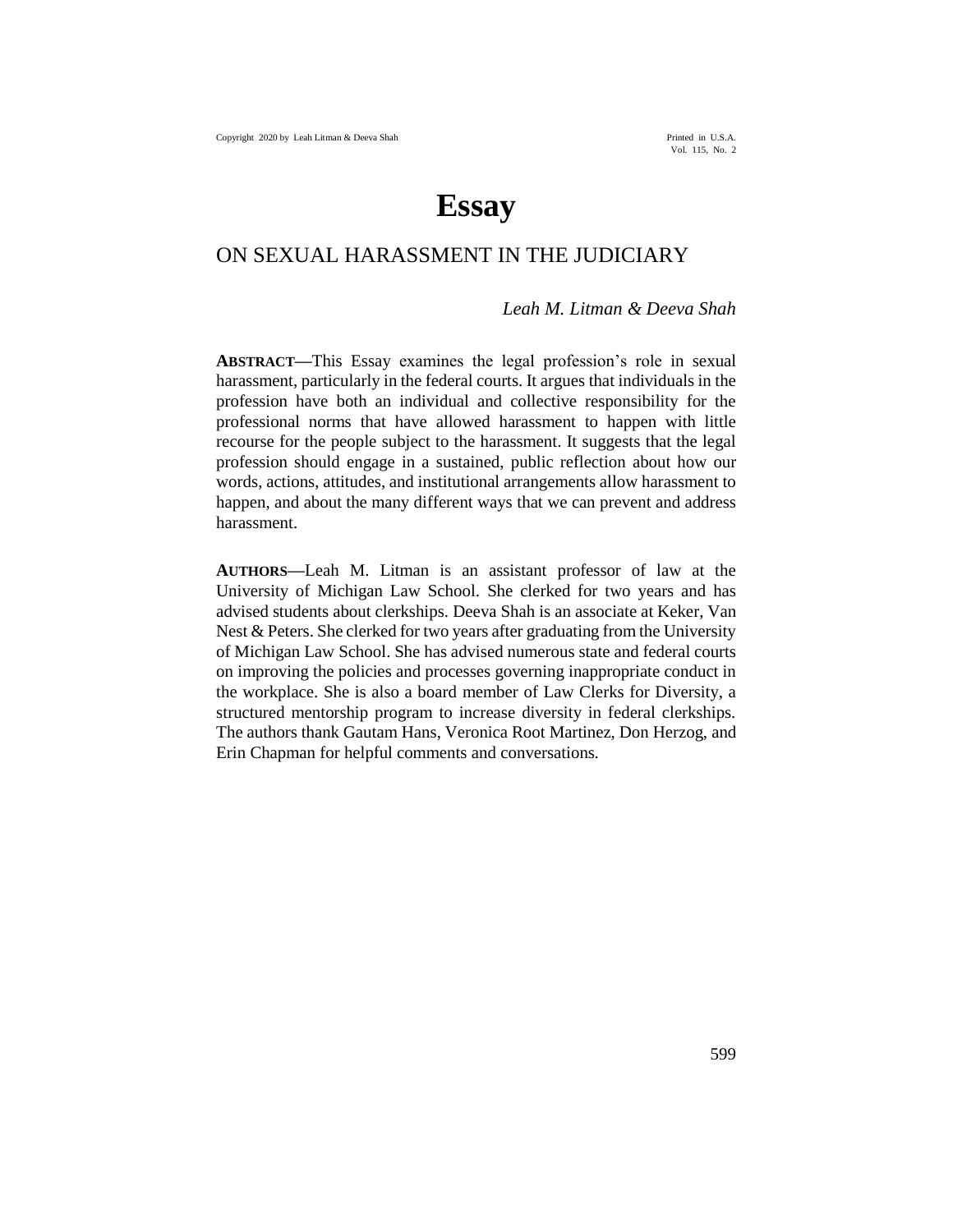|    | THE SYSTEMIC VERSUS INDIVIDUALIST MODEL OF UNDERSTANDING SEXUAL      |  |
|----|----------------------------------------------------------------------|--|
|    |                                                                      |  |
| Н. | CONTRIBUTING FORCES IN A STRUCTURAL UNDERSTANDING OF SEXUAL          |  |
|    |                                                                      |  |
|    | A.                                                                   |  |
|    | B.                                                                   |  |
|    |                                                                      |  |
|    | D.                                                                   |  |
|    | E. Pernicious Effects of Our Clerkship System on Other Equities  640 |  |
|    |                                                                      |  |
|    |                                                                      |  |

#### <span id="page-1-0"></span>**INTRODUCTION**

When Tarana Burke founded the #MeToo movement, one of her goals was to help Black women who experience sexual violence feel less alone.<sup>1</sup> One way of realizing that goal was to illustrate the shocking frequency of sexual violence against women of color. She also hoped the movement would make survivors feel comfortable enough to share their experiences with sexual violence, which could make it easier for them to access resources to assist them.

When women on social media picked up the #MeToo hashtag, they shared some of these same goals. Alyssa Milano used the hashtag to identify herself as a survivor, and many women followed her lead and voiced their own experiences with sexual violence.<sup>2</sup> Given the number of women who shared #MeToo stories, the scope of the problem was difficult to ignore. It even seemed to catch some people by surprise, despite the fact that women

<sup>1</sup> Abby Ohlheiser, *The Woman Behind 'Me Too' Knew the Power of the Phrase When She Created It—10 Years Ago*, WASH. POST (Oct. 19, 2017, 7:38 AM), https://www.washingtonpost.com/news/theintersect/wp/2017/10/19/the-woman-behind-me-too-knew-the-power-of-the-phrase-when-she-createdit-10-years-ago/ [https://perma.cc/WU8F-9HD6]. Tarana Burke began using the phrase "Me Too" on Myspace in 2006, and the hashtag went viral on Twitter and other social media networks more than a decade later. *Id.*; Aisha Harris, *She Founded Me Too. Now She Wants to Move Past the Trauma.*, N.Y. TIMES (Oct. 15, 2018), https://www.nytimes.com/2018/10/15/arts/tarana-burke-metoo-anniversary.html [https://perma.cc/8F6E-GWFA].

<sup>2</sup> Alyssa Milano (@Alyssa\_Milano), TWITTER (Oct. 15, 2017, 3:45 PM), https://twitter.com/Alyssa\_Milano/status/919665538393083904 [https://perma.cc/7RJ8-MNS5]; *see also* Harris, *supra* not[e 1.](#page-1-0)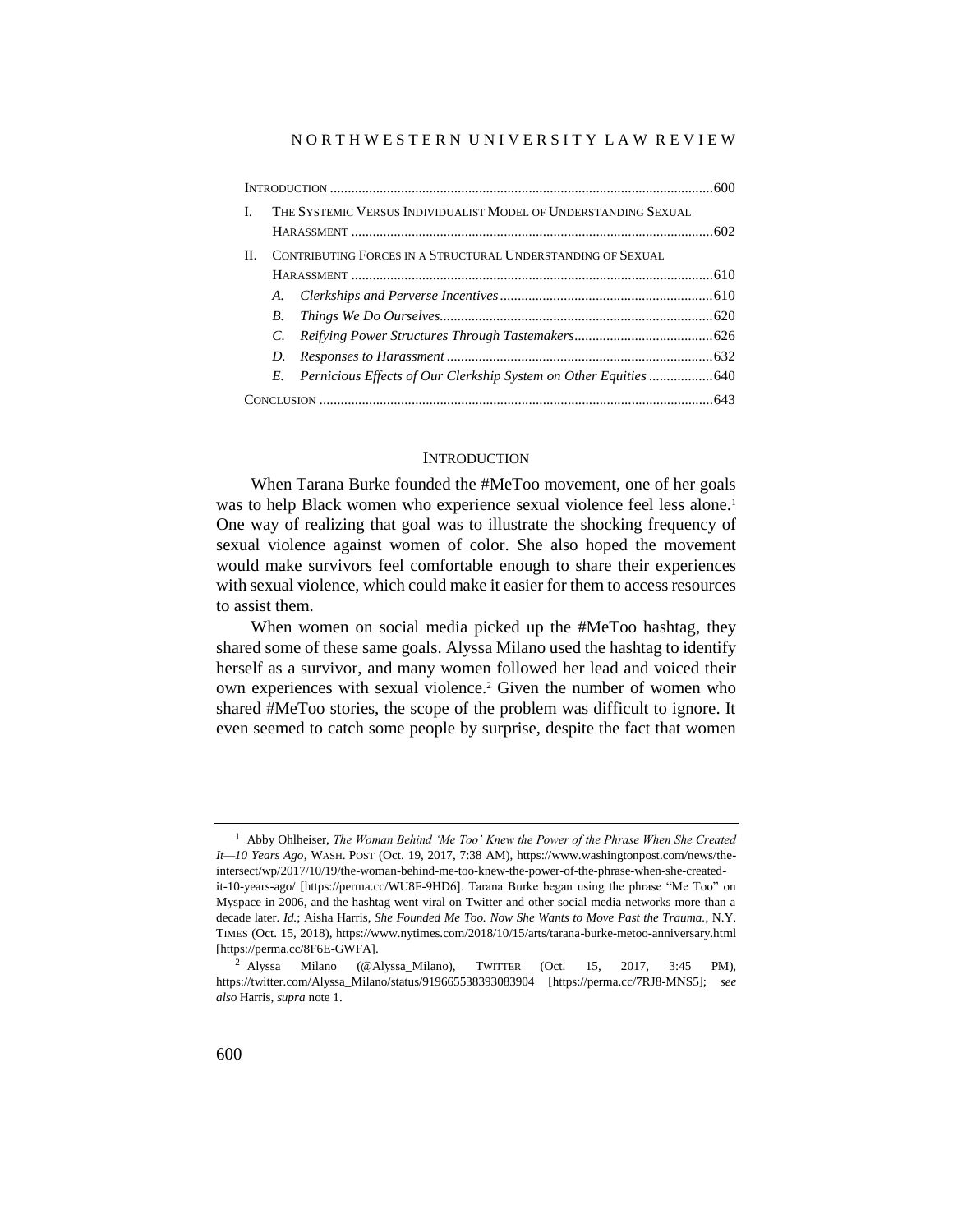had been speaking out for decades about persistent sexual discrimination and sexual harassment. 3

Yet several years after the hashtag took off, it is not clear that understanding the scope of sexual violence has led to particularly effective solutions. That is cause for concern because without solutions to tackle the structures and norms, rather than the actors, that led to the flood of #MeToo stories, we may be setting ourselves up for a repeat of the past. That is, if our response to hearing women share their experiences with sexual violence is merely to proceed with the same workplace systems that produced #MeToo, we will probably face another #MeToo down the road.

We fear that this stasis is happening in the legal profession. The legal profession has seen several high-profile allegations of sexual harassment, sexual discrimination, and sexual violence. Nevertheless, lawyers, judges, and law students have not critically examined, much less reimagined, their own practices or institutions that made the behaviors possible. In particular, people have not examined their *own* role in a system that allowed harassment to persist while offering little recourse to the people who experience it.

In this Essay, we highlight some of the ways in which the legal profession is an interconnected ecosystem that facilitates sexual harassment. Sexual harassment, its causes, and its contributing forces highlight how we are all part of a unified network that has allowed harassment to continue by virtue of our individual, seemingly insignificant actions.<sup>4</sup>

This conception of sexual harassment as a product of the aggregate behavior of individuals in the legal profession, together with the profession's institutional structures, has some features in common with the law-andpolitical-economy movement. Law and political economy urges a focus on *structural* features of inequality, which it defines as the ways in which we may "reproduce and even amplify . . . inequality" even if we "d[o] not intentionally treat individuals differently on the basis of a forbidden

<sup>3</sup> *See, e.g.*, Mario Small, *What 'Me Too' Can Teach Men Who Are Willing to Listen*, TIME (Oct. 19, 2017, 10:46 AM), https://time.com/4988137/me-too-men-listen/ [https://perma.cc/XH9X-YB4T] (describing how many men were surprised to see testimonials around #MeToo).

<sup>4</sup> Networks can work in both positive and negative ways. In some networks, "the collective force of these reputation-based, non-legal sanctions" functions as "network governance," preventing bad behavior. Claire Stamler-Goody, *A Wider View of Private Ordering*, U. CHI. L. SCH. (Feb. 4, 2020), https://www.law.uchicago.edu/news/wider-view-private-ordering [https://perma.cc/8P95-FLLL] (recounting Lisa Bernstein's *Coase Lecture* at the law school). But these networks can also fail if they do not provide safe reporting mechanisms for people to report misconduct and do not respond appropriately to those reports.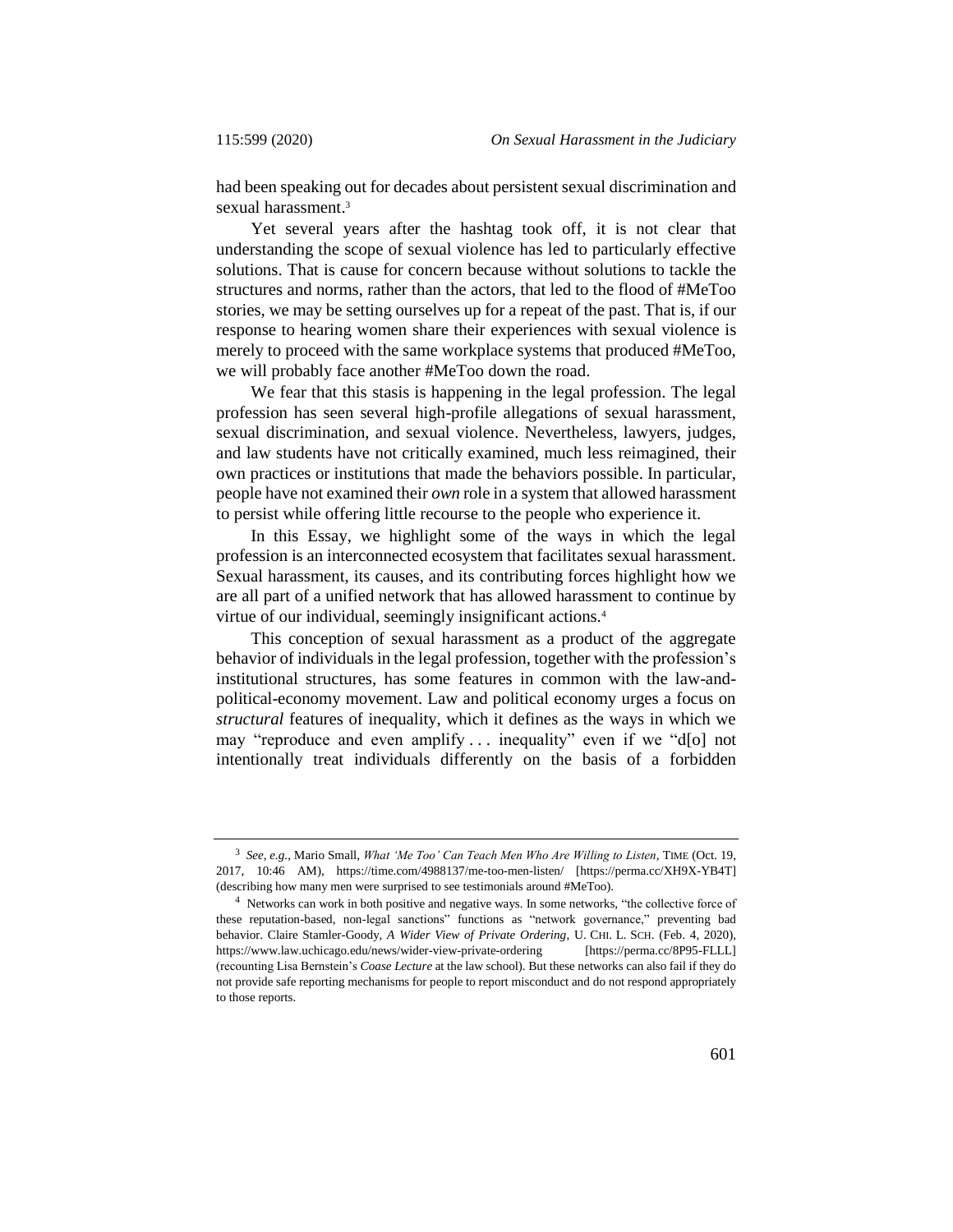<span id="page-3-1"></span><span id="page-3-0"></span>characteristic."<sup>5</sup> We think that the legal profession's sexual harassment problem, particularly in the courts, is about much more than differential treatment by individual state or private actors.<sup>6</sup> Instead the problem arises out of institutional arrangements and a variety of individual behaviors and choices.<sup>7</sup> Although these arrangements were not created to produce sexual harassment, they have allowed it to persist. And while many individual decisions are not intended to facilitate harassment, they have nevertheless done so.<sup>8</sup> In this Essay, we pay particular attention to how seemingly insignificant, isolated choices can, in the aggregate, contribute to a professional environment that allows harassment to occur.<sup>9</sup>

Individual actions matter because of how interconnected the legal profession is. If we understand that our individual behavior both affects others and contributes to the profession's persistent problem with sexual harassment; if we realize how we have created institutions and structures that enable harassment; and if we internalize the idea that we have obligations to one another because of our interconnectedness, then perhaps we can begin to address the systemic causes behind sexual harassment and, eventually, other system-wide disparities. We hope that by appreciating how we are all part of a system that has failed to confront sexual harassment, we can take the first step toward building solutions that can address the myriad and complex causes of harassment.

# I. THE SYSTEMIC VERSUS INDIVIDUALIST MODEL OF UNDERSTANDING SEXUAL HARASSMENT

We begin by describing the prevailing understanding of sexual harassment in the legal profession. We will call this the narrow, individualist

<sup>5</sup> Jedediah Britton-Purdy, David Singh Grewal, Amy Kapczynski & K. Sabeel Rahman, *Building a Law-and-Political-Economy Framework: Beyond the Twentieth-Century Synthesis*, 129 YALE L.J. 1784, 1808–09 (2020).

<sup>6</sup> *See id.* at 1790–91. Specifically, the law-and-political-economy framework encourages a focus on "policies that predictably and persistently reproduce[] underlying patterns of economic, racial, and gender inequality," even where such policies do not intentionally discriminate on the basis of a forbidden characteristic. *Id.* at 1808–09.

<sup>7</sup> *See, e.g.*, WILMERHALE, REPORT OF INDEPENDENT INVESTIGATION: ALLEGATIONS OF SEXUAL MISCONDUCT BY MARTIN A. PHILBERT 77–88 (2020), https://regents.umich.edu/files/meetings/01- 01/Report\_of\_Independent\_Investigation\_WilmerHale.pdf [https://perma.cc/CV5L-2S6W] (describing institutional structures and arrangements, such as reporting and investigation requirements, that facilitated persistent harassment by Martin Philbert while he was at the University of Michigan).

<sup>8</sup> *See* Britton-Purdy et al., *supra* not[e 5,](#page-3-0) at 1809 ("[T]he defining character of structural inequality [is] that it persists independently of individually disparate treatment.").

<sup>9</sup> *See* Paul Farmer, *An Anthropology of Structural Violence*, 45 CURRENT ANTHROPOLOGY 305, 307 (2004) (defining structural causes as features that are "exerted systematically—that is, indirectly—by everyone who belongs to a certain social order" rather than "pinning . . . blame on individual actors").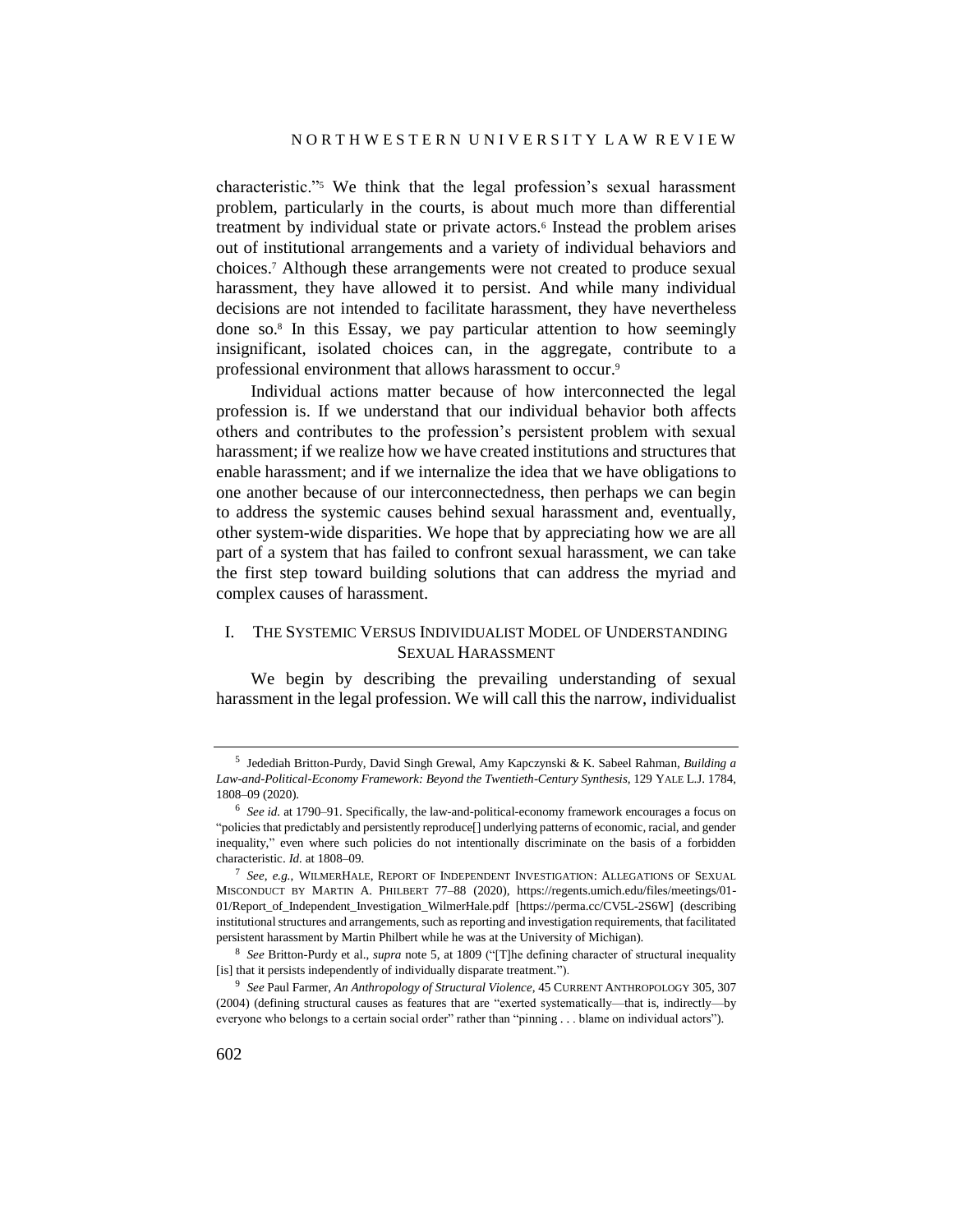model of sexual harassment. Whereas the narrow individualist model focuses purely on a particular subset of individuals, we think there are many other contributing factors, including institutional structures.

Under the narrow individualist view, the responsibility for sexual harassment lies solely with the harasser. Everyone else is innocent and removed from the problem, unless perhaps they personally witnessed an extreme instance of harassment. In the narrow individualist model, no one else needs to acknowledge responsibility for sexual harassment. A narrow individualist view focuses only or primarily on the harasser, the person who was harassed, and people who witnessed extreme instances of harassment. The narrow individualist view maintains that these are the only people positioned to address harassment.

The public discourse surrounding the accusations of sexual harassment against two federal judges, Judge Alex Kozinski and Judge Stephen Reinhardt, is representative of the narrow individualist understanding of harassment that we sketched out above. Both judges were extremely well connected within the legal profession. Both judges participated in academic conferences and events at law schools in addition to formal judicial proceedings. And people would broadcast their connections to the judges because the legal profession treated those personal connections as a professional good.<sup>10</sup>

<span id="page-4-0"></span>After the judges were accused of sexual harassment, their friends (including people who studiously portrayed themselves as the judges' friends), colleagues, and former clerks disclaimed responsibility for and association with the allegations. Many of the statements focused on how, as individuals, these friends, colleagues, and clerks had never witnessed the most severe harassment described in the allegations.

<sup>10</sup> *See, e.g.*, David Lat (@DavidLat), TWITTER (June 5, 2014, 10:48 AM), https://twitter.com/DavidLat/status/474578603150028800 [https://perma.cc/V2HE-FGJ5] ("I would get TONS of interesting emails, including ones from judges like Kozinski . . . ."); David Lat (@DavidLat), TWITTER (Jan. 22, 2015, 5:25 PM), https://twitter.com/DavidLat/status/558405088872370177 [https://perma.cc/J6ZW-9N5B] ("Thanks to @gibsondunn for hosting my @FedSoc event w/Judge Kozinski; office has great views! cc: @SCOTUSambitions[.]"); David Lat (@DavidLat), TWITTER (July 30, 2012, 11:56 AM), https://twitter.com/DavidLat/status/229983899214811136 [https://perma.cc/V3QN-C5GT] ("[T]hanks Chief Judge Kozinski for the awesome t-shirts!"); Michelle Olsen (@AppellateDaily), TWITTER (Dec. 7, 2014, 9:51 PM), https://twitter.com/AppellateDaily/status/541802199383552001 [https://perma.cc/2QMM-GB8R] ("@NYTimes review of @DavidLat's @SCOTUSambitions quotes Judges Wardlaw, O'Scannlain & Kozinski . . . ."); *see also* Heather K. Gerken, *Judge Stories*, 120 YALE L.J. 529, 529 (2010) ("Whenever Judge Reinhardt's clerks are asked about the clerkship, they tell 'Judge stories.' . . . We tell these stories because we are trying to avoid bragging.").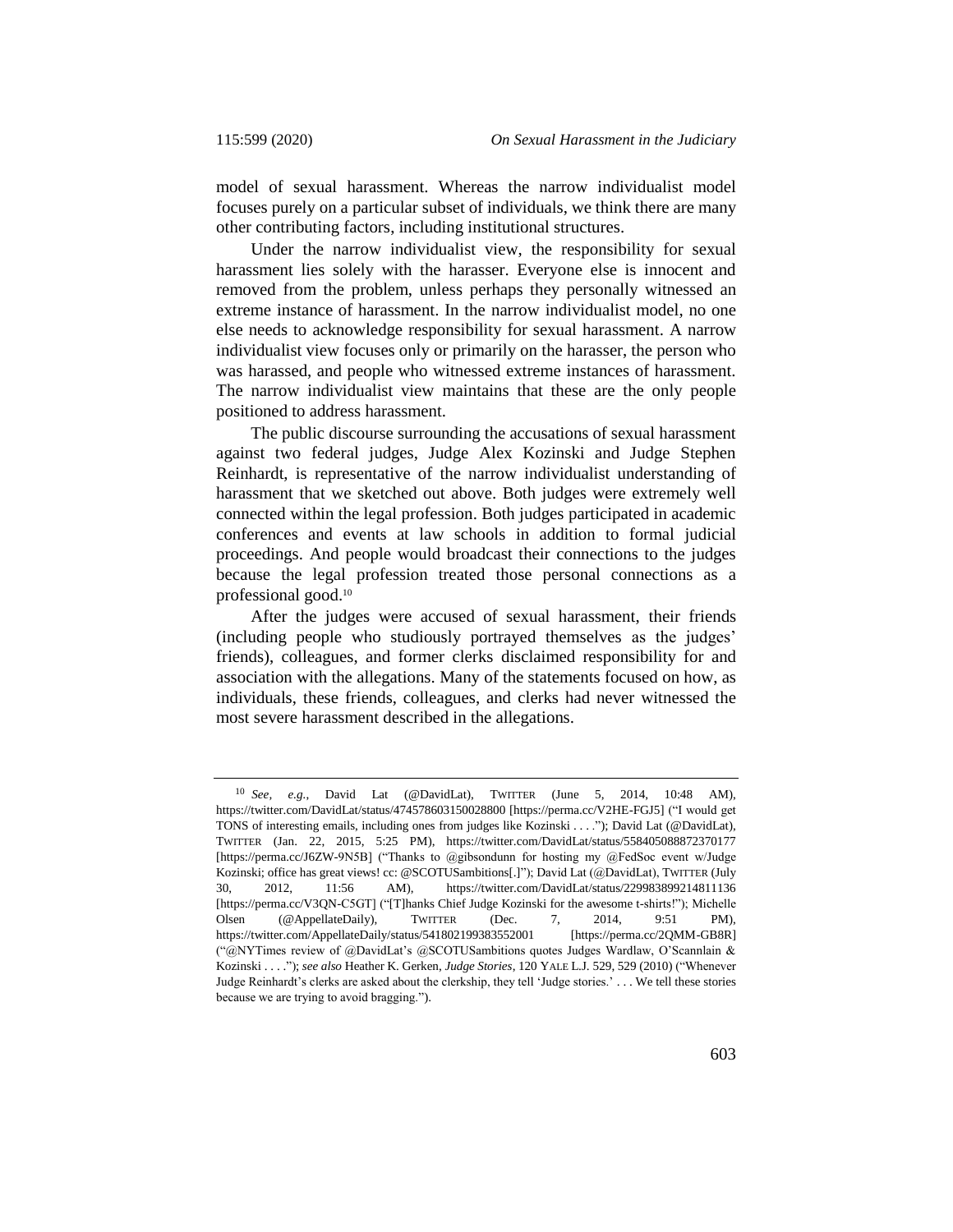The most extreme instances of the narrow individualist model occurred in the wake of the allegations against Kozinski. When the allegations became public (allegations that included him showing pornography to a female law clerk and asking if it turned her on, as well as groping and propositioning another federal judge), David Lat, the creator of popular legal blog *Above the Law*, responded with this narrow claim: "I had no clue about all the allegations that would later emerge . . . ." <sup>11</sup> Yet before the allegations became public, Lat acknowledged that Kozinski behaved in both inappropriate and sexualized ways. For example, when a commentator noted that "Kozinski is not famed for his sense of propriety" and described Kozinski as "the inappropriate uncle,"<sup>12</sup> Lat responded: "I adore Judge Kozinski, but yeah . . . ."<sup>13</sup> In 2014, Lat published a book, *Supreme Ambitions*, <sup>14</sup> in which one of the characters, Judge Polanski, was inspired by Judge Kozinski. In Lat's book, the judge ogled female law clerks, among other things.<sup>15</sup> In his review of the novel, Peter Conti-Brown presciently flagged "Judge 'Polanski's' constant and creepy attention to the beauty of female law clerks" as thinly veiled references to Kozinski three years before the allegations against Kozinski became public.<sup>16</sup>

<sup>13</sup> David Lat (@DavidLat), TWITTER (Mar. 17, 2017, 11:57 PM), https://twitter.com/DavidLat/status/842963093361774593 [https://perma.cc/T9VL-WEY9].

<sup>14</sup> DAVID B. LAT, SUPREME AMBITIONS: A NOVEL (2014).

[https://perma.cc/K7N9-M6YS] ("[I]f you clerked in the Ninth Circuit in the last ten years[,] . . . you will almost certainly enjoy reading this book for its barely-veiled caricatures of prominent jurists, including their foibles . . . .").

<sup>16</sup> Conti-Brown, *Book Review*, *supra* note [15.](#page-5-0) Conti-Brown later elaborated on some of the more troubling passages in *Supreme Ambitions*:

Lat's Polanski calls a female clerk working for a female judge, upon introduction, "a beautiful clerk for a beautiful judge." . . . They engage in what Lat calls "vaguely flirtatious" banter about meeting up in Polanski's chambers.

Or, consider an exchange between a Polanski clerk and Audrey, the book's protagonist. After discussing the merits of the notoriously hard-charging clerkship, Audrey and the clerk talk about the personal side:

<span id="page-5-0"></span><sup>&</sup>lt;sup>11</sup> David Lat (@DavidLat), TWITTER (Dec. 21, 2017, 11:42 PM), https://twitter.com/DavidLat/status/944079726997573632 [https://perma.cc/57LZ-BGEJ].

<sup>&</sup>lt;sup>12</sup> Patrick Nonwhite (@NonWhiteHat), TWITTER (Mar. 17, 2017, 11:53 PM), https://twitter.com/NonWhiteHat/status/842962258548457472 [https://perma.cc/K52D-SAY7]. The comments were in response to David Lat defending Kozinski after he dissented from an order regarding the President's Muslim ban.

<sup>15</sup> *See* Peter Conti-Brown, *Revisiting David Lat's "Supreme Ambitions" in Light of the Kozinski Scandal*, YALE J. REG.: NOTICE & COMMENT (Dec. 21, 2017) [hereinafter Conti-Brown, *Revisiting*], https://www.yalejreg.com/nc/revisiting-david-lats-supreme-ambitions-in-light-of-the-kozinski-scandal/ [https://perma.cc/W7VX-D5CA]; Peter Conti-Brown, *Book Review – Supreme Ambitions: A Novel*, YALE J. REG.: NOTICE & COMMENT (Dec. 12, 2014) [hereinafter Conti-Brown, *Book Review*], https://www.yalejreg.com/nc/book-review-supreme-ambitions-a-novel-by-peter-conti-brown/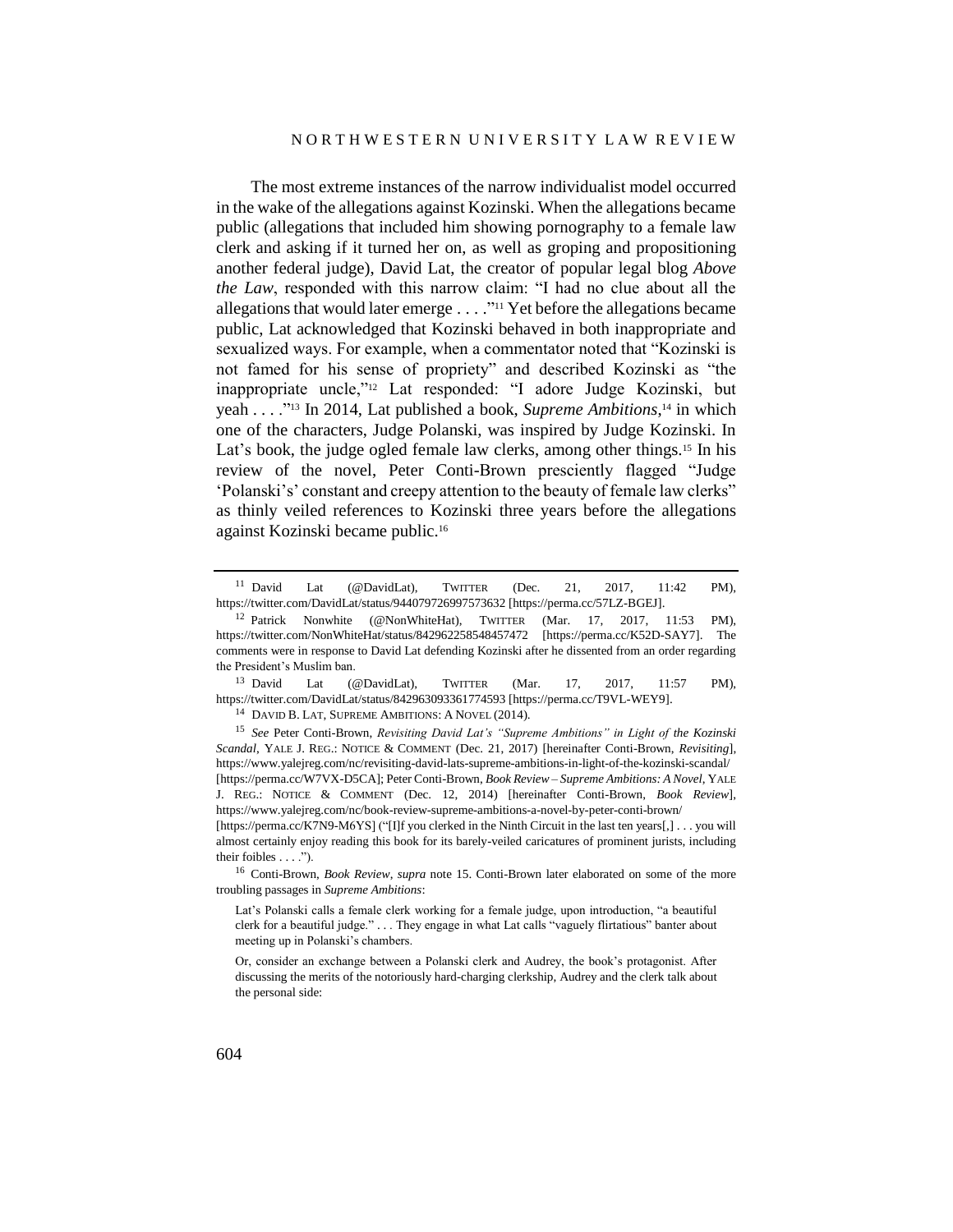When the allegations came out, Lat maintained that he did not know about the particular incidents contained in the allegations. Lat insisted that it was not relevant—nor did it make him responsible—that he knew about Kozinski's other, less extreme sexually inappropriate behavior yet continued to compliment and champion the judge. He also maintained that his knowledge about Kozinski's other behavior did not require any public reflection about his very public relationship with the judge, nor has he offered any such public reflection. 17

Justice Brett Kavanaugh also issued narrowly framed denials about any knowledge of Kozinski's alleged harassment. Here too, the relationship between the two men was fairly public. Justice Kavanaugh clerked for Kozinski on the U.S. Court of Appeals for the Ninth Circuit; Kozinski introduced then-Judge Kavanaugh at his confirmation hearing to the U.S. Court of Appeals for the D.C. Circuit; <sup>18</sup> the two men served on a screening committee to select law clerks for Justice Anthony Kennedy (for whom they both clerked); Judge Kavanaugh hired Kozinski's son as a law clerk (while he was a judge on the D.C. Circuit); and Judge Kavanaugh reached out to Kozinski when the allegations against Kozinski became public.<sup>19</sup> In response

"Of course he was—to you. You're pretty."

Conti-Brown, *Revisiting*, *supra* not[e 15](#page-5-0) (second and third ellipses in original).

<sup>17</sup> Kaley Pillinger, *An Interview with David Lat, Legal Scholar and Author of Supreme Ambitions*, POLITIC (Aug. 4, 2018), https://thepolitic.org/an-interview-with-david-lat-legal-scholar-and-author-ofsupreme-ambitions/ [https://perma.cc/8PQK-Z7WS] ("I should clarify, because people have asked me this, that I did not know about the allegations against Judge Kozinski until they were reported in *the Washington Post* and other media outlets. There were vague rumors, but rumors are not the same as detailed allegations."). Given Lat's self-publicized relationship and friendship with the judge, it is not entirely surprising that people who experienced harassment would not make "detailed allegations" to Lat. *See Did #MeToo Really Bring a Reckoning to the Legal Industry?*, VICE NEWS (Feb. 22, 2018, 12:38 PM), https://www.vice.com/en\_us/article/bj57mq/did-metoo-really-bring-a-reckoning-to-the-legalindustry (last visited Oct. 11, 2020) (video embedded in webpage) (roundtable discussion with law clerks who knew of, clerked for, or experienced harassment by Judge Kozinski, including David Lat, who failed to reflect on his relationship with the former judge).

<sup>18</sup> Video: Alex Kozinski Introducing Brett Kavanaugh (C-SPAN 2006), https://www.cspan.org/video/?c4738901/user-clip-alex-kozinski-introducing-brett-kavanuagh-592006-hearing (last visited Oct. 11, 2020).

<sup>19</sup> Sophie Tatum, *Kavanaugh Contacted Kozinski After Resignation Because He Was 'Concerned About His Mental Health*,*'* CNN (Sept. 13, 2018, 7:57 AM),

<span id="page-6-0"></span><sup>&</sup>quot;Judge Polanski sounds like an amazing boss," I said. "What's he like as a person?" Lucia paused. I guessed she preferred talking about the professional over the personal.

<sup>&</sup>quot;As a person, he has . . . quirks. He is not your typical federal appellate judge. For a judge, he crosses a lot of boundaries. His sense of humor can be . . . irreverent."

<sup>&</sup>quot;I sat next to him at the law clerk orientation, and he was very entertaining," I said. "He regaled me with tales of his childhood growing up in Poland under Communism. Some judges can be distant, but Judge Polanski was so warm and friendly."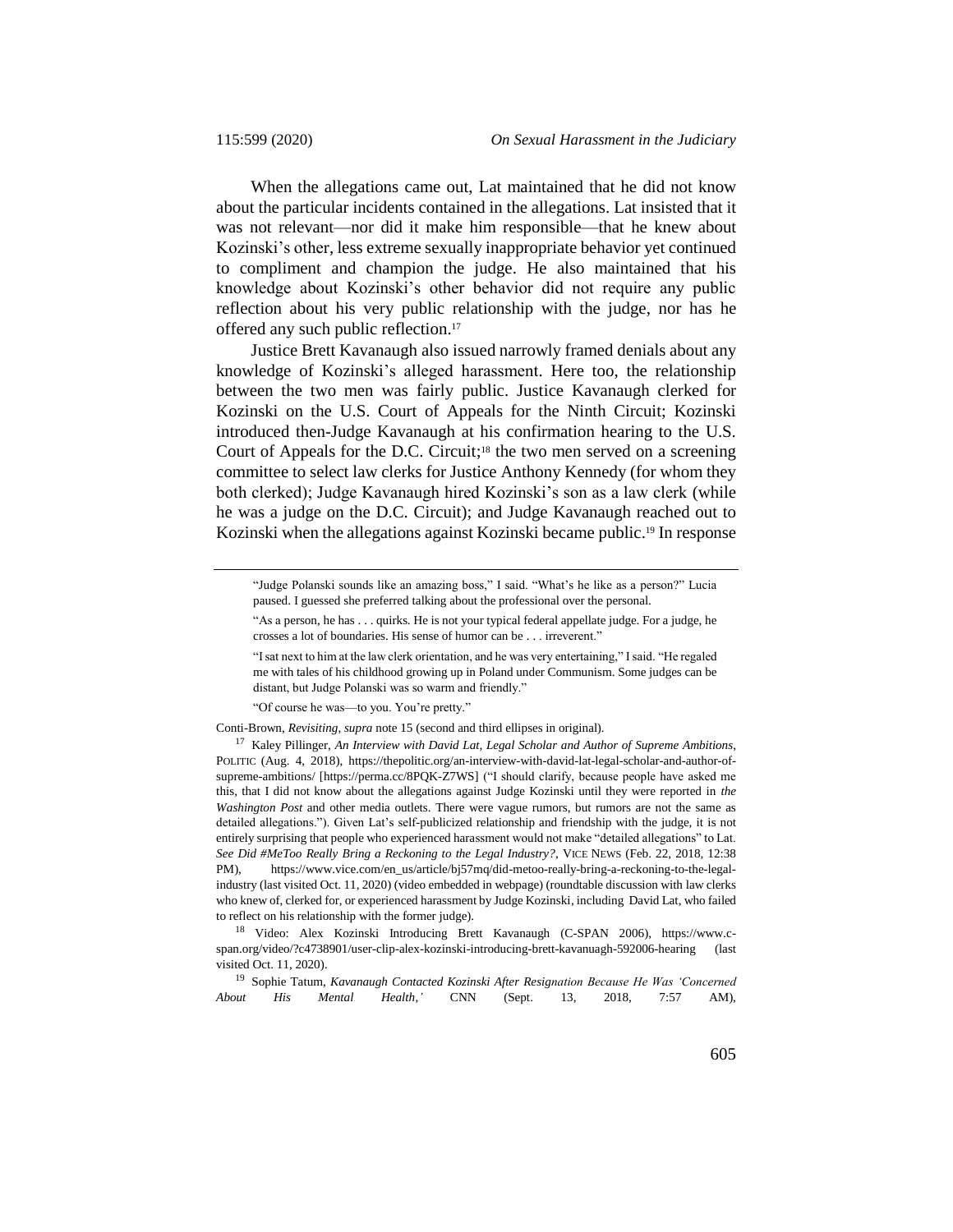to questions about Kozinski, Judge Kavanaugh wrote: "I was unaware of any allegation that Judge Kozinski shared pornography with law clerks until I read the story in the news in late 2017."<sup>20</sup> Judge Kavanaugh did not say whether he had any knowledge of Kozinski's generally inappropriate behavior that was an "open secret" in the legal community.<sup>21</sup>

<span id="page-7-0"></span>This pattern of narrowly worded denials, sometimes with vague allusions to less severe but still inappropriate or problematic behavior, repeated itself after the allegations against Reinhardt surfaced. A former law clerk, Olivia Warren, testified that Reinhardt regularly commented on female clerks' appearances, disparaged her appearance in front of other employees, and commented on her sexual relationship with her spouse.<sup>22</sup> The statements in response to the allegations about Judge Reinhardt, however, were less individualist than the preceding ones regarding Kozinski. For example, in one of the more reflective statements, Professor Adriaan Lanni wrote to the *Harvard Law Record* that "I don't remember [Judge Reinhardt] commenting on the physical appearance or the sex life of his clerks or prospective clerks

https://www.cnn.com/2018/09/13/politics/kavanaugh-kozinski/index.html [https://perma.cc/VZG9- V9BA]; Stephanie Kirchgaessner, *Kavanaugh Clerk Hire Casts Light on Link to Judge Forced to Quit in #Metoo Era*, GUARDIAN (Oct. 1, 2018, 1:00 PM), https://www.theguardian.com/usnews/2018/oct/01/kavanaugh-clerk-hire-casts-light-on-link-to-judge-forced-to-resign-in-metoo-era [https://perma.cc/67MT-489N]; Elie Mystal, *Did Brett Kavanaugh Know About Alex Kozinski?*, ABOVE THE L. (July 10, 2018), https://abovethelaw.com/2018/07/did-brett-kavanaugh-know-about-alexkozinski/ [https://perma.cc/X5M9-TGCK]. When Judge Kavanaugh appeared with Kozinski on a clerkships panel in 2015, Judge Kavanaugh endorsed Kozinski's paper about law clerk hiring, *Confessions of a Bad Apple*, which contains at least one arguably sexual description of law clerk hiring. *See* Kirchgaessner, *supra*; *Special Session: Life on the Bench*, THE FEDERALIST SOC'Y (Nov. 12, 2015), https://fedsoc.org/conferences/2015-national-lawyers-convention?#agenda-item-special-session-life-onthe-bench [https://perma.cc/BXL4-YRYV]; Alex Kozinski, *Confessions of a Bad Apple*, 100 YALE L.J. 1707, 1723–24 (1991) (describing the moment when a clerk accepts a clerkship offer as "electrifying" and "pleasur[able]").

<sup>20</sup> Tatum, *supra* note [19;](#page-6-0) *see also* Laura E. Gomez, Opinion, *Connecting the Dots on Brett Kavanaugh*, L.A. TIMES (Sept. 20, 2018, 4:10 AM), https://www.latimes.com/opinion/op-ed/la-oegomez-kavanaugh-kozinski-20180920-story.html [https://perma.cc/2WFG-X45E] (describing how the author, a Ninth Circuit clerk the year after Justice Kavanaugh, did her "best to spend as little time around [Kozinski] as possible" because of his "creepiness factor – an older male authority-figure who expressed too much interest in the young women around him").

<sup>21</sup> Charlotte Garden, *On Judge Kozinski & Open Secrets*, TAKE CARE (Dec. 13, 2017), https://takecareblog.com/blog/on-judge-kozinski-and-open-secrets [https://perma.cc/3UAR-PJNZ]; *see also Slate* Authors, *Alex Kozinski*, SLATE (July 21, 1996, 1:25 AM), https://slate.com/humaninterest/1996/07/alex-kozinski-10.html [https://perma.cc/RFP5-KWTQ] (satirical diary entry from Kozinski writing about going to a lingerie party with a law clerk).

<sup>22</sup> *See* Catie Edmondson, *Former Clerk Alleges Sexual Harassment by Appellate Judge*, N.Y. TIMES (Feb. 13, 2020), https://www.nytimes.com/2020/02/13/us/politics/judge-reinhardt-sexualharassment.html [https://perma.cc/364F-L5Q4].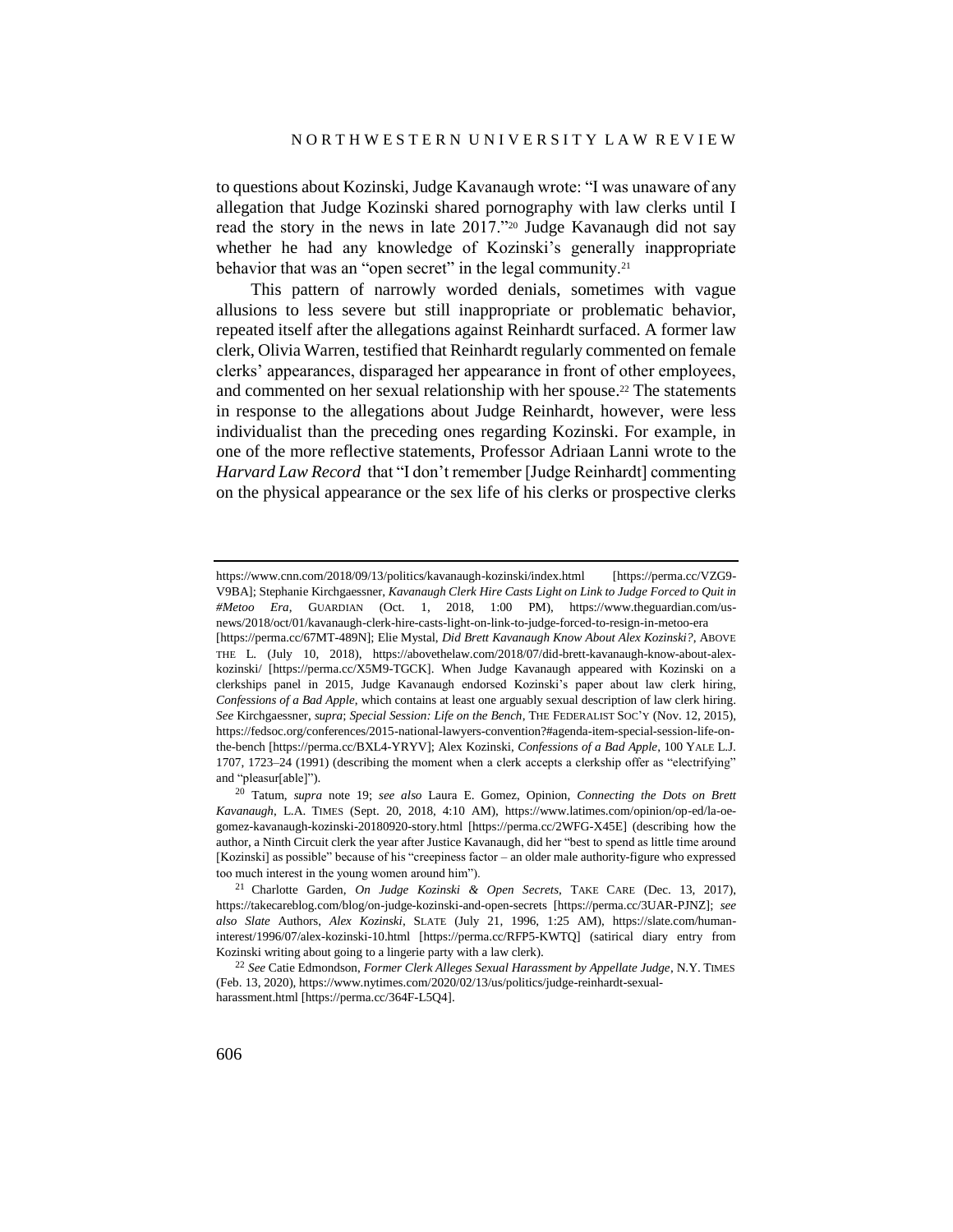<span id="page-8-1"></span><span id="page-8-0"></span>in the way that he did with Ms. Warren."<sup>23</sup> Although that portion of Professor Lanni's statement reflected an individualist understanding of sexual harassment, Professor Lanni also said something that neither Lat nor Justice Kavanaugh did. Going beyond the narrow denials of specific conduct, Professor Lanni acknowledged that the accusations of sexual harassment were consistent with her experience with Judge Reinhardt in some respects, though she did not elaborate beyond that. <sup>24</sup> Another former Judge Reinhardt clerk, Michael Dorf, made similar statements to Professor Lanni's: "[I]n front of me, [Judge Reinhardt] did not engage in the sort of expressly sexually demeaning behavior that Ms. Warren describes."<sup>25</sup> And like Professor Lanni, Dorf also gestured toward Judge Reinhardt's unreasonable demands as a boss and described some rather minor behaviors that revealed an archaic sexist attitude (including asking female law clerks to get coffee and insisting on using male pronouns), which is consistent with Warren's testimony.<sup>26</sup> A letter signed by more than seventy Judge Reinhardt clerks was similar in these respects.<sup>27</sup> After indicating that the signatories "believe the clerk's testimony," the letter went on to say that some of them "experienced or witnessed conduct in chambers that we would call sexist, workplace bullying or mistreatment."<sup>28</sup> They then urged Congress or the judiciary to

<span id="page-8-2"></span><sup>23</sup> Adriaan Lanni, *Letter to the Editor: Judge Reinhardt*, HARV. L. REC. (Feb. 16, 2020), http://hlrecord.org/letter-to-the-editor-judge-reinhardt/ [https://perma.cc/6C38-5N2G]. One is left to wonder whether Judge Reinhardt commented on the physical appearance or sex life of his clerks or prospective clerks in ways other than how he did with Olivia Warren. For another welcome reflection, see Michele Dauber (@mldauber), TWITTER (Feb. 14, 2020, 1:21 PM), https://twitter.com/mldauber/status/1228398938782220288 [https://perma.cc/KY22-FTDA].

<sup>24</sup> Lanni*, supra* note [23](#page-8-0) ("When I clerked for Judge Reinhardt 20 years ago, I remember him as having sexist assumptions about women (e.g., assuming women would not like sports, asking female clerks to make coffee). And he was not particularly sympathetic to sexual harassment claims, which was disappointing to me. . . . I remember him as a difficult boss who could be demeaning and belittling to his clerks, but not, in my experience, in a sexualized way. Although what Ms. Warren describes is different from my experience, her description is also similar enough to the belittling behavior that I did see that it has the ring of truth to me.").

<sup>&</sup>lt;sup>25</sup> Michael Dorf (@DorfOnLaw), TWITTER (Feb. 13, 2020, 10:33 AM), https://twitter.com/dorfonlaw/status/1227994131068309506 [https://perma.cc/AFD5-VT5P]; *see also* Michael C. Dorf, *Reassessing Judge Reinhardt*, DORF ON L. (Feb. 14, 2020), http://www.dorfonlaw.org/2020/02/reassessing-judge-reinhardt.html [https://perma.cc/8U22-CJ65] [hereinafter Dorf, *Reassessing Judge Reinhardt*] ("I am shocked because the severity of the mistreatment goes beyond anything I knew about Judge Reinhardt."). Again, one is left to wonder about the possibility that there was less severe mistreatment or perhaps implicitly sexually demeaning behavior.

<sup>26</sup> Dorf, *Reassessing Judge Reinhardt*, *supra* not[e 25.](#page-8-1)

<sup>27</sup> *See* Kathryn Rubino, *70+ Former Reinhardt Clerks Come Out in Support of Sexual Harassment Accuser*, ABOVE THE L. (Feb. 21, 2020, 10:02 AM), https://abovethelaw.com/2020/02/reinhardt-clerks/2/ [https://perma.cc/QVU3-4F69].

<sup>28</sup> *Id.*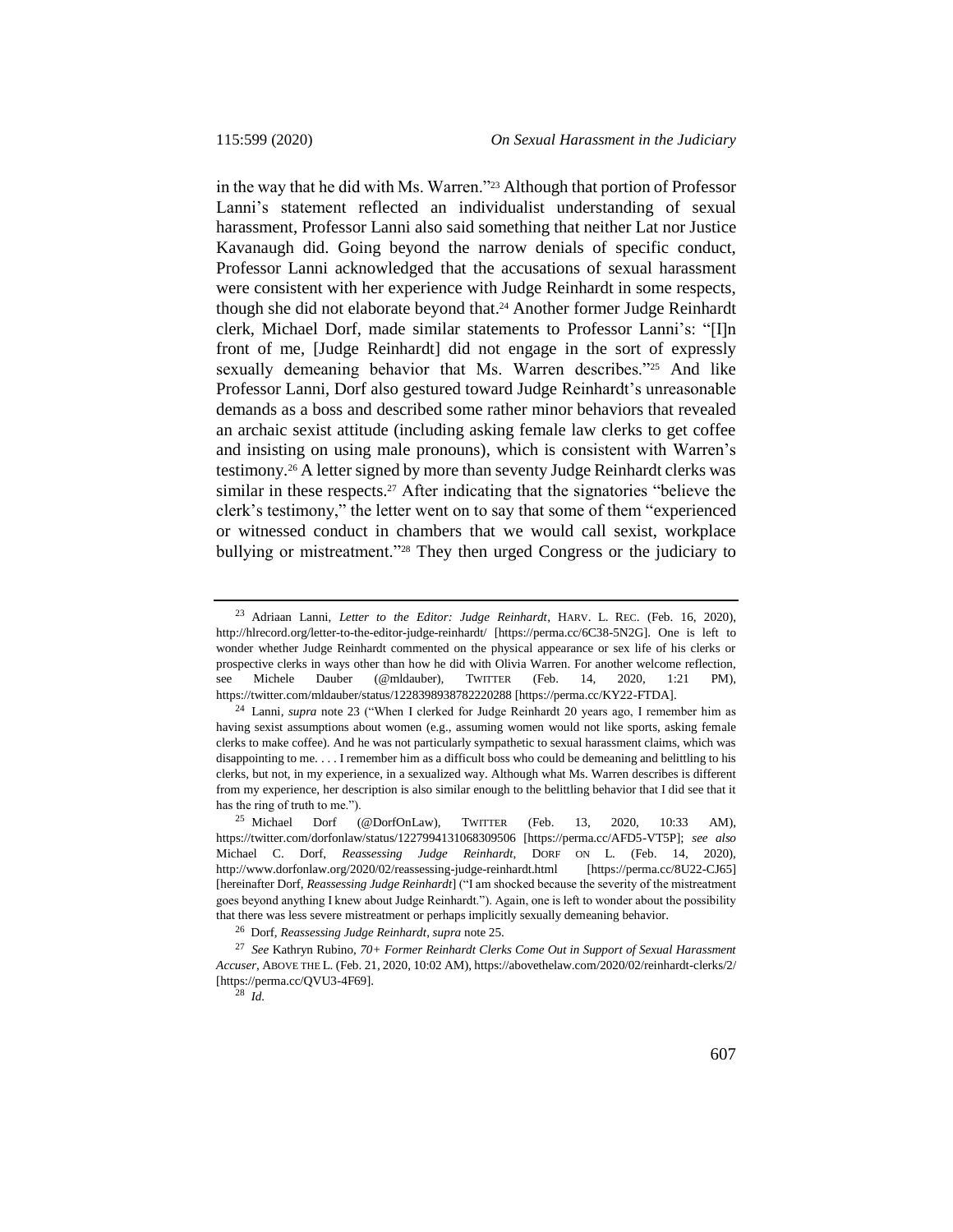extend Title VII's nondiscrimination and antiretaliation provisions to the federal courts, and to adopt effective training and reporting mechanisms.<sup>29</sup>

We think the Professor Lanni and Dorf statements, as well as the letter on behalf of many Judge Reinhardt clerks, partially reflect the narrow individualist model of sexual harassment because they focus on whether an individual has personally witnessed the most extreme instances of alleged harassment.<sup>30</sup> They do not expand much on the possibility that our collective responsibility for sexual harassment might go beyond those occasions. Yet "[b]y focusing on the bad actors/rotten apples that abuse their authority or openly degrade . . . , our legal approach to sexual harassment misses and renders acceptable many other forms of sexual harassment that impede women." <sup>31</sup> For example, the statements do not grapple with the possibility (that later became a reality) that a judge who concededly behaved, at least occasionally, like an aggressive bully toward his law clerks, and who also behaved in ways that reflected sexist attitudes, might one day combine those two behaviors into sexist bullying or sexual harassment. Nor do the statements acknowledge that sexist behavior and bullying might be behaviors that harden or worsen over time, especially in people whose powers, reputation, and networks we help to prop up and expand.

<span id="page-9-0"></span>The narrow individualist account is not the only way to think about our role in sexual harassment. After the allegations against Kozinski became public—several years before the allegations against Judge Reinhardt did— Dorf wrote more extensively about how our collective responsibility for Kozinski's behavior may be broader than merely acknowledging specific instances of sexual harassment we may have witnessed. Dorf explained:

I am not professing my ignorance of Judge Kozinski's sexual misbehavior as a means of exonerating myself, because I don't think I deserve to be exonerated. Although I was unaware of sexually abusive behavior—which was undoubtedly experienced as substantially worse by women than by men—I was aware of Judge Kozinski's generally controlling behavior. To use a term I learned from Robert Sutton's book *The No Asshole Rule*, I was aware that Judge Kozinski was a "bosshole," i.e., an asshole of a boss.

I heard stories of Judge Kozinski demanding that his clerks perform tasks that fell far outside of their job descriptions. He treated his clerks, I was led to

<sup>&</sup>lt;sup>29</sup> Several Judge Reinhardt clerks did not sign the letter, including those who offered their own public statements or social media engagement.

<sup>&</sup>lt;sup>30</sup> To some extent, the lack of introspection could be explained by the bystander effect; however, many individuals are more than mere bystanders in these situations. They benefit from not speaking up in a way that typical bystanders rarely do.

<sup>31</sup> Claudia Flores, *Beyond the Bad Apple—Transforming the American Workplace for Women After #MeToo*, 2019 U. CHI. LEGAL F. 85, 95.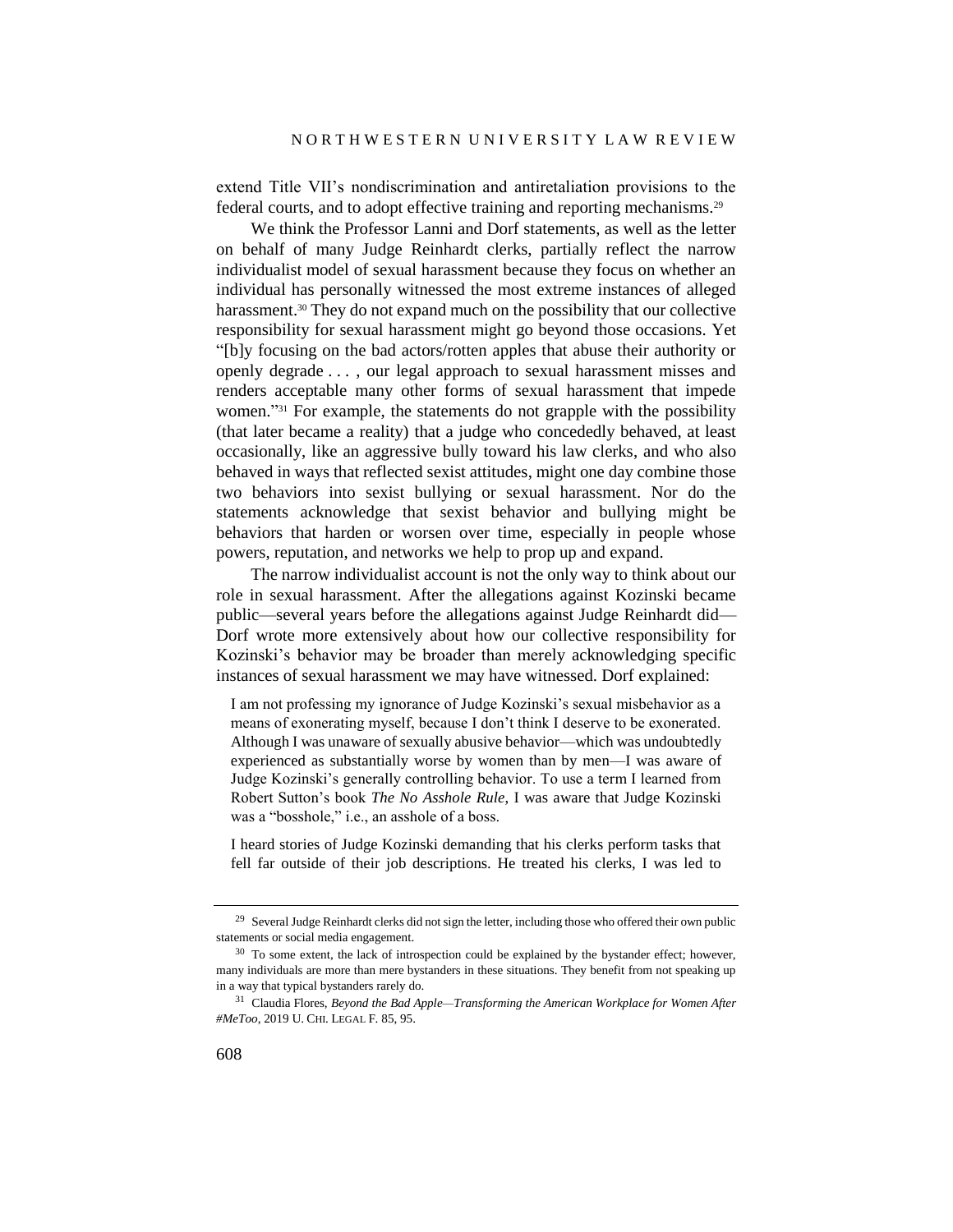understand, more or less as personal assistants, even as he professed what I continue to think was genuine fondness for the young lawyers he seemed to relish subordinating. I heard a story of a clerk who was told by Judge Kozinski to come into work late one Sunday, tried to resist by explaining this was the only brief window during the week when he could do his laundry, and was then told that if he didn't come back to work right then he would be fired.

So I didn't know about sexual harassment or other sexual misconduct but even knowing only what I knew, I should have been much more reluctant to send clerkship applicants to Judge Kozinski than I was.<sup>32</sup>

These passages reflect two ideas that define a broader understanding of the causes of and responsibility for sexual harassment. The first idea is that there are myriad specific behaviors that fall well short of extremely serious or actionable sexual harassment that should nonetheless be red flags. These seemingly tolerable behaviors can be pernicious, as they often have exclusionary or subordinating effects, particularly on historically underrepresented or disadvantaged groups.<sup>33</sup> Perhaps more importantly, small, seemingly insignificant behaviors can normalize other inappropriate behaviors and the attitudes that lead to more severe harassment and discrimination, creating a work culture where inappropriate behavior can easily escalate.<sup>34</sup>

Acknowledging problematic behaviors that fall short of being wildly illegal or deeply cruel might allow us to identify unsafe working environments before they become more severe. But vague statements that a boss was demanding or had sexist attitudes are less helpful to that project. They may even be harmful to the extent they suggest that some amount of misconduct is expected and acceptable in the workplace. <sup>35</sup> To intervene in

<span id="page-10-0"></span><sup>32</sup> Michael Dorf, *Judges, Bossholes, and Coaches*, DORF ON L. (Dec. 18, 2017), http://www.dorfonlaw.org/2017/12/judges-bossholes-and-coaches.html [https://perma.cc/B9VL-HGWA].

<sup>&</sup>lt;sup>33</sup> Unethical behavior begets more unethical behavior. This is especially true when the initial unethical behavior occurs without repercussion. Francesca Gino & Lamar Pierce, *Dishonesty in the Name of Equity*, 20 PSYCH. SCI. 1153, 1159 (2009) (describing how people justify their wrongdoing by referencing what others do). *See generally* Max H. Bazerman & Francesca Gino, *Behavioral Ethics: Toward a Deeper Understanding of Moral Judgment and Dishonesty*, 8 ANN. REV. L. & SOC. SCI. 85 (2012).

<sup>34</sup> *See* WILMERHALE, *supra* not[e 7,](#page-3-1) at 2, 7, 20, 55, 57 (describing how Philbert made inappropriate sexualized remarks and made women uncomfortable with frequent hugs, which had the effect of creating an environment for Philbert to engage in more misconduct and cross more boundaries without suddenly raising red flags).

<sup>35</sup> *See, e.g.*, *Protecting Federal Judiciary Employees from Sexual Harassment, Discrimination, and Other Workplace Misconduct: Hearing Before the Subcomm. on Courts, Intellectual Prop., and the Internet*, 116th Cong. 4 (2020) (statement of Olivia Warren), https://docs.house.gov/meetings/JU/JU03/20200213/110505/HHRG-116-JU03-Wstate-WarrenO-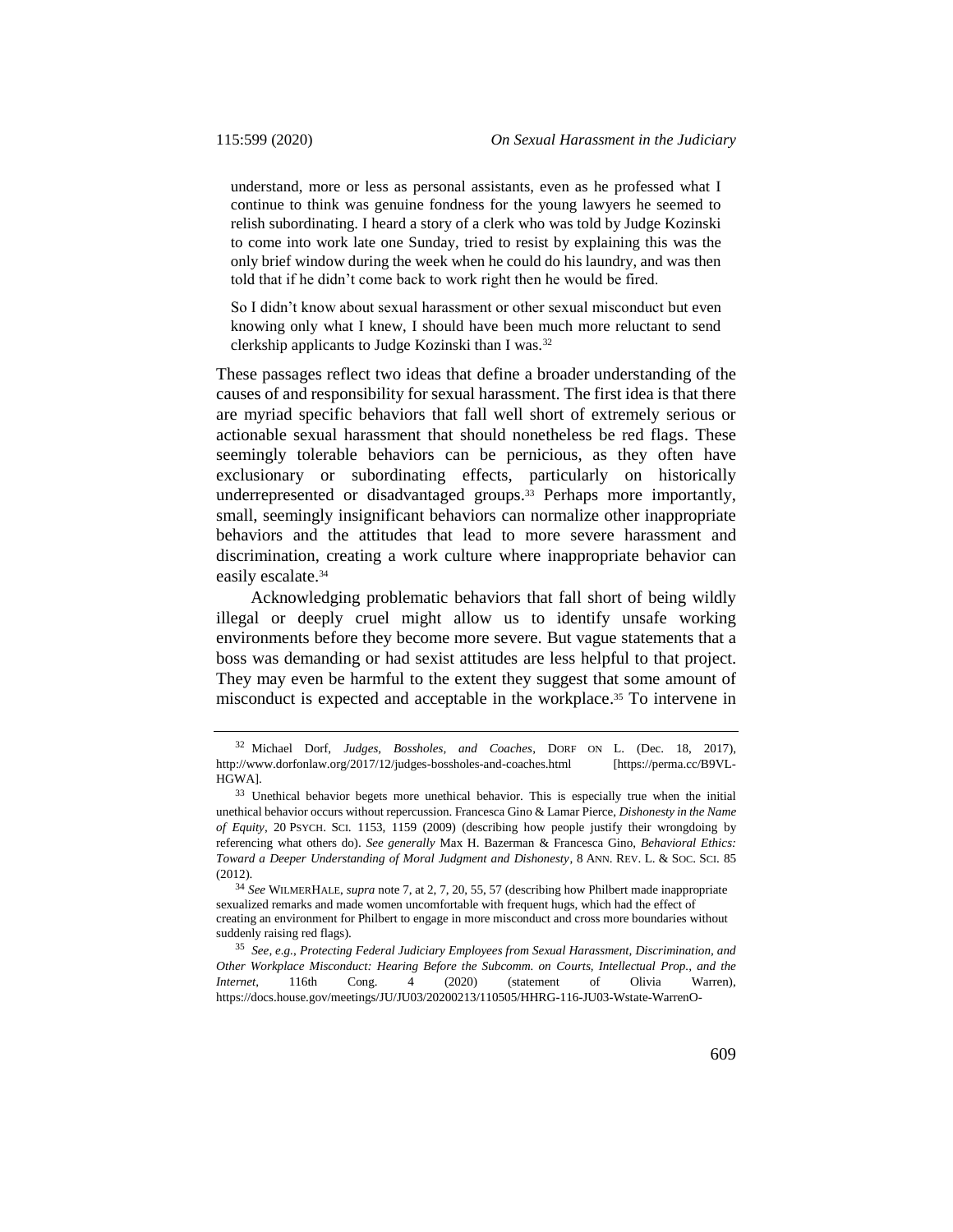problematic work environments, and to understand how work environments can devolve into severe, pervasive, cruel harassment, we must identify more specific behaviors.

The second idea is that we have a broader responsibility for sexual harassment beyond merely witnessing specific instances of sexual harassment. The passages in Dorf's piece acknowledge that we should treat young lawyers as people with dignity who deserve respect. He encourages us to view young lawyers as people who should not be subject to inappropriate or demeaning behaviors, even when those behaviors do not rise to the level of groping or propositioning someone. And, most importantly, he suggests that we all have a role to play in making those ideals a reality, even if we did not personally witness or hear about the most extreme instances of sexual harassment.

# II. CONTRIBUTING FORCES IN A STRUCTURAL UNDERSTANDING OF SEXUAL HARASSMENT

This Part analyzes the forces that contribute to sexual harassment, with a specific focus on the courts. It starts with the federal judiciary's institutional structures, including the rules governing clerkships and the clerkship hiring process. It then considers how the larger legal profession also contributes to the systemic problem of sexual harassment, again with a particular focus on the courts. Next, it focuses on individual members of the legal profession who contribute to systemic problems of sexual harassment through seemingly small behaviors and how certain work allocations—i.e., what we allow others to do—may also contribute to harassment. Finally, we apply these lessons to examine how responses, and the lack thereof, to harassment contribute to a collective, systemic problem.

### *A. Clerkships and Perverse Incentives*

To understand our collective responsibility for sexual harassment in the federal judiciary and in our profession generally, this Section begins by explaining the judicial clerkship hiring process and why clerkships are valued in our profession. <sup>36</sup> This Section then explains how the structure of the federal courts creates an environment that is conducive to sexual harassment.

<sup>20200213-</sup>U2.pdf [https://perma.cc/HF9A-GPJL] [hereinafter Warren Testimony] (Warren was told to brace herself for an "intense" year and for her "grandfather's sexism").

<sup>&</sup>lt;sup>36</sup> This Essay focuses on the federal judiciary and federal clerkships. Although clerkships frequently differ, there are enough similarities within the federal clerkship system to discuss these issues together. Further, the federal clerkship model is sufficiently representative that our analysis can be applied to many different state courts, where the same problems persist, as well.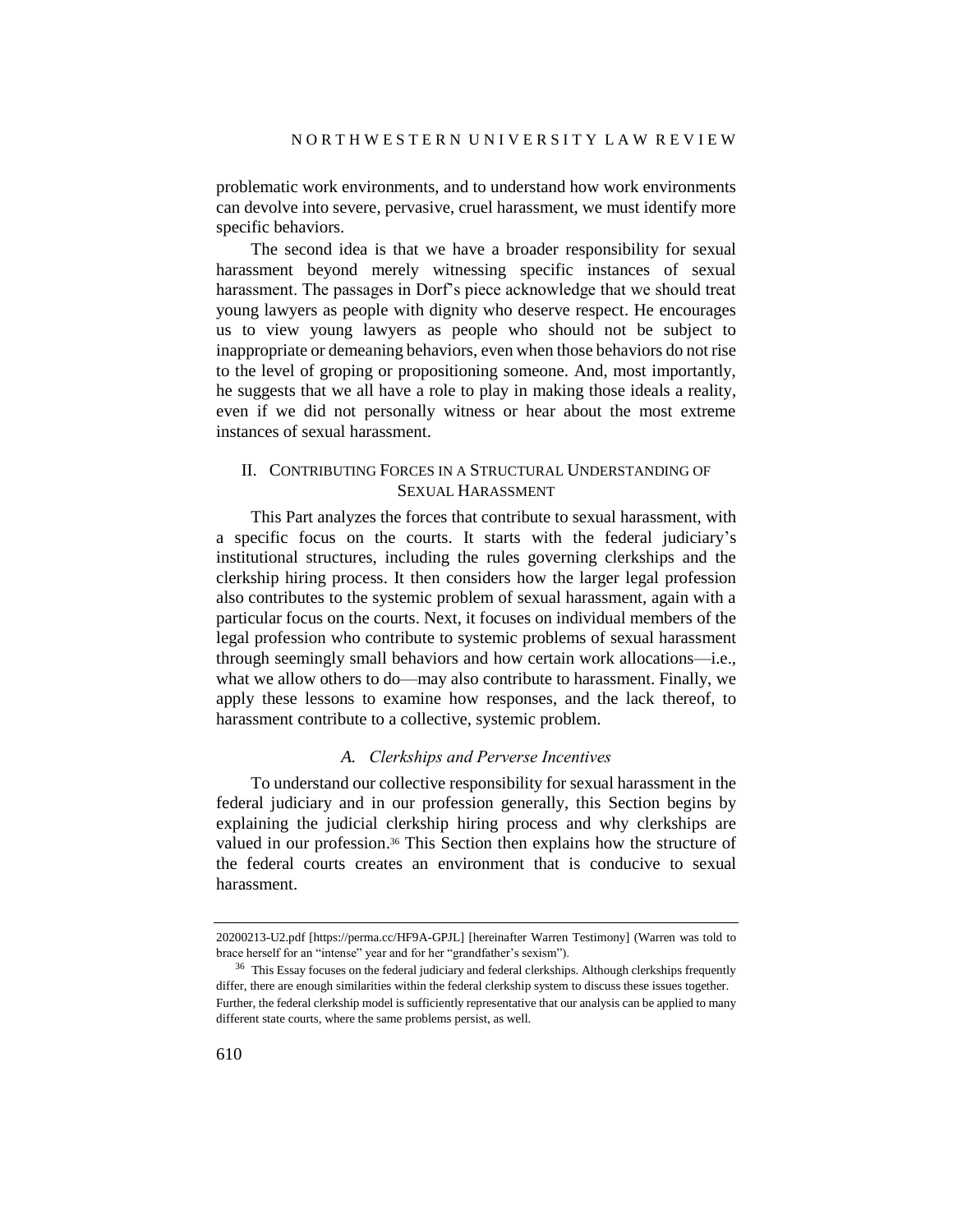#### <span id="page-12-0"></span>*1. Applying to Federal Judicial Clerkships: Why*

Judicial law clerks are assistants to judges who can perform a wide range of tasks. Although clerkship experiences vary by judge and by court, clerks typically share the same basic responsibilities: researching legal issues, distilling briefs filed by the parties, and helping their judge come to a legal conclusion. Although some judges may have law clerks draft opinions, others draft their own. Some judges hire permanent law clerks, but most judges still hire some clerks on an annual basis.<sup>37</sup> Each law clerk typically works in chambers with their co-clerks for that year.

Clerkships can provide several personal and professional benefits. Whereas typical "Big Law" associates (associates at major law firms) who are one year out of law school may conduct document review for specific cases, their peers who are clerking may help determine the final outcomes in those same cases. <sup>38</sup> Past clerks note that clerking improved their writing and analytical abilities on a wide range of legal issues, especially procedural ones. <sup>39</sup> Clerks may "gain unique behind-the-scenes insights into how chambers function and how judges make decisions" and "learn from and receive mentorship from a judge," both of which can be invaluable early on in a lawyer's career.<sup>40</sup> Clerkships provide "a sense of what is, and what is not, effective advocacy." <sup>41</sup> Potential employers view clerkships, particularly at the federal level, as prestigious. Indeed, clerkships can offer seemingly unparalleled access to the world in which many young attorneys will eventually practice.

<span id="page-12-1"></span>The perceived prestige and value of clerkships is partially due to how courts work. Many of the internal procedures of a particular court are easily accessible only to people within the system.<sup>42</sup> A clerk will quickly learn internal operating procedures, including how cases are assigned, which cases

<sup>37</sup> Susan Harp, *Clerking*—*Something Every First Year Law Student Should Know*, 29 STETSON L. REV. 1291, 1291–92 (2000).

<sup>38</sup> Nicholas Alexiou, *To Clerk or Not to Clerk... It's Actually Not Much of a Question*, ABOVE THE L. (June 7, 2018, 11:33 AM), https://abovethelaw.com/2018/06/to-clerk-or-not-to-clerk-its-actually-notmuch-of-a-question/?rf=1 [https://perma.cc/B3B3-LZM6].

<sup>39</sup> Harp, *supra* not[e 37,](#page-12-0) at 1293.

<sup>40</sup> Mishkah Ismail, Andrew Kim, David E. Hackett & Michelle L. Tran, *How to Apply for a Clerkship—And What to Expect*, 32 GPSOLO 46, 47 (2015).

<sup>41</sup> Mark D. Killian, *Court Staff Attorneys, Clerks Lack Diversity*, FLA. BAR NEWS (Mar. 1, 2006), https://www.floridabar.org/the-florida-bar-news/court-staff-attorneys-clerks-lack-diversity/

<sup>[</sup>https://perma.cc/5TRC-YVZP].

<sup>42</sup> *See, e.g.*, Jaime Santos (@Jaime\_ASantos), TWITTER (May 29, 2020, 8:36 PM), https://twitter.com/Jaime\_ASantos/status/1266544015002030083 [https://perma.cc/F4DR-LKML] (describing how the author was able to understand the pitfalls of filing for a temporary restraining order specifically because of her clerkship and information that may not be easily available to others).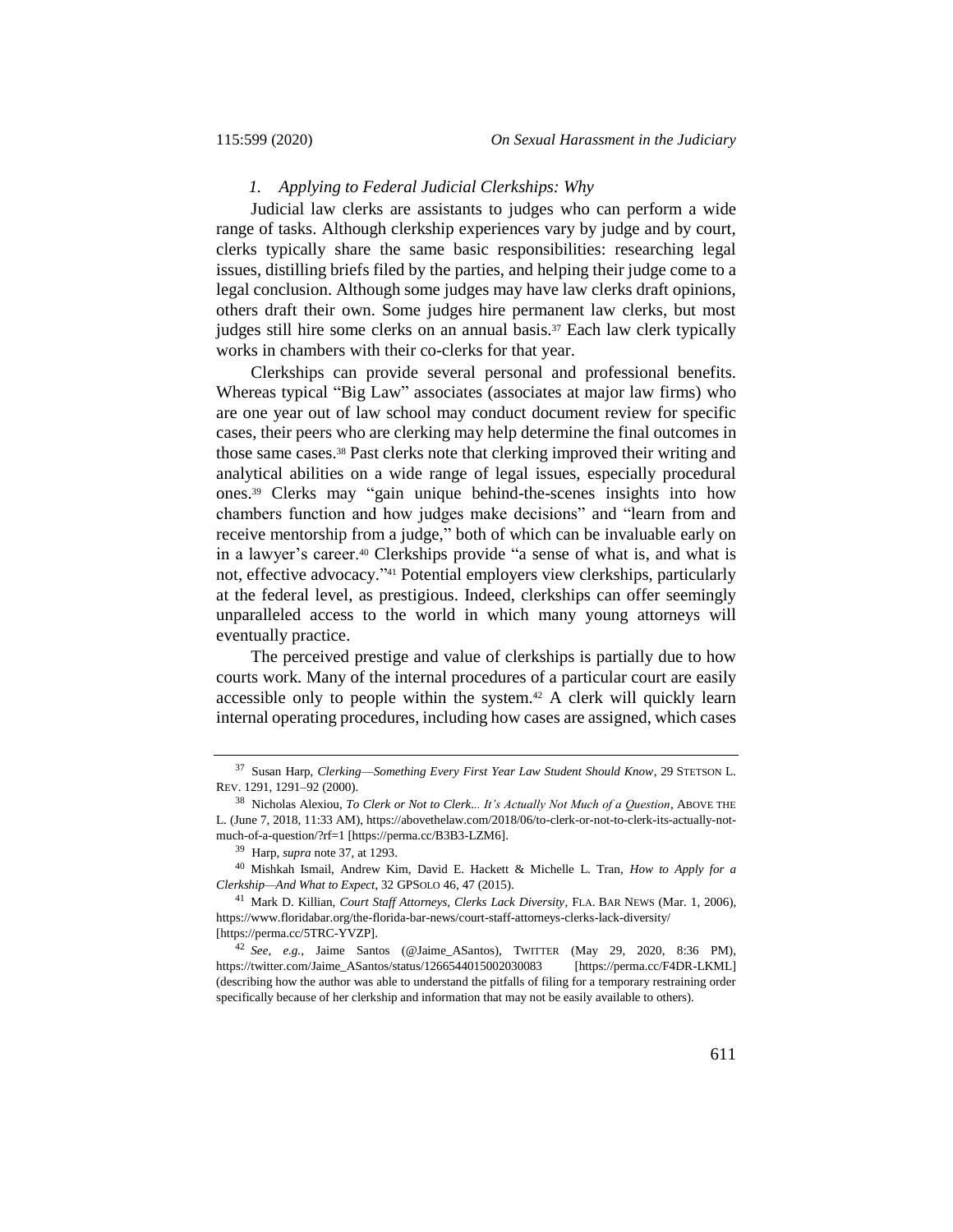make it to oral argument, how and when judges vote (or how a district judge will rule), and how opinions are drafted. Clerks are privy to other inside information as well: what arguments are likely to persuade a judge, which judges are most respected by their colleagues (and which judges are not), and which judges are—or are not—good bosses. One might hope that law students will figure out whether a particular judge will be belittling, demeaning, or abusive to his clerks before accepting a clerkship;<sup>43</sup> however, that is frequently not the case. People outside of chambers, and especially outside of a particular court, often do not know whether a judge is temperamental, abusive, or even harasses his clerks.

That brings us to the downsides of clerking, which are discussed less frequently. Financially, if a student plans to work at a law firm after graduation, clerking results in a significant pay cut. While that may not deter students who come from higher socioeconomic status, many law students especially first-generation students and students of color—may not have the ability to take a significant pay cut in the face of student loans. Because a federal clerkship isso difficult to obtain, applicants may have to either forego opportunities due to geographic limitations or make a difficult decision to be separated from their families or partners. One-year clerkship positions frequently do not come with vacation time, making it difficult for people to commit to a year without any time off. Clerkships also may not come with accessibility provisions for applicants with disabilities.

Additionally, incoming clerks have no control over who their future coclerks will be. Because co-clerks work in very close quarters, a bad co-clerk or a bad relationship with a co-clerk can be quite taxing. Finally, issues may arise in a clerk's relationship with the judge and the judge's judicial assistants (who are different from the clerks). Occasionally, ideological differences may get in the way of a judge–clerk work relationship. In other cases, judges may be difficult, demeaning, or even abusive.<sup>44</sup> Although

<span id="page-13-0"></span><sup>&</sup>lt;sup>43</sup> There are ways for people to learn this information, but students must know who to ask or where to look. *See, e.g.*, PEOPLE'S PARITY PROJECT, A STUDENT'S GUIDE TO JUDICIAL CLERKSHIPS: HOW TO LOOK OUT FOR YOURSELF IN A BROKEN SYSTEM 3 (2020), https://www.peoplesparity.org/clerkshipsguide/ [https://perma.cc/Z8KP-6FTP] (compiling resources and advice for the clerkship application process that may not be widely disseminated at all law schools).

<sup>44</sup> Kozinski showed pornographic images to his female clerk and displayed other controlling behaviors, such as ordering a clerk to stop reading romance novels. *See* Heidi Bond, Comment to *MeToo: Kozinski*, COURTNEY MILAN, http://www.courtneymilan.com/metoo/kozinski.html#4 [https://perma.cc/E276-DXBV]. Kozinski displayed a "callous disregard for people," including insulting and belittling staff. Garden, *supra* note [21](#page-7-0) (quoting John Hollingsworth, former director in the Office of Special Counsel). Judge Reinhardt constantly commented on the appearance of women and used homophobic slurs to refer to certain clerks. Warren Testimony, *supra* not[e 35,](#page-10-0) at 6–7. He also commented on the physical appearance of his clerks and their sexual relationships. *Id.*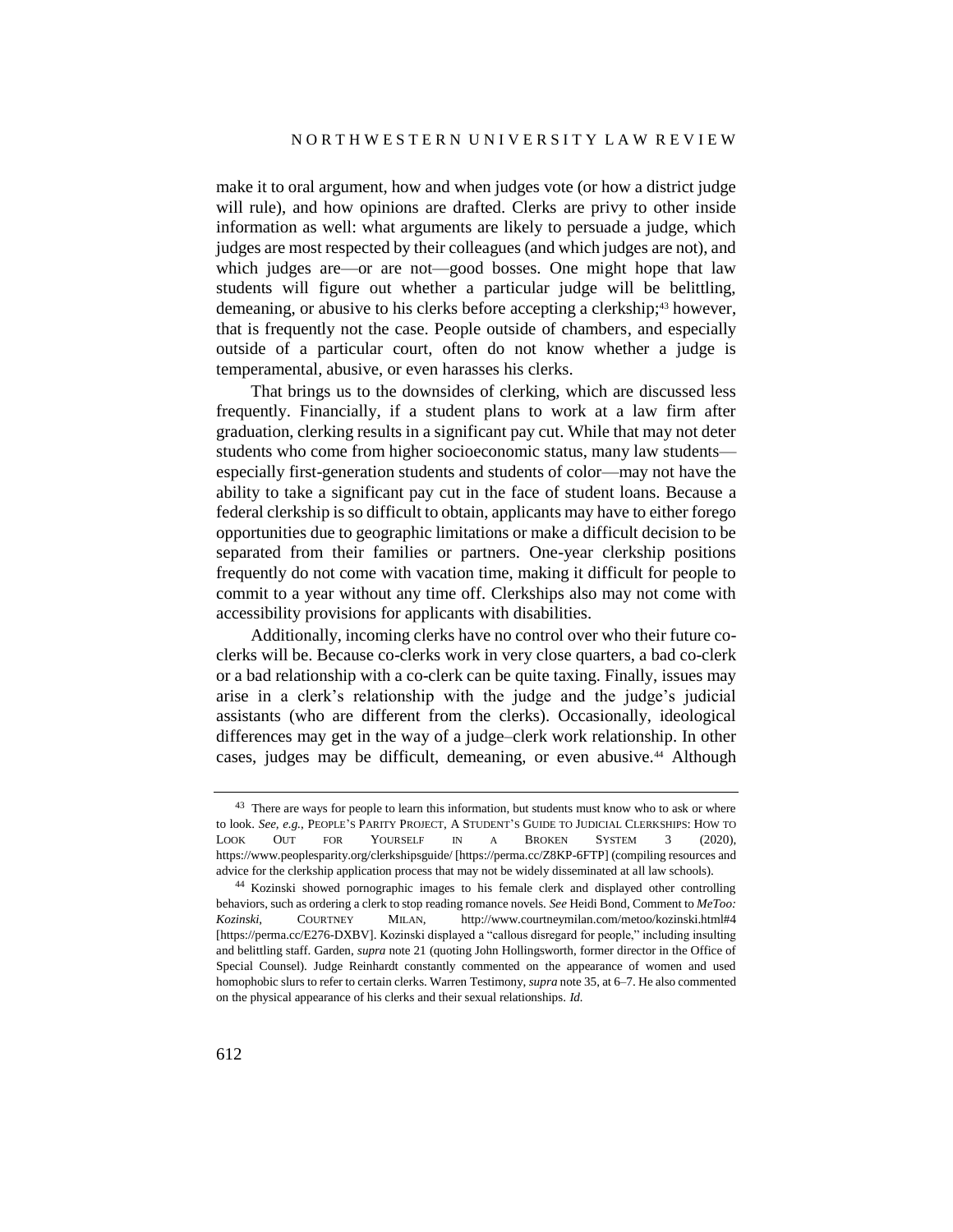professors and former clerks may be able to provide some of that information to a student before the student applies, the information may not be easily available, or it may only be available to those who are in certain legal circles or know the right people. Professors and former clerks may also lack incentives to share this information; former clerks typically do not badmouth their judges or their clerkship experience. To the contrary, some professors and former clerks may have a vested interest in placing as many students in clerkships as possible, regardless of possible abuse or misconduct.<sup>45</sup>

#### *2. Applying to Clerkships: How*

The hiring process varies by judge and by court; however, most lawyers who choose to clerk will do so either immediately after law school or within a few years of graduation. Most candidates' clerkship application materials will be the same: they rely on their résumé, law school record, and recommendations from law professors, as well as one or two writing samples. Some candidates will likely have more information than others about the judges they are applying to, either because of friends or family in the legal community or from doing research or talking to past clerks.

<span id="page-14-0"></span>Judges in highly sought-after districts and circuits will get hundreds of applications for each hiring cycle.<sup>46</sup> To help students stand out from the other hundreds of applications, many law schools have clerkship committees that help students navigate the clerkship application process. These committees help students gain connections to certain judges, review application materials, and coordinate professors' phone calls to specific judges.<sup>47</sup> The

<sup>45</sup> *See infra* Section II.B.2.

<sup>46</sup> For example, in 2017, judges in the Southern District of New York received almost 10,000 applications for sixty-four listed positions on the Online System for Clerkship Application and Review (OSCAR), while the Central District of California (located in Los Angeles) received over 5,000 applications for thirty-nine positions. *CY 2017 Online Positions and Applications by District*, OSCAR, https://oscar.uscourts.gov/2017\_district\_map [https://perma.cc/V2S5-BMZY]. For that same year, the D.C. Circuit received over 4,000 applications for nine positions listed on OSCAR and the Ninth Circuit received almost 7,000 applications for thirty-four positions. *CY 2017 Online Positions and Applications by Circuit Judge*, OSCAR, https://oscar.uscourts.gov/2017\_circuit\_map [https://perma.cc/YT5H-FECJ]. These numbers can also change based on the popularity of a judge. For example, "the number of applications received by . . . judges on the Third Circuit in 2005 ranged from 150 to 675. . . . A random sampling of active judges in the Ninth Circuit showed 228, 400 and 784 applications." Ruggero J. Aldisert, Ryan C. Kirkpatrick & James R. Stevens III, *Rat Race: Insider Advice on Landing Judicial Clerkships*, 110 PENN. ST. L. REV. 835, 837 (2006).

<sup>47</sup> *See, e.g.*, *Judicial Clerkships*, CORNELL L. SCH., https://www.lawschool.cornell.edu/careers/judicial-clerkships/Judicial-Clerkships\_Main.cfm [https://perma.cc/U9AD-G8JZ] ("We encourage you to talk to Dean Peck or other members of the clerkship committee to learn more about your possibilities and to begin developing an application strategy that will work for you."); *Judicial Clerkships*, U. CHI. L. SCH., https://www.law.uchicago.edu/clerkships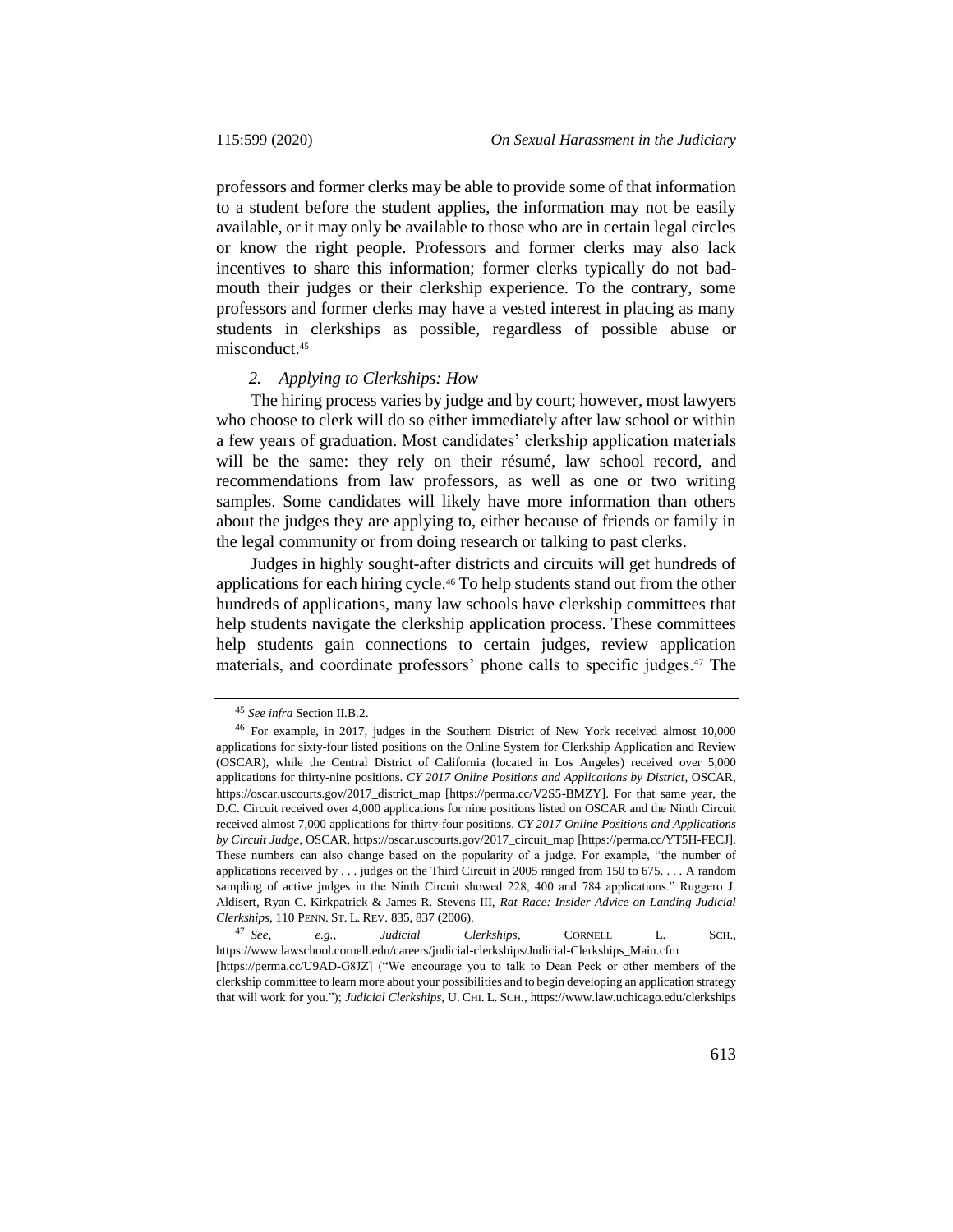committee may also help students apply to judges with commonalities, e.g*.*, similar political leanings, a bond over an alma mater, or perhaps shared interests. <sup>48</sup> Many judges rely on calls from faculty members they trust to sift through the hundreds of applications they receive, and judges report that "[a]ll things being equal, it is always better to have prominent tenured faculty" as recommenders. <sup>49</sup> As discussed below, certain professors become known as "feeders" because they help their preferred students gain clerkships.

Once a candidate's application is picked out of the pile, the candidate will likely go through an interview process with the judge and her clerks. As with other parts of the process, interview procedures vary by judge. Some consist of multiple stages and are highly substantive, some are a single getto-know-you conversation, and others are somewhere in between. These decisions are entirely up to each judge. Most schools offer little to no financial assistance to help students attend these interviews, even though the interviews may require purchasing a cross-country flight on short notice.<sup>50</sup> If a candidate is successful, she may get an offer on the spot or a few hours or days after; if she is not successful, she may hear back weeks or months later (or not at all).

The access that clerkships provide to the legal profession and the secrecy surrounding and within clerkships replicate systems of inequality that already exist within the legal profession. Although judges may "approach the clerkship selection process with a sense of weariness, law students approach it with a sense of awe. Through this process, [students] will interact with the powerful men and women whose work they have been

<sup>[</sup>https://perma.cc/SE6B-8H3P] ("Students interested in applying for judicial clerkships are aided by a faculty committee, the Office of Career Services, faculty and their assistants, programs, and resources in the Office of Career Services."); *Judicial Clerkships*, NYU SCH. L., https://www.law.nyu.edu/careerservices/jdstudents/judicialclerkships [https://perma.cc/W7A5-ML7B] ("A faculty clerkship committee led by the Dean identifies clerkship opportunities and supports students and alumni including by writing recommendation letters and contacting judges.").

<sup>48</sup> Harp, *supra* note 37, at 1294.

<sup>49</sup> Aldisert et al., *supra* not[e 46,](#page-14-0) at 842; *see also id.* at 842 n.14 (quoting an unnamed judge as saying "the applications no longer mean anything to me. I react only to a judge or professor or lawyer friend who has experience with a student and makes an effort to contact me and strongly recommend the person. Only then will I follow up with the application and possibly an interview."); Ismail et al., *supra* not[e 40,](#page-12-1) at 49 ("When an application is in a stack of thousands, a phone call from a familiar voice may go a long way in persuading a judge to take the application out of the pile.").

<sup>50</sup> *See Courting the Clerkship: Perspectives on the Opportunities and Obstacles for Judicial Clerkships*, 40 JUDGES' J. 10, 11 (2001). Some qualified candidates may lack the means to buy a lastminute flight and will either have to forego the opportunity or incur debt for these opportunities.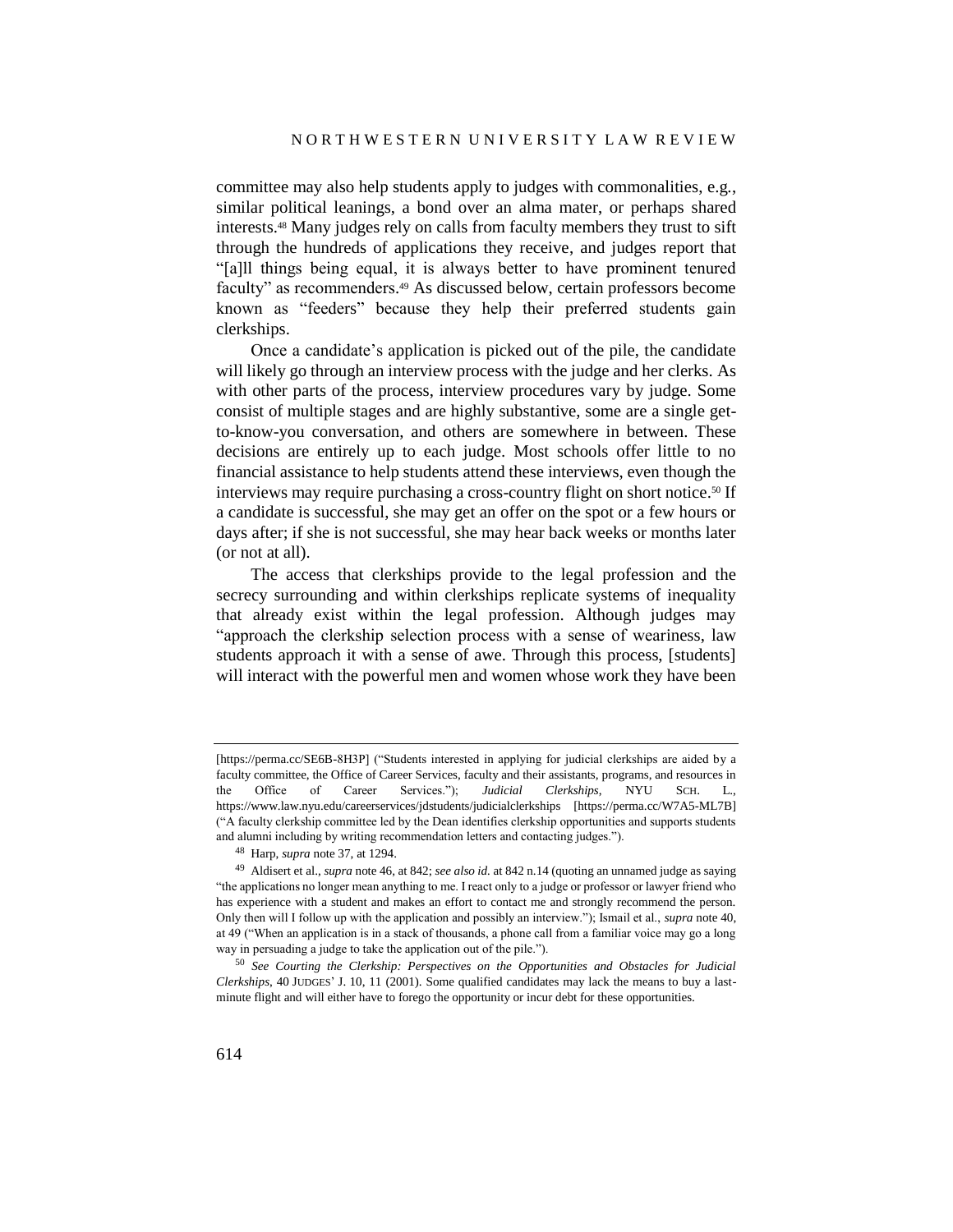reading and discussing in school."<sup>51</sup> This reverence seeps into the clerkship application process, the clerkship itself, and the student's role as a lawyer afterwards.

# <span id="page-16-0"></span>*3. Secrecy and Working as a Clerk*

There is an atmosphere of secrecy that surrounds clerking, one that is bolstered by a clerk's duty of confidentiality. As the Federal Judicial Center's *Law Clerk Handbook* explains, clerks cannot "disclose confidential information received in the course of official duties, except as required in the performance of their duties."<sup>52</sup> Clerks are specifically instructed not to discuss their judge's personal views and are warned to be particularly careful before discussing any activities related to chambers. <sup>53</sup> Only after former Kozinski clerk Heidi Bond made public allegations of sexual harassment did the handbook "clarify" that clerks are permitted to reveal "misconduct, including sexual or other forms of harassment, by their judge." <sup>54</sup> Clerkships are premised on secrecy: even after the handbook's clarification, clerks are *permitted*, but not *required*, to report instances of harassment. This misplaced emphasis ensures that secrecy and confidentiality pervade the clerkship experience.

#### *4. Risk Factors for Harassment and the Judiciary*

In 2016, the Equal Employment Opportunity Commission (EEOC) published a report from its Task Force on the Study of Harassment in the Workplace (the Report). The Report aimed to prevent unwelcome and illegal

<sup>51</sup> Trenton H. Norris, *The Judicial Clerkship Selection Process: An Applicant's Perspective on Bad Apples, Sour Grapes, and Fruitful Reform*, 81 CALIF. L. REV. 765, 776 (1993).

<sup>52</sup> FED. JUD. CTR., LAW CLERK HANDBOOK: A HANDBOOK FOR LAW CLERKS TO FEDERAL JUDGES 7 (rev. 3d ed. 2017), https://www.fjc.gov/sites/default/files/materials/26/Law\_Clerk\_Handbook \_Revised\_3d\_Ed\_2017.pdf [https://perma.cc/RF98-ELBL].

<sup>53</sup> *Id.*

<sup>54</sup> *Id.* at 8. The Federal Judicial Center (FJC) made this change to its handbook in December 2017, shortly after Heidi Bond, a former clerk to then-Judge Alex Kozinski, accused Kozinski of sexually harassing her during her clerkship. Ms. Bond specifically asked the FJC to clarify that the duty of confidentiality does not apply to misconduct; before then, this language did not exist. *See* Matt Zapotosky, *Prominent Appeals Court Judge Alex Kozinski Accused of Sexual Misconduct*, WASH. POST (Dec. 8, 2017), https://www.washingtonpost.com/world/national-security/prominent-appeals-court-judge-alexkozinski-accused-of-sexual-misconduct/2017/12/08/1763e2b8-d913-11e7-a841-

<sup>2066</sup>faf731ef\_story.html [https://perma.cc/KX8P-J6RG]; *Law Clerk Handbook: A Handbook for Law Clerks to Federal Judges, Revised Third Edition [Superseded]*, FED. JUD. CTR. (Dec. 18, 2017), https://www.fjc.gov/content/334796/law-clerk-handbook-revised-third-edition [https://perma.cc/2BNW-ZDF4] ("The revised third edition contains updates to § 2.2 of the handbook, which include clarifying language regarding workplace harassment.").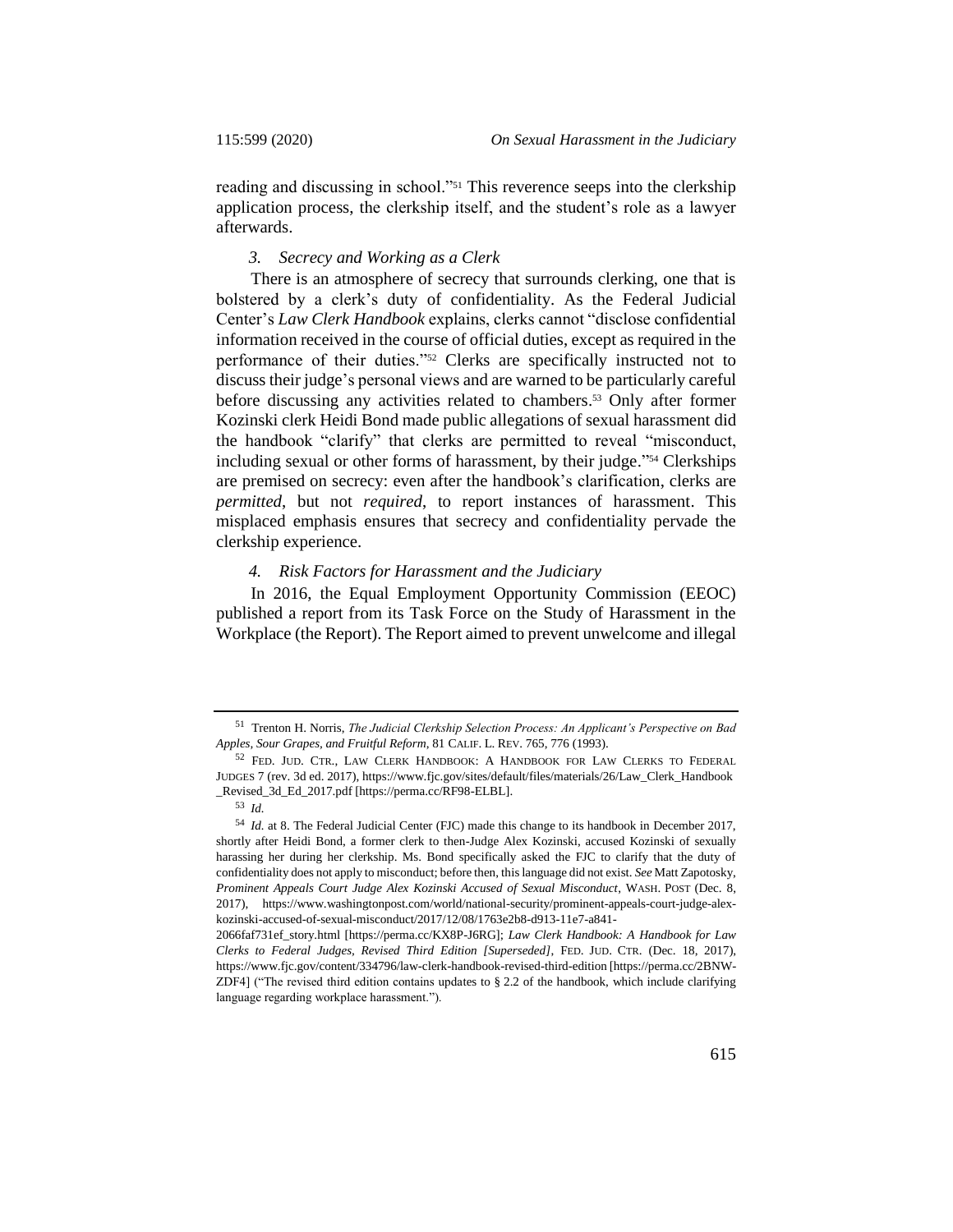<span id="page-17-0"></span>conduct in the workplace.<sup>55</sup> One specific section focused on structural factors that may increase the likelihood of harassment; these conditions "are the most powerful predictors of whether harassment will happen."<sup>56</sup> The Report provided twelve nonexhaustive conditions and concluded that "the presence of *one or more* [of the] risk factors suggests there may be fertile ground for harassment to occur."<sup>57</sup> The federal judiciary exhibits *five* of those conditions, sometimes in extreme forms. We discuss each below.

# *a. Workplaces with significant power disparity*

Workplaces with significant power disparity between executives and staff pose risks for harassment.<sup>58</sup> Staff workers "may be particularly susceptible to harassment, as high-status workers may feel emboldened to exploit them."<sup>59</sup> These workers "may also be particularly concerned about the ramifications of reporting harassment (*e.g.*, retaliation or job loss)."<sup>60</sup> These disparities are exacerbated by gender differences: When "most of the support staff are women and most of the executives are men[], more harassment may occur."<sup>61</sup>

The judiciary has always had significant power disparity between judges and clerks. Judges can fire clerks at will and clerks fear retaliation because losing a clerkship may reflect poorly on their competence and employability, particularly for candidates early in their careers. A judge can both help a clerk find a job and tank a clerk's prospects with just one call. And unlike other professions, clerkships—despite being the first job for many lawyers—will never move off a résumé. Decades after a clerkship, people will still list the judges they clerked for at the top of their résumé.

<span id="page-17-1"></span>Most significantly, however, the power differences in the judiciary are exacerbated by gender and racial disparities. As of August 2019, 73% of sitting federal judges were men.<sup>62</sup> President Trump has also made little effort

<sup>56</sup> *Id.* at 25.

<sup>55</sup> CHAI R. FELDBLUM & VICTORIA A. LIPNIC, U.S. EQUAL EMP. OPPORTUNITY COMM'N, REPORT OF THE CO-CHAIRS OF THE EEOC'S SELECT TASK FORCE ON THE STUDY OF HARASSMENT IN THE WORKPLACE, at iii (2016), https://www.eeoc.gov/sites/default/files/migrated\_files/eeoc/task\_force/hara ssment/report.pdf [https://perma.cc/9YCT-KT43].

<sup>57</sup> *Id.* at 25–30 (emphasis added).

<sup>58</sup> *Id.* at 28.

<sup>59</sup> *Id.*

<sup>60</sup> *Id.*

<sup>61</sup> *Id.*

<sup>62</sup> Danielle Root, Jake Faleschini & Grace Oyenubi, *Building a More Inclusive Federal Judiciary*, CTR. FOR AM. PROGRESS (Oct. 3, 2019, 8:15 AM), https://www.americanprogress.org/issues/courts/reports/2019/10/03/475359/building-inclusive-federaljudiciary/ [https://perma.cc/7YAT-MUJT]; *see also* Ashley Badesch, *Lady Justice: The Ethical*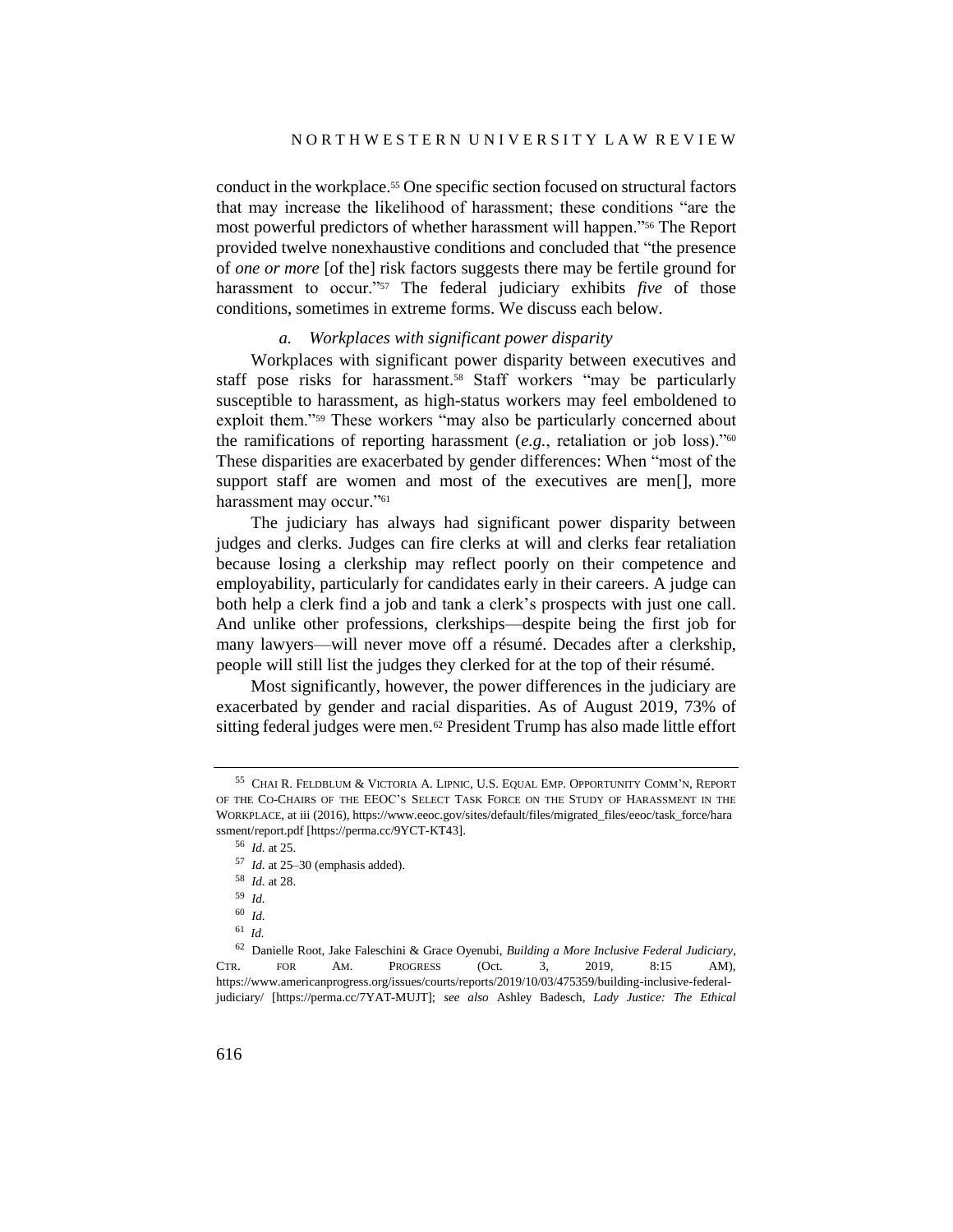to diversify his judicial nominees by gender.<sup>63</sup> Nor has he made any effort to nominate racially diverse judges: nearly four years into his presidency, he has appointed zero Black court of appeals judges and only one Hispanic judge.<sup>64</sup>

## *b. Workplaces with high-value employees*

In workforces where some employees are perceived as particularly valuable, "senior management may be reluctant to challenge the behavior of their high value employees."<sup>65</sup> These "high value employees, themselves, may believe that the general rules of the workplace do not apply to them."<sup>66</sup>

The judiciary is a workplace with high-value employees because of Article III protections for federal judges. Federal judges are appointed for life and can be removed only by impeachment. $67$  Although federal judges may be the object of disciplinary action under the Judicial Conduct and Disability Act, removal is quite uncommon.<sup>68</sup> Moreover, the revelations about Kozinski and others over the last few years indicate that some federal judges believe that the general rules of the workplace do not, in fact, apply to them.<sup>69</sup>

*Considerations and Impacts of Gender-Bias and Sexual Harassment in the Legal Profession on Equal Access to Justice for Women*, 31 GEO. J. LEGAL ETHICS 497, 504–05 (2018) ("Disproportionately low representation of women on the bench thus creates barriers to equal justice for women, especially those who are victims of gender bias and sexual harassment. Further, low representation of women on the bench undermines the credibility and confidence women have in the justice system, which may discourage participation. And in the growing numbers of studies and commissions dedicated to getting to the bottom of the 'gavel gap' and propensity of women to leave the legal profession, gender bias, ranging from overt and obvious to implicit forms, consistently emerges as a culprit." (footnotes omitted)).

<sup>63</sup> *See* Carrie Johnson & Renee Klahr, *Trump Is Reshaping the Judiciary. A Breakdown by Race, Gender and Qualification*, NPR (Nov. 15, 2018, 5:00 AM), https://www.npr.org/2018/11/15/667483587/trump-is-reshaping-the-judiciary-a-breakdown-by-racegender-and-qualification [https://perma.cc/8LN8-ECJF].

<sup>64</sup> Madison Alder & Jasmine Ye Han, *Trump Nears Post-Nixon First: No Black Circuit Judges (Corrected)*, BLOOMBERG L. (June 25, 2020, 12:44 PM), https://news.bloomberglaw.com/us-lawweek/no-black-judges-among-trumps-appeals-court-confirmations [https://perma.cc/M8CP-VQTG].

<sup>65</sup> FELDBLUM & LIPNIC, *supra* not[e 55,](#page-17-0) at 27.

<sup>66</sup> *Id.*

<sup>67</sup> U.S. CONST. art. III, § 2.

<sup>68</sup> Judicial Conduct and Disability Act, 28 U.S.C. §§ 351–64.

<sup>69</sup> *See generally* Bond*, supra* not[e 44;](#page-13-0) Emily Nitcher, *Outspoken Nebraska Judge Draws Criticism for Tweets About Harassment*, OMAHA WORLD-HERALD (July 27, 2018), https://www.omaha.com/news/state\_and\_regional/outspoken-nebraska-judge-draws-criticism-fortweets-about-harassment/article\_d3819308-625e-5b77-941d-b42d587bc7f9.html [https://perma.cc/6AFM-6UER]; Warren Testimony, *supra* not[e 35.](#page-10-0)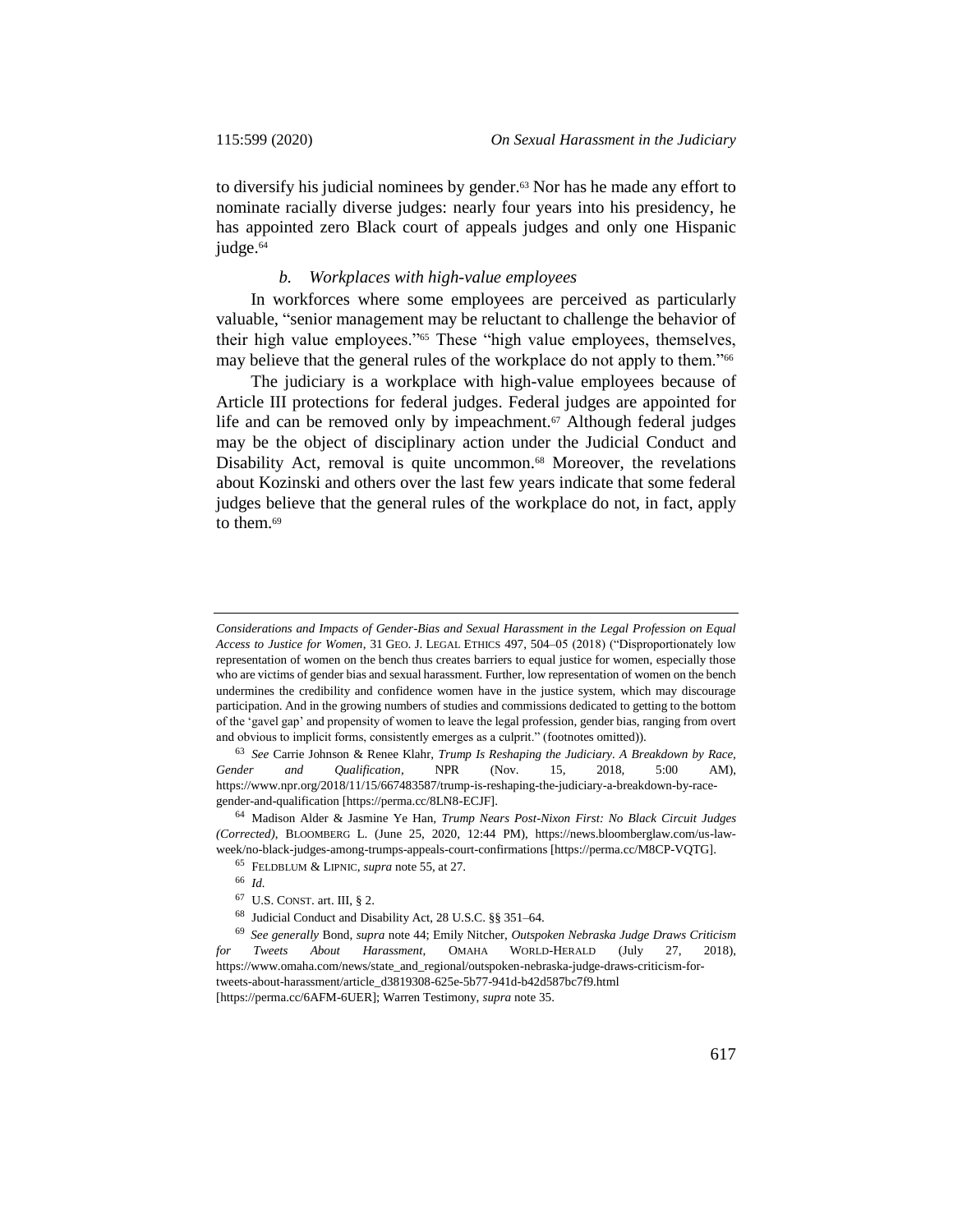#### *c. Isolated workspaces*

"Harassment is also more likely to occur in isolated workspaces, where the workers are physically isolated or have few opportunities to work with others. Harassers have easy access to such individuals, and there generally are no witnesses to the harassment."<sup>70</sup>

Judicial chambers are entirely isolated. For security purposes, even court staff cannot walk in and out of chambers without a key card. Judges can also impose restrictions on clerks, such as preventing them from having court-issued email addresses or from eating lunch with or even talking to other clerks. As Heidi Bond noted, Kozinski forbade his clerks from socializing with each other or any other court staff without his explicit permission or supervision.<sup>71</sup> Clerks were required to arrive in chambers by 9:30 AM on weekdays and 12 PM on weekends and stay until 1:30 AM each night.<sup>72</sup> Because each judge is allowed to run chambers as he sees fit, no one questioned these practices.

#### *d. Decentralized workplace*

"Decentralized workplaces, marked by limited communication between organizational levels, may foster a climate in which harassment may go unchecked. Such workplaces include ... enterprises where ... representatives of senior management are not present."73

As a workplace, the judiciary is almost entirely decentralized. To the extent that chief judges or the Judicial Conference do actually constitute senior management—a classification effectively mooted by Article III<sup>74</sup> communication between organizational levels is highly limited. There also does not appear to be any rule requiring judges to report on employment issues (e.g*.*, hiring, firing, or disciplinary action) to the chief judge or some other body.

Judges also have incentives not to act as checks on one another, which further encourages the decentralization and isolation of judges' chambers.

<sup>70</sup> FELDBLUM & LIPNIC, *supra* not[e 55,](#page-17-0) at 29 (footnote omitted).

<sup>71</sup> Letter from Heidi S. Bond to the Senate Comm. on the Judiciary (June 11, 2018), http://www.courtneymilan.com/metoo/workinggroupletter.pdf [https://perma.cc/S969-89LD].

<sup>72</sup> *Id.*

<sup>73</sup> FELDBLUM & LIPNIC, *supra* not[e 55,](#page-17-0) at 29 (footnote omitted).

<sup>74</sup> Article III effectively makes judges unmanageable because managers cannot really impose consequences: judges hold their offices during good behavior. The only deterrent is collegiality, which generally has the opposite effect: judges do not want to step on each other's toes by interfering in intrachambers matters.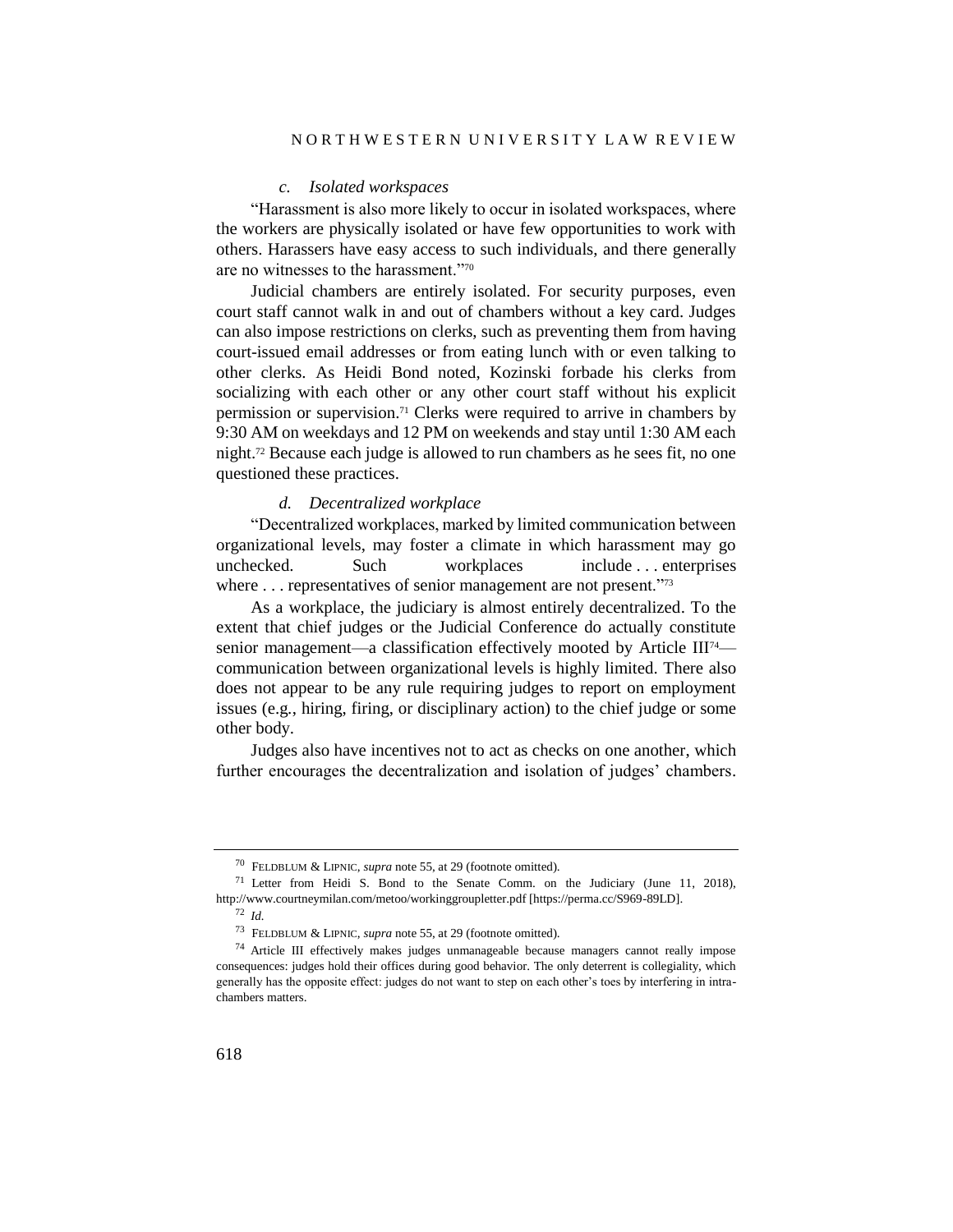<span id="page-20-0"></span>Even when a particular judge's abusive behavior is an "open secret,"<sup>75</sup> other judges are unlikely to address that behavior unless it is egregious and reported. Judges provide one another informal courtesies. When it comes to decision-making, some commentators suggest judges are reluctant to challenge colleagues and may even join opinions with which they do not entirely agree just to preserve personal relationships.<sup>76</sup> Judges may be even more reluctant to tell another judge how to run his chambers or manage his clerks. Not saying anything may help maintain a personal relationship, and it may also preserve the possibility of finding a way to work together toward agreement on cases. Thus, even when judges are aware of misconduct by their peers, they may not have an incentive to report.

Judicial chambers are "hierarchical fiefdoms" that lead to "judicial insularity."<sup>77</sup> Judges manage their own chambers, from work assignments to most disciplinary actions, and other judges do not interfere.<sup>78</sup> While the purported rationale for this arrangement is judicial independence in decisionmaking, the result is unchecked judicial power in an employment context.

# *e. Homogenous workforces*

According to the Report, "harassment is more likely to occur where there is a lack of diversity in the workplace," e.g*.*, where there are "primarily male employees" or "where one race or ethnicity is predominant."<sup>79</sup> Although current hiring statistics for clerks are difficult to find, a National

<sup>75</sup> *See, e.g.*, Claire Madill, *Blind Justices*, SLATE (Dec. 15, 2017, 12:35 PM), https://slate.com/newsand-politics/2017/12/how-the-supreme-court-justices-abetted-judge-alex-kozinskis-inappropriate-

behavior.html [https://perma.cc/SFM3-HLHR] ("Judge Kozinski's behavior was no secret when I was at the 9<sup>th</sup> Circuit. Although I did not clerk for him or even work in the same city as he did, his conduct was a frequent topic of discussion amongst my peers. I had heard about Judge Kozinski's harassment even before I started applying for clerkships.").

<sup>76</sup> *See* William M. Richman & William L. Reynolds, *Elitism, Expediency, and the New Certiorari: Requiem for the Learned Hand Tradition*, 81 CORNELL L. REV. 273, 324 (1996) ("Judges who know, like, and depend on each other might be less likely to risk their relationship by disagreeing on matters of importance to one or the other. Over time, colleagues might accumulate debts of deference on key issues, and subtle, unarticulated vote trading could occur."). *But see* Harry T. Edwards, *The Effects of Collegiality on Judicial Decision Making*, 151 U. PA. L. REV. 1639, 1675 (2003) (discussing how collegiality could increase the ability to engage in discussions).

<sup>77</sup> *Id.* at 1677.

<sup>78</sup> There are dispute resolution procedures that any court employee may use in federal courts to attempt to resolve conflicts. In practice, these do not seem to be used with any frequency. *See* JUD. CONF. OF THE U.S., MODEL EMPLOYMENT DISPUTE RESOLUTION (EDR) PLAN (2018), https://www.uscourts.gov/sites/default/files/guide-vol12-ch02-appx2b-model-edr-plan.pdf [https://perma.cc/BY3S-D5GH]. Based on the authors' personal knowledge, many judges actively

dissuade employees from using these methods and insist on dealing with interpersonal conflict informally.

<sup>79</sup> FELDBLUM & LIPNIC, *supra* not[e 55,](#page-17-0) at 26.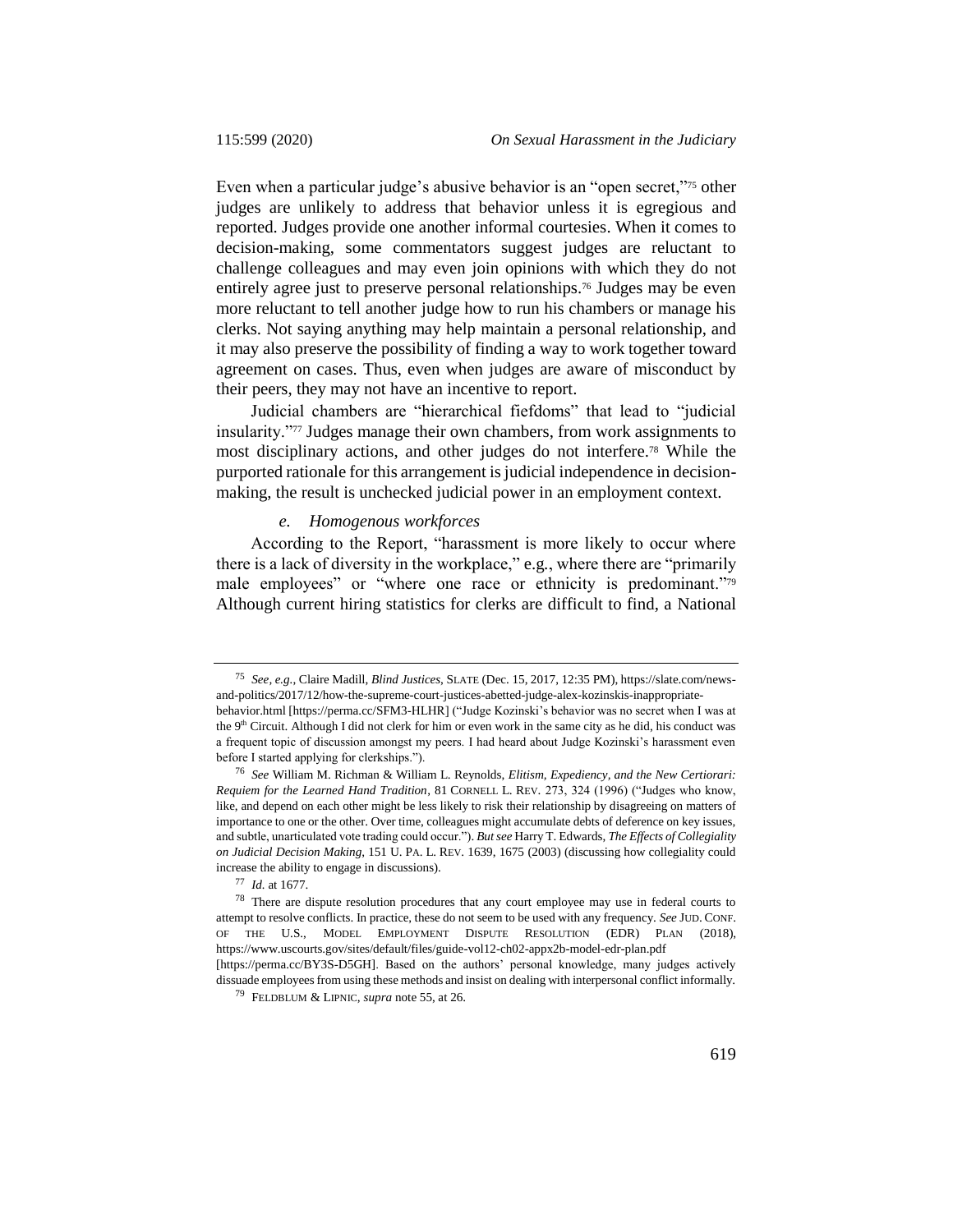<span id="page-21-0"></span>Association for Law Placement (NALP) study from 2000 found that between 1994 and 1998, over 85% of federal clerks were white.<sup>80</sup>

Each of these conditions for harassment has the potential to affect the other conditions and exacerbate them. For example, the decentralized nature of chambers becomes particularly acute when a judge isolates his clerks and prevents them from interacting with other clerks and courthouse staff. Those clerks are far less likely to report because they are likely unaware of the reporting mechanisms and also fear retaliation from a highly valued person in the system—their judge.

As these five factors indicate, the judiciary's composition provides an environment that is ripe for harassment and disincentivizes reporting. That harassment can have significant effects on people about to enter the legal profession.

[S]exual harassment is often not an isolated event nor one disconnected from other features of a workplace, but a tactic that defines certain workplaces and is a critical component of them. Sexual harassment is not merely the experience of a few unlucky women but a practice that advances, entrenches, and preserves workplace inequalities, discouraging women from pursuing higher-level positions or even entering certain industries.<sup>81</sup>

# *B. Things We Do Ourselves*

This Section considers how we, as individuals, collectively contribute to the problem of harassment in the courts. As this Section explains, we do so first by propagating sanitized or overhyped stories about courts, and second by placing significant weight on the value of clerkships in a variety of professional and personal settings, frequently without acknowledging how that shapes the diversity of thought and leadership in our profession.

# *1. The Stories We Tell*

The stories that we tell about judges are one of the ways we are all connected to the problem of sexual harassment in the courts.<sup>82</sup> Stories about

<sup>80</sup> *Courting Clerkships: The NALP Judicial Clerkship Study*, NAT'L ASS'N OF L. PLACEMENT (Oct. 2000), https://www.nalp.org/clrktb1\_8#04 [https://perma.cc/FD9C-LDU9]. In their book *Shortlisted: Women in the Shadows of the Supreme Court*, Renee Knake Jefferson and Hannah Brenner Johnson explore the harms of tokenism that may contribute to sexual harassment. Tokenism foists additional burdens on women and people of color, and it also excuses institutions and people in power from undertaking more systemic change. RENEE KNAKE JEFFERSON & HANNAH BRENNER JOHNSON, SHORTLISTED: WOMEN IN THE SHADOWS OF THE SUPREME COURT 129–67 (2020).

<sup>81</sup> Flores, *supra* not[e 31,](#page-9-0) at 95.

<sup>82</sup> *Cf.* Gerken, *supra* note [10,](#page-4-0) at 529 ("Whenever Judge Reinhardt's clerks are asked about the clerkship, they tell 'Judge stories.'").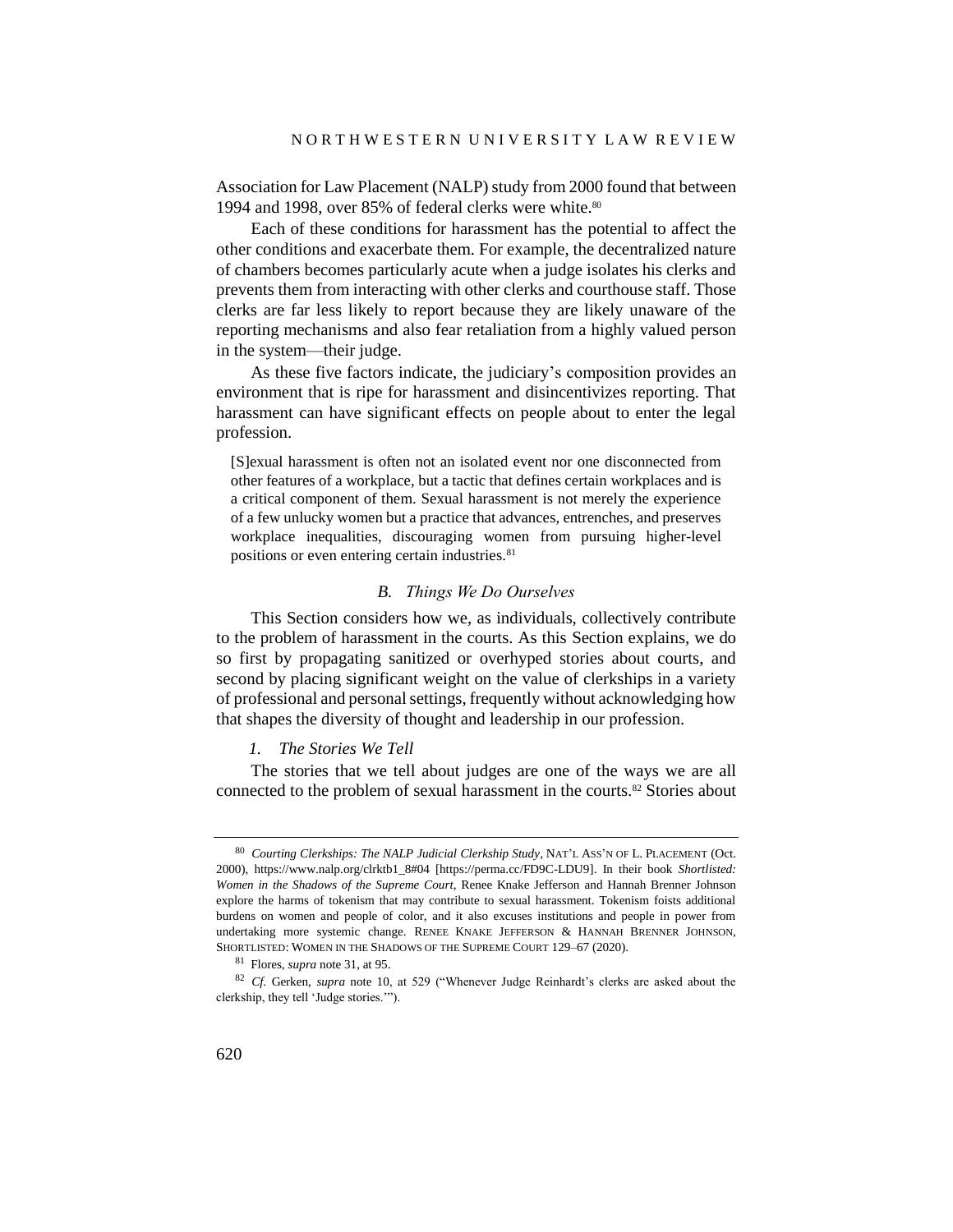judges are transmitted in many different ways—professors might tell stories in the classroom or when advising students about clerkships; lawyers will share stories with one another in the workplace; and occasionally the stories will find their way into more public spheres, such as social media or law reviews, for more people to digest.

Most, if not all, of these stories about judges or Justices tend to be "piece[s] of schmaltz" and "milquetoast stor[ies]" "about saints who have never made a wrong decision and who always follow the law, free of any preconceived beliefs about the world or experiences in their lives."83 Fawning stories about judges can prime students and incoming clerks to glorify judges and defer to them even when judges misbehave. As the *Harvard Law Review* observed in a post about the congressional hearing into workplace misconduct in the courts, stories about judges played a role

in lionizing and even idolizing such figures and, as an unanticipated result, possibly making it more difficult for victims of abuse of any kind to come forward. . . . By overly elevating judges and erasing their complexity, as people and as employers, legal institutions have a hand in perpetuating the profound injustices that continue to plague our profession.<sup>84</sup>

Someone who has been harassed, mistreated, or abused might choose not to report that if they have been led to believe that the person who is mistreating them is a Great Person who does Great Things and is revered by other Great People in the profession, who they probably do not want to offend or alienate, particularly early in their careers. Survivors and bystanders may blame themselves or worry about who might help them if they choose to report.<sup>85</sup> Deifying stories can also minimize the importance of

<sup>83</sup> Leah Litman, *Tribute: Justice Kennedy's Counter-Clerks*, SCOTUSBLOG (June 29, 2018, 4:09 PM), https://www.scotusblog.com/2018/06/tribute-justice-kennedys-counter-clerks/

<sup>[</sup>https://perma.cc/KB52-389Z]; *see also* Leah M. Litman, *In Tribute: Justice Anthony M. Kennedy*, 132 HARV. L. REV. 17, 22–23 (2018) (noting that most judge tributes tend to be "piece[s] of schmaltz").

<sup>84</sup> Harvard L. Rev., *Recent Events: House Judiciary Committee Hearing on Harassment and the Judiciary*, HARV. L. REV. BLOG (Mar. 25, 2020), https://blog.harvardlawreview.org/recent-event-housejudiciary-committee-hearing-on-harassment-and-the-judiciary/ [https://perma.cc/LN6M-EBRP].

<sup>&</sup>lt;sup>85</sup> In this Essay, we use the terms "victim" and "survivor" interchangeably. We recognize that both terms have connotations that do not fully encompass the "wide range of responses to violence and trauma." Alexandra Brodsky, *"Rape-Adjacent": Imagining Legal Responses to Nonconsensual Condom Removal*, 32 COLUM. J. GENDER & L. 183, 184 n.3 (2017); *see also* Alyssa R. Leader, *A "SLAPP" in the Face of Free Speech: Protecting Survivors' Rights to Speak Up in the "Me Too" Era*, 17 FIRST AMEND. L. REV. 441, 442 n.12 (2019) (noting that the use of the term "survivor" is "intended to reflect language those who have reported sexual violence are likely to use to describe themselves"). *But see* Parul Sehgal, *The Forced Heroism of the 'Survivor*,*'* N.Y. TIMES MAG. (May 3, 2016), http://www.nytimes.com/2016/05/08/magazine/the-forced-heroism-of-thesurvivor.html?\_r=0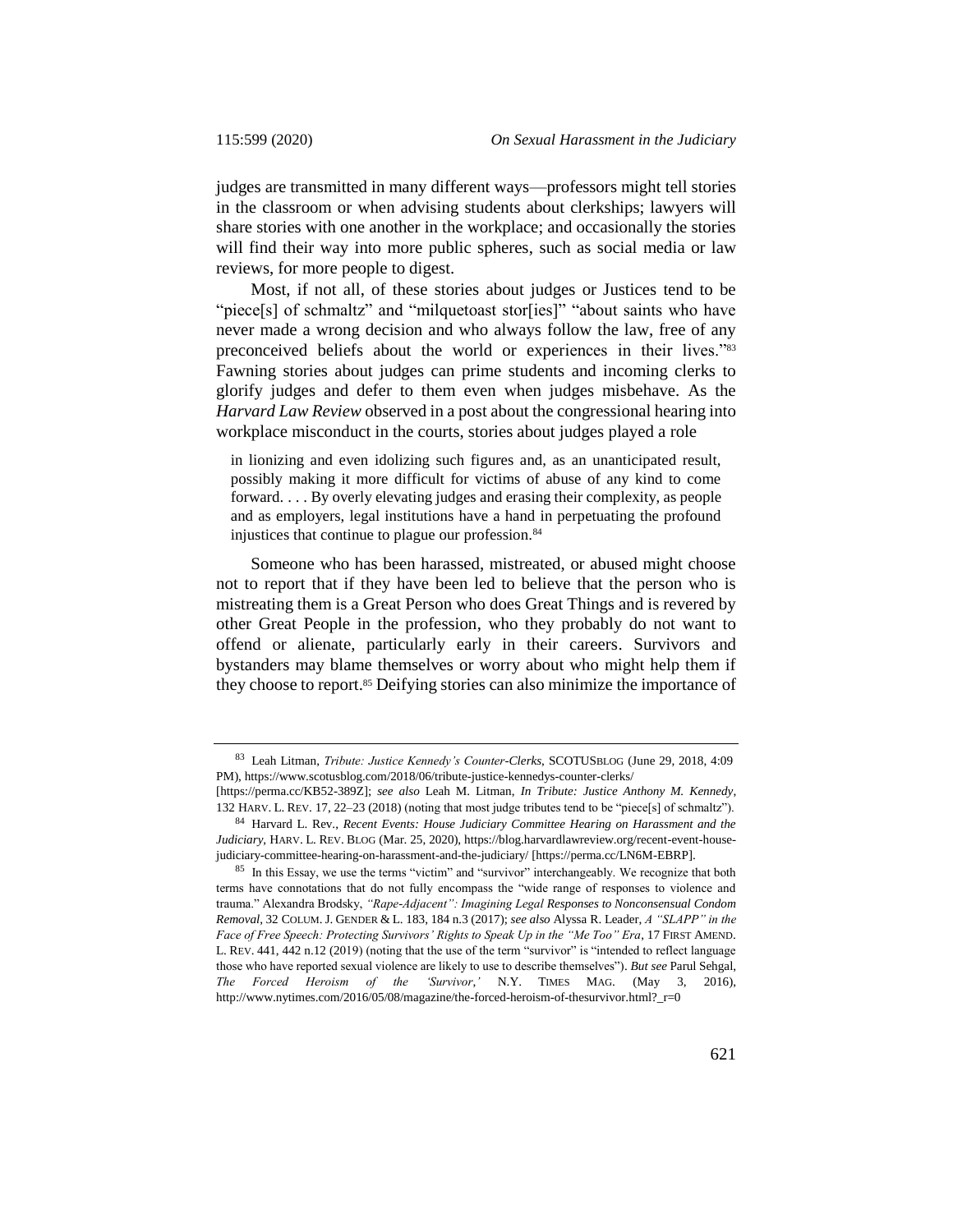harassment allegations because people may be less likely to believe that "great" judges can act in incongruous ways. These stories further minimize harassment and its consequences because when measured against the heroic accomplishments of a judge, the harassment might seem less significant since it siphons off the time, energy, and dignity of only one person or several persons who are early in their legal careers.

<span id="page-23-0"></span>The language we use to describe judges who misbehave also has the effect of minimizing harassment. Before the sexual harassment allegations became public in 2017, Kozinski was often described as quirky, irreverent, or inappropriate.<sup>86</sup> But those words conceal the more specific and painful details of his misconduct. The phenomenon of using sanitized and even positive language to describe men who harm others is not unique to judges. Men who misbehave are described as quirky or unique or even funny and amusing.<sup>87</sup> Louis C.K., who masturbated in front of several women without their consent, still has his comedy described as irreverent.<sup>88</sup> These words are odd and unfitting ways to describe someone who made sexually inappropriate remarks and who engaged in sexually inappropriate behavior, and they signal to the harasser's victims that such behavior is within acceptable bounds. The descriptors also obscure the harasser's behavior to the public and to future victims. Few people would interpret the word "irreverent" to mean masturbating in front of someone else or "quirky" to include showing pornography to a female law clerk and asking if it turns her on.

<sup>[</sup>https://perma.cc/E285-GL4D] (discussing the limiting function of the word "survivor" as compared to "victim").

<sup>86</sup> *See, e.g.*, SovernNation (@SovernNation), TWITTER (Dec. 18, 2017, 9:46 AM), https://twitter.com/SovernNation/status/942783084973277185 [https://perma.cc/99MK-SCD5]; Patrick Nonwhite (@NonWhiteHat), TWITTER (Mar. 17, 2017, 11:53 PM), https://twitter.com/NonWhiteHat/status/842962258548457472 [https://perma.cc/XJ8S-TEPE].

<sup>87</sup> *See, e.g.*, Edward Lazarus, *The Controversy over Judge Alex Kozinski and His Website: Why the Facts, as We Now Know Them, Do Not Provide Reason for This Talented Jurist to Step Down*, FINDLAW (June 19, 2008), https://supreme.findlaw.com/legal-commentary/the-controversy-over-judge-alexkozinski-and-his-website-why-the-facts-as-we-now-know-them-do-not-provide-reason-for-thistalented-jurist-to-step-down.html [https://perma.cc/88ZV-3HCS] ("That's a price I would hate to pay. And Judge Kozinski proves the point. He's quirky, irrepressible, and possessed of a remarkably restless and wide-ranging intellect that is well-suited to his brand of libertarian conservatism.").

<sup>88</sup> Hannah Yasharoff, *Louis C.K. Acknowledges 2017 #MeToo Scandal in First Stand-Up Comedy Special Since Allegations*, USA TODAY (Apr. 5, 2020, 2:21 https://www.usatoday.com/story/entertainment/celebrities/2020/04/05/louis-c-k-returns-first-comedyspecial-since-me-too-allegations/2950526001/ [https://perma.cc/U2DL-YJLL]; Nicole Sperling, *Louis C.K.'s Scrapped Animated Series Has Left Its Staffers High, Dry, and Scrambling*, VANITY FAIR (Nov. 29, 2017), https://www.vanityfair.com/hollywood/2017/11/louis-ck-the-cops-show-fallout-amid-sexualharassment-allegations [https://perma.cc/HW3J-4XM6]; *Louis C.K. Biography*, BIOGRAPHY (Apr. 6, 2020), https://www.biography.com/performer/louis-ck [https://perma.cc/42KV-ATQ3].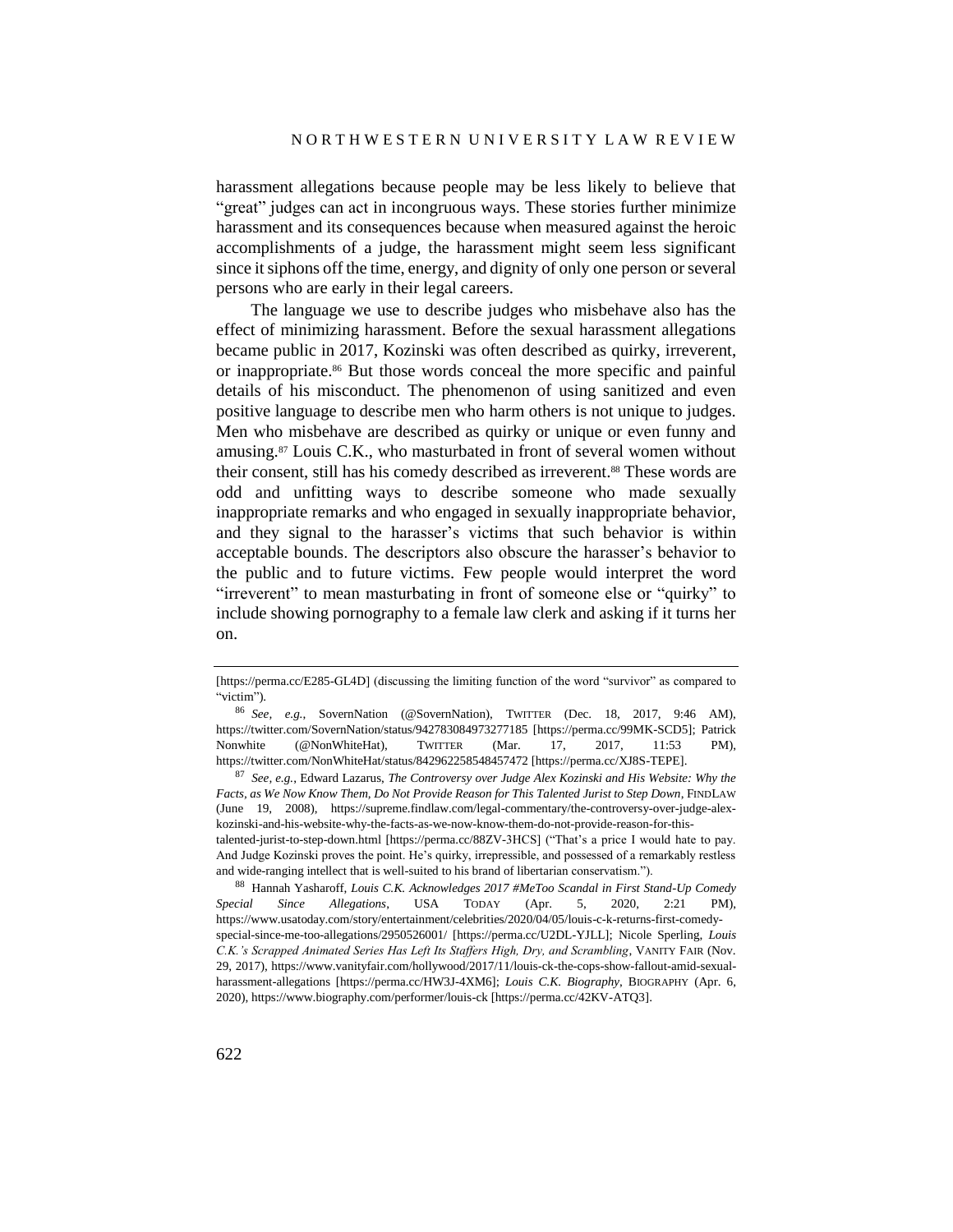Other aspects of judge stories further minimize harassment. Former clerks may describe a clerkship in vague terms such as demanding, intense, or unreasonable, or even describe particular incidents but also state their overall assessment that the clerkship was "worth it." These statements communicate to students that accepting abusive or harassing behavior is worth the costs because accepting the behavior is professionally and personally advantageous.<sup>89</sup> Students will hear these stories from more experienced and successful alumni and professors, which conveys the message that enduring some amount of harassment is a necessary cost of professional success. Conveying that other people endured misconduct, which normalizes harassment, also implies that good lawyers and clerks should be able to endure an abusive workplace.

Of course, there is nothing wrong with praising someone who gave you a wonderful professional opportunity, as judges do for their clerks. Nor is there anything wrong about praising someone whose professional work you admire and who treated you well. But the aggregation of these stories has created an environment where over-the-top praise is the norm even when the reality is much more complicated. And we have all been complicit in preserving that status quo by telling these stories, repeating them, and failing to question the facially implausible implication that every judge is the greatest judge and best person on the face of the earth.<sup>90</sup>

#### *2. Clerkships as Professional Proxy*

The legal profession prizes access to judges and uses clerkships as a professional proxy to determine employment viability. This props up problematic judges and creates a profession that replicates and rewards their problematic behavior.

Most obviously, clerkships serve as professional proxies for other judges. Judges assume that if a certain judge hired a candidate and worked with a candidate, the candidate must be qualified. Supreme Court Justices in

<sup>89</sup> *See* Gerken, *supra* not[e 10,](#page-4-0) at 532 (describing Judge Reinhardt with the following statements:

"The Judge's current clerks might think that kindness lies pretty deep beneath the surface."

"Clerks quickly become accustomed to the rough-and-tumble style of the chambers. I began the clerkship a bit shy and deferential to those higher up. But it wasn't long before I found myself yelling (at? with?) an Article III judge."

"The Judge always called me into his office whenever he wanted to tussle over a gender issue. I now realize he did it just for his own amusement, but I engaged in those discussions with all the seriousness and idealism of a twenty-four-year-old who knew nothing of the world."

"The Judge had an endless number of rules that were mostly designed to keep the clerks working  $\dots$ .").

<sup>90</sup> A few people—if asked in person—would tell you not to clerk for their judges. But most, if not all, former clerks tend not to speak negatively about their judge or clerkship experience.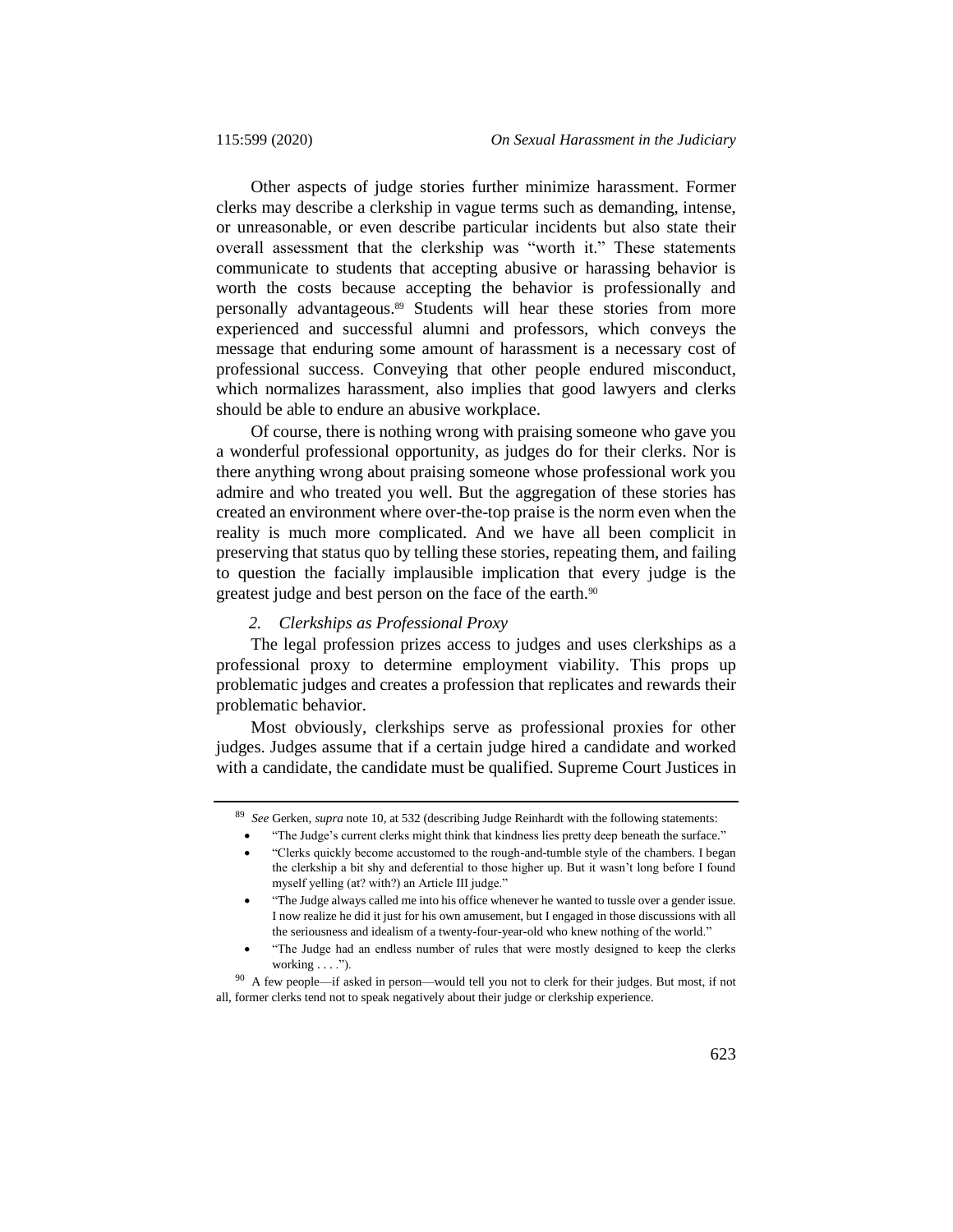particular rely on this methodology to hire clerks. Justices look to "a select few appellate court judges to feed them their best clerks."<sup>91</sup> For example, from 2007 to 2017, twelve out of the forty clerks Justice Kennedy hired were former clerks for Kozinski.<sup>92</sup> Kozinski likely received highly competitive clerkship applicants year after year because he could realistically dangle the possibility of a Supreme Court clerkship in front of applicants. Even though some law school students likely knew about Kozinski's abusive behavior, they may have been willing to tolerate his well-known harassment in exchange for the opportunity to clerk on the Supreme Court.

## *a. Financial incentives*

Many post-clerkship employers also reward clerking by treating it as a proxy for legal talent. Employers, especially firms that focus on trial or appellate litigation, target outgoing clerks and offer exorbitant bonuses. In 2018, at least six different firms were willing to offer \$400,000 bonuses to Supreme Court clerks.<sup>93</sup> One commentator noted that these firms "can no longer credibly argue they are compensating these former clerks for the additional education and training obtained during their Supreme Court clerkships."<sup>94</sup> The more likely explanation is that firms are paying for the "access and insight into the individual chambers,"<sup>95</sup> which they can sell to prospective clients. Both clerks and judges benefit from the bonus model. For most law students who are headed to firms after graduation, clerkship bonuses can cover the pay gap between clerking and private practice. For judges, clerkship bonuses allow more applicants to clerk without significant financial concern.

# *b. Institutional incentives*

Law schools also prize clerkships in hiring; clerkships serve as a credential for professors. Most faculty members at top law schools clerked for a federal judge (or multiple federal judges). As Judge Trenton Norris put it, "[L]aw schools consider clerkships a plus because former clerks have already been screened, have gained experience in researching and writing about legal issues, and bring with them the prestige of having worked closely with respected jurists."<sup>96</sup>

<sup>91</sup> *See, e.g.*, Madill, *supra* not[e 75.](#page-20-0)

<sup>92</sup> *Id.*

<sup>93</sup> Staci Zaretsky, *\$400K Is Now the Official Market Rate for Supreme Court Clerk Bonuses*, ABOVE THE L. (Nov. 15, 2018, 10:42 AM), https://abovethelaw.com/2018/11/400k-is-now-the-official-marketrate-for-supreme-court-clerk-bonuses/ [https://perma.cc/YP9P-X8WH].

<sup>94</sup> *Id.*

<sup>95</sup> *Id.*

<sup>96</sup> Norris, *supra* not[e 51,](#page-16-0) at 768.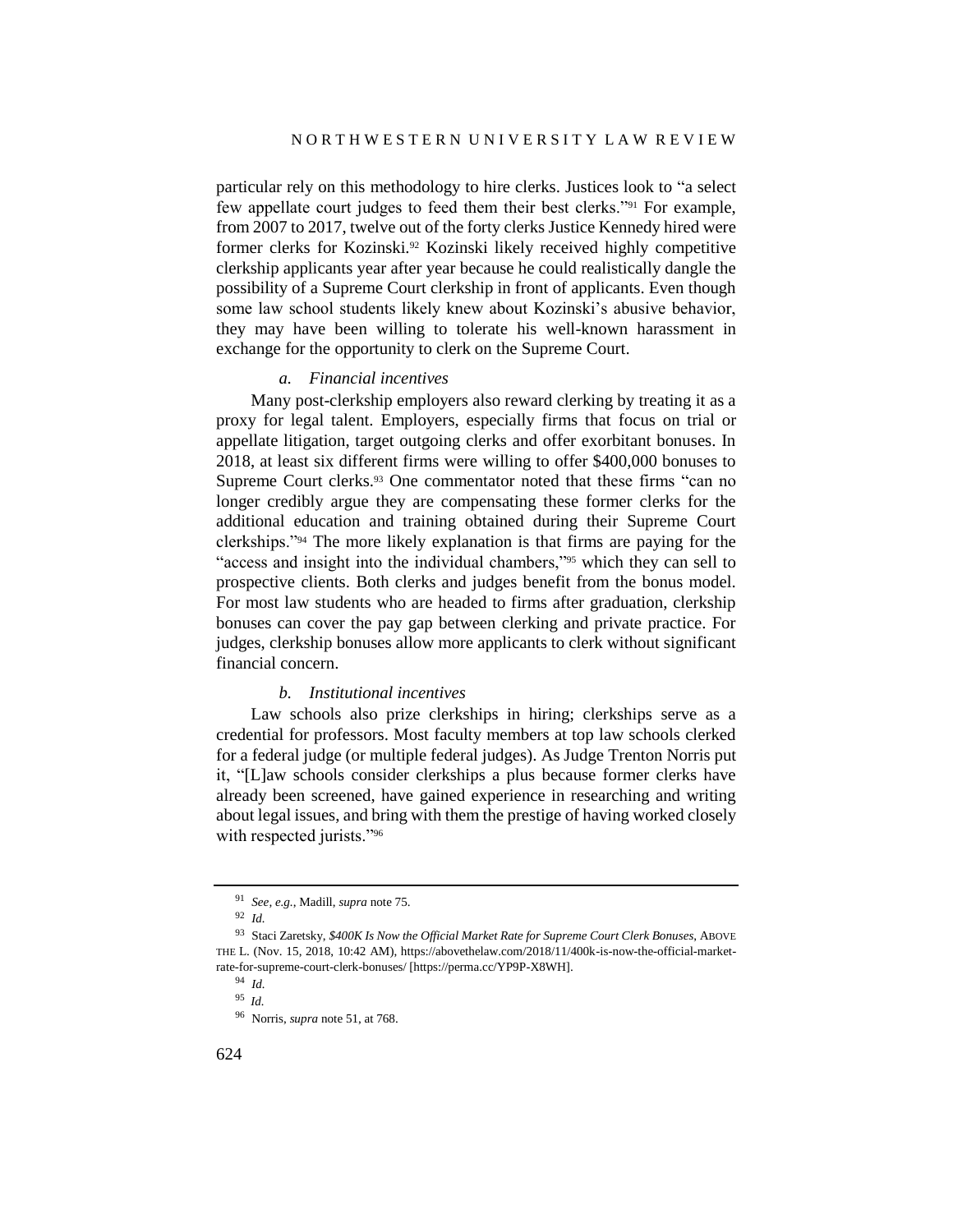A clerk's connection to her judge, and her understanding of other judges in that district or circuit, also becomes a professional tool. Law firms tout an associate's recent clerkships in pitch materials to woo clients by demonstrating a potential "in" for a specific case. Younger attorneys use their clerk network to refer work to each other and ask each other questions, reinforcing the importance of clerking and creating a circle of privilege among those who clerked. Law professors can provide a service to their schools by placing graduates in clerkships, either with their own judge or by providing information about other judges in that district or circuit. Schools care because their reputation and ranking are "tied, at least in part, to their ability to place clerks, particularly in prestigious clerkships."<sup>97</sup>

<span id="page-26-0"></span>Part of what is odd about relying on judges as employment screeners is that it blurs the deference given to judges in their role as jurists with deference that is given to judges in their role as employers. Our constitutional system involves some amount of deference to judges as jurists. Judges create controlling law that forms the basis of legal education, scholarship, and attorney work product. But the deference to how a judge decides cases and views legal issues can bleed into other, unjustified kinds of deference, including deference to how a judge acts as an employer. Talented legal minds and skilled lawyers might have no experience being a boss, and their views about cases or legal issues might not translate to how they behave interpersonally.<sup>98</sup> Indeed, there is no reason to think these skills travel together; being good at legal reasoning has no bearing on whether someone treats their employees with respect. Nevertheless, our profession does not distinguish between deference to the judge as jurist and deference to the judge as employer. And some of that is probably because judges want deference on all things, and access to judges and relationships with judges is a professional asset.

<span id="page-26-1"></span>While none of the benefits from clerking are inherently bad, they prop up the clerkship system and the deference given to jurists regardless of their actual behavior. These benefits encourage students to place a disproportionate amount of weight on clerking for certain judges and to ignore or minimize the potential problems of clerking for an abusive judge. If our profession does not recognize how it props up judges who engage in

<sup>97</sup> Aaron L. Nielson, *The Future of Federal Law Clerk Hiring*, 98 MARQ. L. REV. 181, 188 (2014) (footnote omitted).

<sup>98</sup> This may be especially true as younger and younger judges are appointed, which means they have less time to acquire management experience. *See, e.g.*, Russell Wheeler, *Judicial Appointments in Trump's First Three Years: Myths and Realities*, BROOKINGS (Jan. 28, 2020), https://www.brookings.edu/blog/fixgov/2020/01/28/judicial-appointments-in-trumps-first-three-yearsmyths-and-realities/ [https://perma.cc/VD8J-BTDF] (describing how the median age of Trump appointees is lower than the median age for the previous eight presidents' judicial appointees).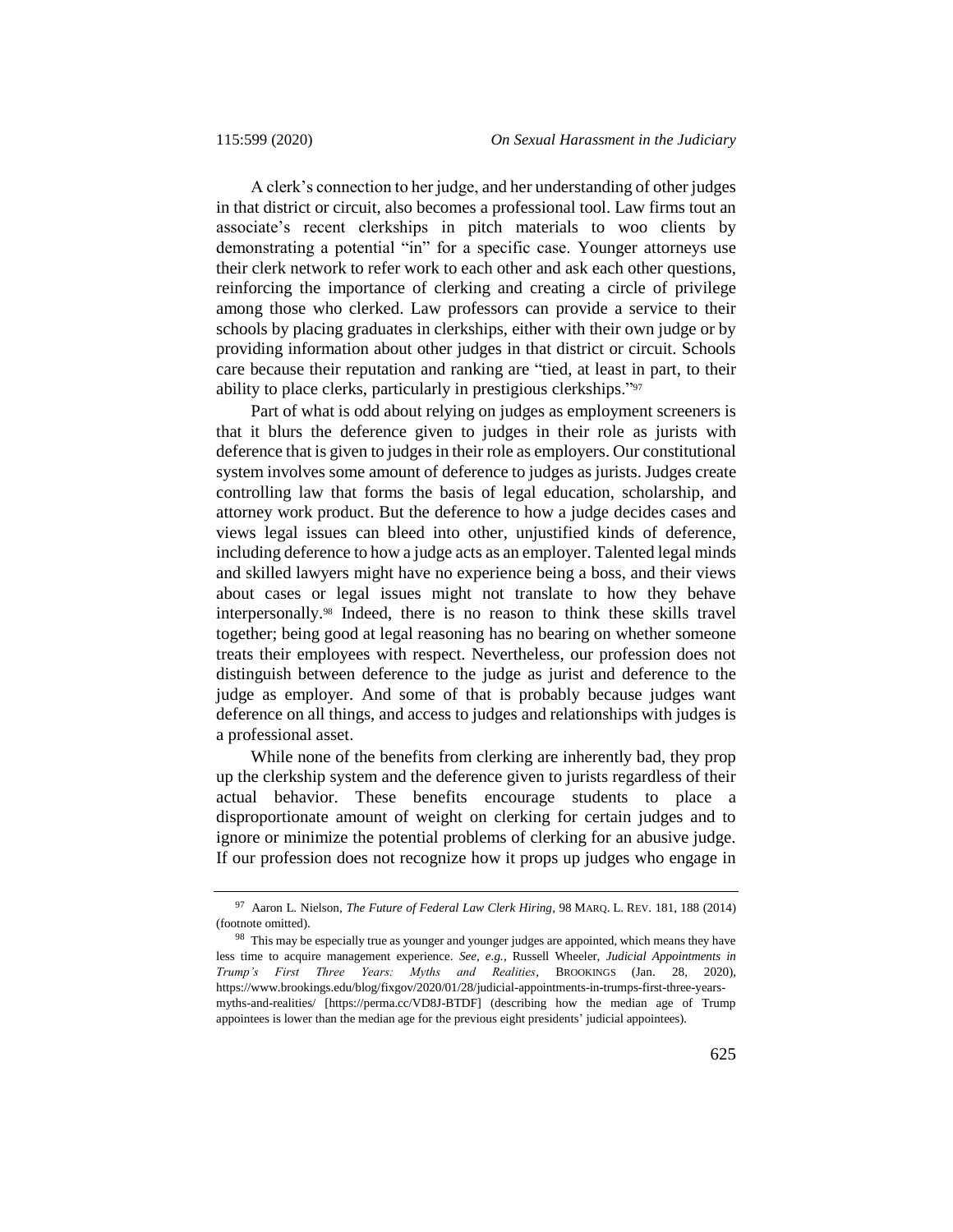misconduct, then we will continue to fail to recognize how the clerkship process also entrenches some of the most problematic parts of an unequal profession.

# *C. Reifying Power Structures Through Tastemakers*

The clerkship process relies on tastemakers by outsourcing jobselection functions to other people. This Section explains how that allocation of responsibility happens and how it reproduces hierarchies and creates the potential for abuse in the legal profession.

#### *1. Outsourcing Job-Selection Functions*

Certain professors and judges have significant power to influence decision-making and to help a judge determine which students are good clerkship candidates. One example of this is "feeder" judges. Supreme Court Justices recognize that specific judges are likely to hire clerks who do good work; the Justices then continue hiring from those judges.

<span id="page-27-0"></span>But "feeder" professors also exist, although people may not use that specific term.<sup>99</sup> Yale Law School provides a helpful example. Because Yale does not have grades, obtaining a clerkship is just as much (if not more) about networking with professors.<sup>100</sup> Students are more likely to clerk for a feeder judge if they cultivate a relationship with certain influential professors. Even within the law school faculty, there may be shades of competition for which professors are more or less influential.<sup>101</sup> Until recently, two of the most visible professors who possessed that kind of influence were Jed Rubenfeld and Amy Chua, who are also married to each other. Yale Law students "felt they had to maintain a good relationship with Chua and Rubenfeld, so as not to screw up their chances."<sup>102</sup>

In 2014, Rubenfeld published an op-ed criticizing universities' efforts to adjudicate sexual assault claims. The op-ed included an assertion that "sex with someone under the influence is not automatically rape."<sup>103</sup> Law students

<sup>99</sup> *Cf.* Sandy Levinson, *Mark Tushnet and the "Next Age" Struggling to Be Born*, BALKINIZATION (Aug. 1, 2020, 9:30 AM), https://balkin.blogspot.com/2020/08/mark-tushnet-and-next-age-strugglingto.html [https://perma.cc/G6QK-CHZP] (referring to "feeder faculty").

<sup>100</sup> *See* Dahlia Lithwick & Susan Matthews, *Investigation at Yale Law School*, SLATE (Oct. 5, 2018, 3:58 PM), https://slate.com/news-and-politics/2018/10/jed-rubenfeld-amy-chua-yale-law-school.html [https://perma.cc/7WFC-YP9G].

<sup>101</sup> Nielson, *supra* not[e 97,](#page-26-0) at 190.

<sup>102</sup> Lithwick & Matthews, *supra* not[e 100.](#page-27-0)

<sup>103</sup> Jed Rubenfeld, Opinion, *Mishandling Rape*, N.Y. TIMES (Nov. 15, 2014), https://www.nytimes.com/2014/11/16/opinion/sunday/mishandling-rape.html [https://perma.cc/29VD-EG9E].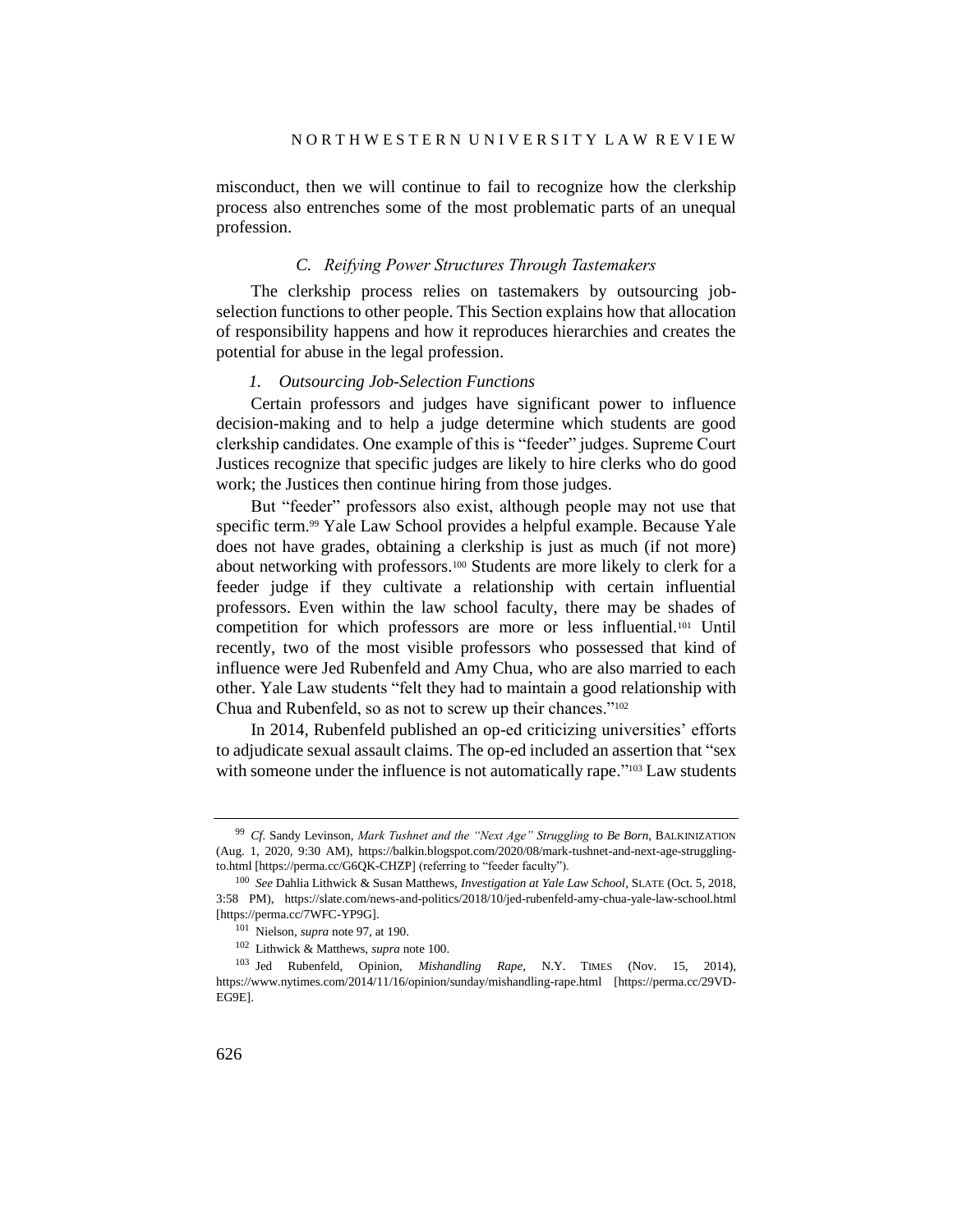at Yale drafted an open letter and organized a town hall to criticize the oped. Multiple sources noted that Chua was offended by the criticism of her husband and "said she would 'call every justice on the Supreme Court' to ensure one of the student organizers behind the open letter did not get a clerkship." <sup>104</sup> Students believed that upsetting Chua or Rubenfeld would be detrimental to their clerkship prospects and their careers.<sup>105</sup>

But students did not just fear angering Chua or Rubenfeld over ideological differences; they also feared upsetting them by refusing to agree to inappropriate interpersonal relationships or reporting sexual harassment. Female students at Yale Law School have anonymously stated that Rubenfeld repeatedly engaged in uncomfortable, inappropriate interactions.<sup>106</sup> When one student sought advice on engaging Yale's Title IX process, she was told her anonymity could not be guaranteed. The student decided to wait another year to file a complaint because Rubenfeld was a necessary reference for her clerkship application and she could not afford to lose his support.<sup>107</sup> Three years later, another student decided not to file a complaint against Rubenfeld for the same reasons. Multiple students corroborated these accounts, although none were willing to be named "for fear of hurting their clerkship chances, or, for those who already are or were law clerks, for fear of embarrassing the prestigious judges they work or have worked for."<sup>108</sup> Some dismissed Rubenfeld's behavior as "borderline" or "creepy," while others labeled it harassment. What unified these stories was how Rubenfeld's enormous influence in the clerkship process made students uncomfortable reporting his behavior.<sup>109</sup>

In August 2020, Yale Law School announced that Rubenfeld would "leave his position as a member of the YLS faculty for a two-year period, effective immediately, and that upon his return, Rubenfeld would be barred from teaching small group or required courses" and "restricted in social gatherings with students."<sup>110</sup> Yale Law School removed references to

<sup>104</sup> Lithwick & Matthews, *supra* not[e 100](#page-27-0) (Chua denies the allegation).

<sup>105</sup> *See id.*

<sup>106</sup> *Id.* (describing the allegations that Rubenfeld asked multiple women in his section to join him for late-night drinks, steered conversations toward inappropriate topics about relationships, and forced female students to talk about his physical characteristics).

<sup>107</sup> *Id.*

<sup>108</sup> *Id.*

<sup>109</sup> Yale Law School hired an independent investigator to look into Rubenfeld's actions. *Id.*

<sup>110</sup> Irin Carmon, *Yale Law Professor Jed Rubenfeld Has Been Suspended for Sexual Harassment*, N.Y. MAG. (Aug. 26, 2020), https://nymag.com/intelligencer/2020/08/yale-professor-jed-rubenfeldsuspended-for-sexual-harassment.html [https://perma.cc/7QEC-46CU] (internal quotation marks omitted).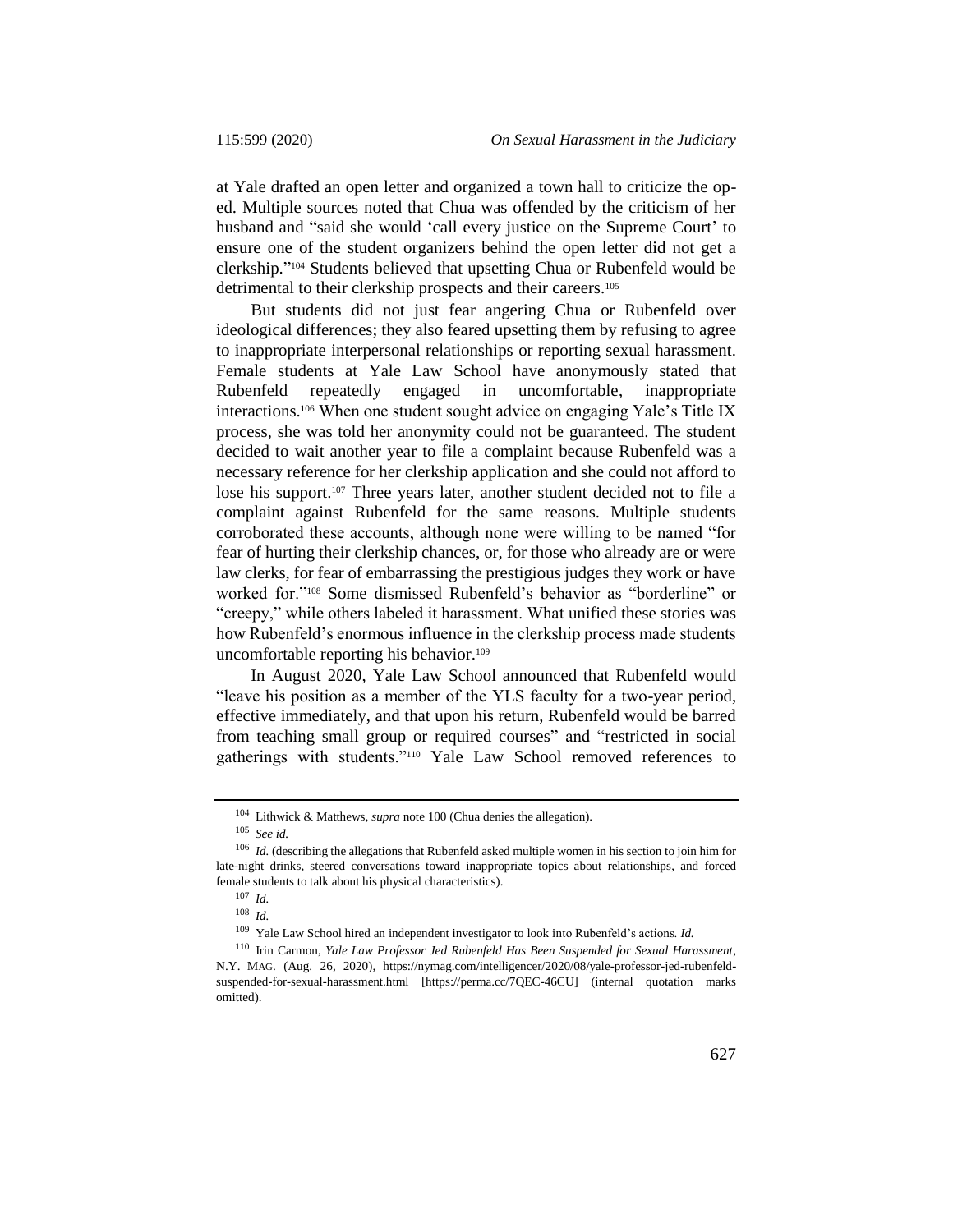Rubenfeld from its faculty site.<sup>111</sup> Rubenfeld denied the allegations as false and claimed he did not know who made the accusations. However, Yale Law School's Title IX procedures required the complainant to identify herself to Rubenfeld.<sup>112</sup> At least one complainant explained that Rubenfeld's statement was false, and that she had disclosed her identity to him despite the "considerable risk given his influence in the legal community." <sup>113</sup> Yale Law School did not provide any comment on Rubenfeld's or Chua's role in grooming students for clerkships; <sup>114</sup> Chua apparently no longer has a role on the clerkship committee and told the *Guardian* that she was not investigated as part of the Title IX proceeding. 115

# *2. Replicating Hierarchies*

The problems with tastemakers—like Chua and Rubenfeld—are twofold. On a basic level, providing that much power to any specific individual creates a situation that is rife for abuse and fear of retaliation.

But providing that level of power also allows tastemakers to replicate their views and gain influence on a much larger scale. If a student agrees with Rubenfeld's positions and conduct (or at least does not speak out against him), he is more likely to clerk for a feeder judge, possibly clerk for a Supreme Court Justice, and then be in a position of power down the road.<sup>116</sup> Most law students are probably "eager to experience a relationship with a mentor" which makes them "prone to over-identify with such figures at the expense of their own independent growth and development."<sup>117</sup> And because professors who are in the best position to help students get clerkships may help students who are similar to them, the structure of the legal profession

<span id="page-29-0"></span><sup>111</sup> *Id.*

<sup>112</sup> *Id.*

<sup>113</sup> *Id.*

<sup>114</sup> In a statement to faculty and the Yale Law School community regarding Rubenfeld's leave on the morning it took effect, Dean Heather Gerken wrote that Yale Law School could not "comment on the existence of investigations or complaints." *Id.*

<sup>115</sup> Stephanie Kirchgaessner, *Prominent Yale Law Professor Suspended After Sexual Harassment Inquiry*, GUARDIAN (Aug. 26, 2020, 5:49 PM), https://www.theguardian.com/education/2020/aug/26/jedrubenfeld-yale-law-school-suspended?CMP=share\_btn\_tw [https://perma.cc/BU2Q-W543].

<sup>116</sup> *See* Leah Litman, *Redefining Reproductive Rights and Justice*, 118 MICH. L. REV. 1095, 1114– 17 (2020) (discussing how the combined phenomenon of harassment and gatekeepers influences the law). *See generally* CATHARINE A. MACKINNON, TOWARD A FEMINIST THEORY OF THE STATE (1989) (identifying the male orientation of the law, which is created by men, as creating a feedback loop between who benefits from the law and writes it); Catharine A. MacKinnon, *Feminism, Marxism, Method, and the State: Toward Feminist Jurisprudence*, 8 SIGNS 635 (1983) (same).

<sup>117</sup> Paul Horwitz, *Clerking for Grown-Ups: A Tribute to Judge Ed Carnes*, 69 ALA. L. REV. 663, 674 (2018). *See generally* Olufunmilayo B. Arewa, Andrew P. Morriss & William D. Henderson, *Enduring Hierarchies in American Legal Education*, 89 IND. L.J. 941 (2014).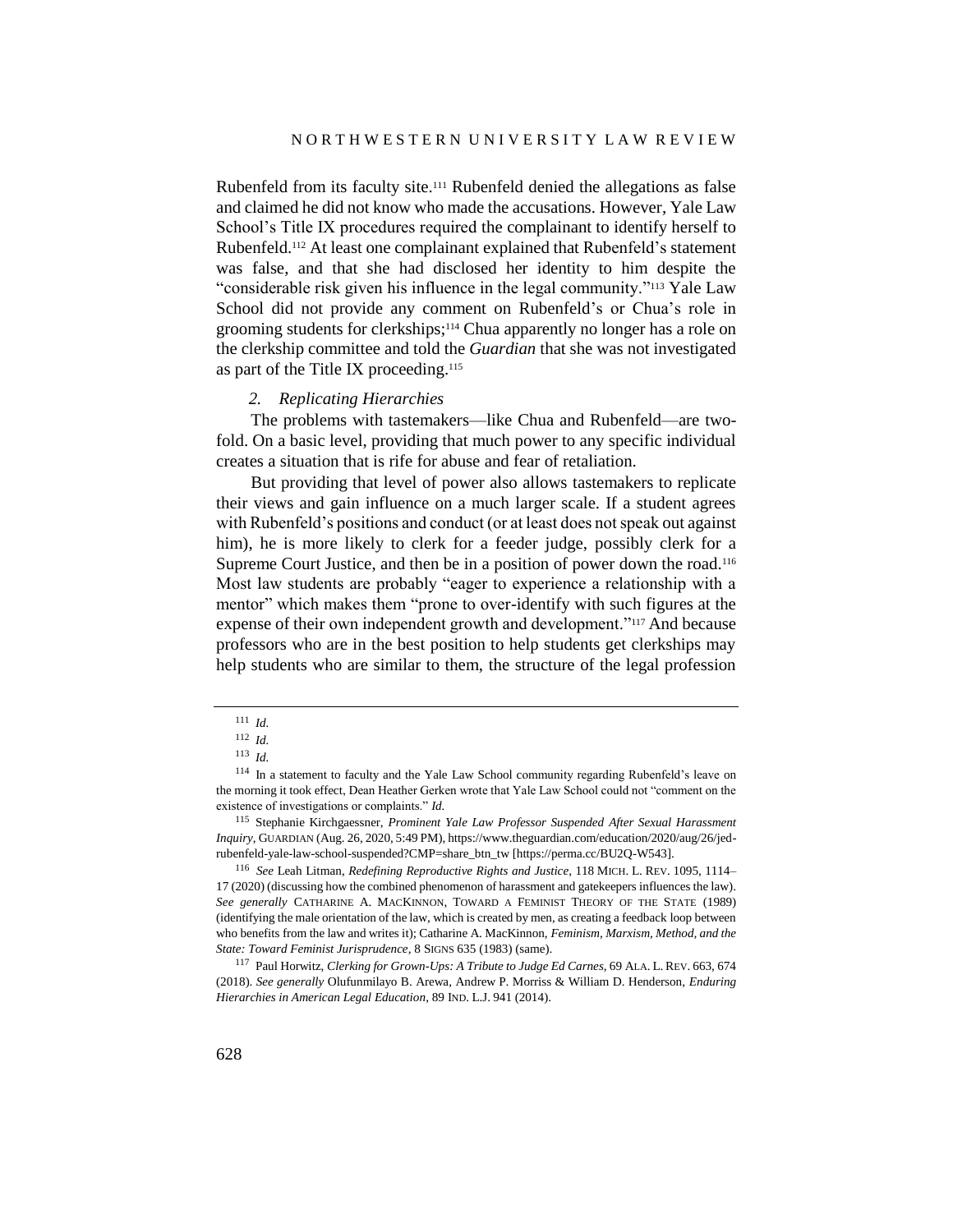replicates itself.<sup>118</sup> One important concern with this tendency to self-replicate is that the professors who are in a position to help students get clerkships "are overwhelmingly white, male, and middle class."<sup>119</sup>

As we described above regarding Rubenfeld, some students might accept their professor's behavior or adopt the professor's views (or at least not challenge them) out of concerns about retaliation. But there are also other, more subtle incentives for students to mimic the behaviors of their professors. Assimilation might seem to provide the path of least resistance, and so students who are women or people of color may adapt to their white male professor's style. Some students might do so just because they want to follow their role models. For others, assimilation might hold out the promise of future gain: matching the tone and style of a professor may make a student more likeable to the professor. <sup>120</sup> Students learn how a professor is unique and will try "to be supportive of those [attitudinal] differences" to create a better connection.<sup>121</sup>

<span id="page-30-0"></span>It is not that this assimilation always happens, or even that assimilation is necessary for students to obtain recommendations or clerkships. But the incentive structures of the clerkship system and people's implicit bias toward others like them might nonetheless produce some assimilation, particularly where there are not countervailing incentives. By way of a counterexample, while the legal academy tends to have more Democratic-leaning professors, the federal courts include fairly equal numbers of Democratic and Republican appointees.<sup>122</sup> More importantly, many of the Republican

<sup>118</sup> *See* Ismail et al., *supra* note [40,](#page-12-1) at 47–48 ("Letters of recommendation can make or break an applicant's chance at success during the application process.").

<sup>119</sup> Catharine W. Hantzis, *Kingsfield and Kennedy: Reappraising the Male Models of Law School Teaching*, 38 J. LEGAL EDUC. 155, 161 (1988); MEERA E. DEO, UNEQUAL PROFESSION: RACE AND GENDER IN LEGAL ACADEMIA 4 (2019). Some women professors or professors of color at least "give the impression of thorough assimilation to" the same teaching style as their white, male colleagues. Hantzis, *supra*, at 161.

<sup>120</sup> As discussed below, this assimilation also alienates those who want to think differently. Students tend not to challenge a professor in a classroom setting because of these fears and concerns. *See* Duncan Kennedy, *Legal Education and the Reproduction of Hierarchy*, 32 J. LEGAL EDUC. 591, 605 (1982) ("[W]hen some teacher, at least once in some class, makes a remark that seems sexist or racist, or seems unwilling to treat black or women students in quite as 'challenging' a way as white students, or treats them in a more challenging way, or cuts off discussion when a woman student gets mad at a male student's joke, . . . it is unlikely that the typical student will do anything then either.").

<sup>121</sup> Duncan Kennedy, *Legal Education as Training for Hierarchy*, *in* THE POLITICS OF LAW: A PROGRESSIVE CRITIQUE 54, 68 (David Kairys ed., 3d ed. 1998).

<sup>122</sup> *See* Wheeler, *supra* not[e 98](#page-26-1) (noting that 54% of judges at the time of publication were appointed by Republican presidents).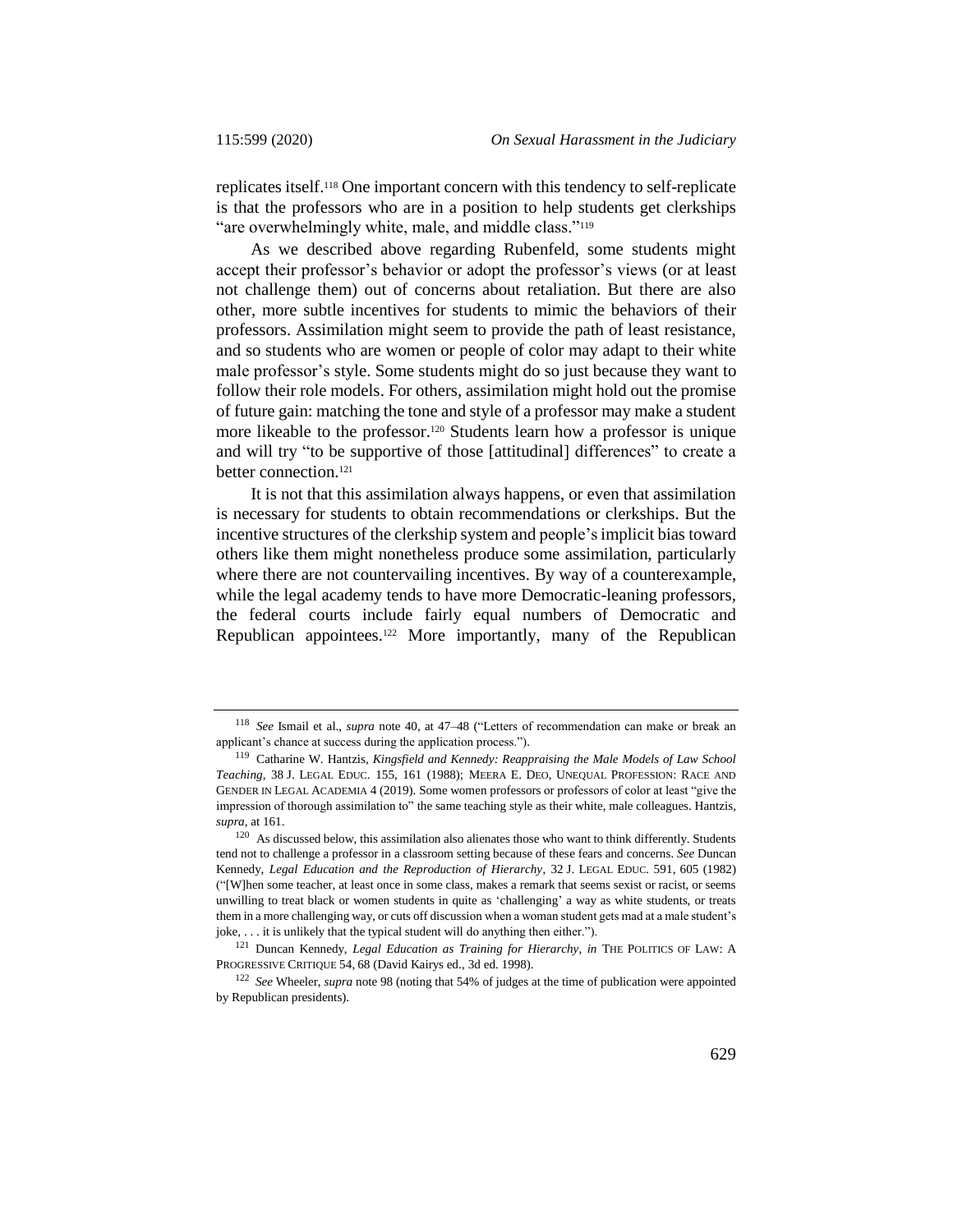appointees select candidates with Republican ideologies.<sup>123</sup> So students have little incentive to adopt more liberal ideologies in order to secure a clerkship; if anything, they have the opposite incentive to adopt more conservative ones (or at least not to outwardly embrace particularly liberal views). The same cannot be said for the issue of sexual harassment. There is no similar countervailing incentive for students to speak out about sexual harassment to counteract the incentive to assimilate with a profession that has been largely silent about misconduct.

As we have suggested, parroting the likes and dislikes of a judge also may help the student receive a clerkship, even if that parroting requires adopting a certain legal viewpoint or dressing a certain way.<sup>124</sup> The more successful the applicant is at assimilating, the more entrenched the "tendency toward ideological kinship between judges or Justices and their law clerks"<sup>125</sup> becomes.

This incentive system is one factor that replicates hierarchies within the profession. "[T]he reproduction of inequality in the profession is often guised under notions of meritocracy, which allows legal actors to explain inequality away due to the lack of specific animus towards diversity."<sup>126</sup> Hiring practices can rely on criteria that discriminate based on gender and race while masquerading as objective factors. For example, some people have suggested that Justice Antonin Scalia preferred candidates with a lawand-economics background, which is far more prevalent among white men.<sup>127</sup> Grades can also be skewed by gender and race, especially if they are influenced by who speaks up in class and who appears more confident in his understanding of the material.<sup>128</sup> Clerkship interviews may select for the

<sup>123</sup> *See* John Besche, *YLS Students Speak About Clerking for Trump Appointees*, YALE DAILY NEWS (Jan. 30, 2020, 11:54 PM), https://yaledailynews.com/blog/2020/01/30/progressive-law-students-speakabout-clerking-for-trump-appointees/ [https://perma.cc/YVJ5-P27P]; Amy Bach, *Movin' On Up with the Federalist Society*, NATION (Sept. 13, 2001), https://www.thenation.com/article/archive/movinfederalist-society/ [https://perma.cc/8T7N-HPE5].

<sup>124</sup> *See* Lithwick & Matthews, *supra* note [100](#page-27-0) (noting that Rubenfeld and Chua told their students that Justice "Kavanaugh liked his female clerks to have 'a certain look'").

<sup>125</sup> Horwitz, *supra* not[e 117,](#page-29-0) at 673.

<sup>126</sup> Christopher Williams, *Gatekeeping the Profession*, 26 CARDOZO J. EQUAL RTS. & SOC. JUST. 171, 173 (2020).

<sup>127</sup> *See* David H. Kaye & Joseph L. Gastwirth, *Where Have All the Women Gone? The Gender Gap in Supreme Court Clerkships*, 49 JURIMETRICS J. 411, 432 (2009).

<sup>128</sup> *See* Mallika Balachandran, Roisin Duffy-Gideon & Hannah Gelbort, *Speak Now: Results of a One-Year Study of Women's Experiences at the University of Chicago Law School*, 2019 U. CHI. LEGAL F. 647, 675. *See generally* Anna Parkman, *The Imposter Phenomenon in Higher Education: Incidence and Impact*, 16 J. HIGHER EDUC. THEORY & PRAC. 51 (2016) (noting that high achieving women often exhibit the imposter phenomenon or syndrome, lacking confidence despite their successes and doubting their abilities and the legitimacy of their accomplishments); Prue Brady, Katie McKay & Sarah Parker,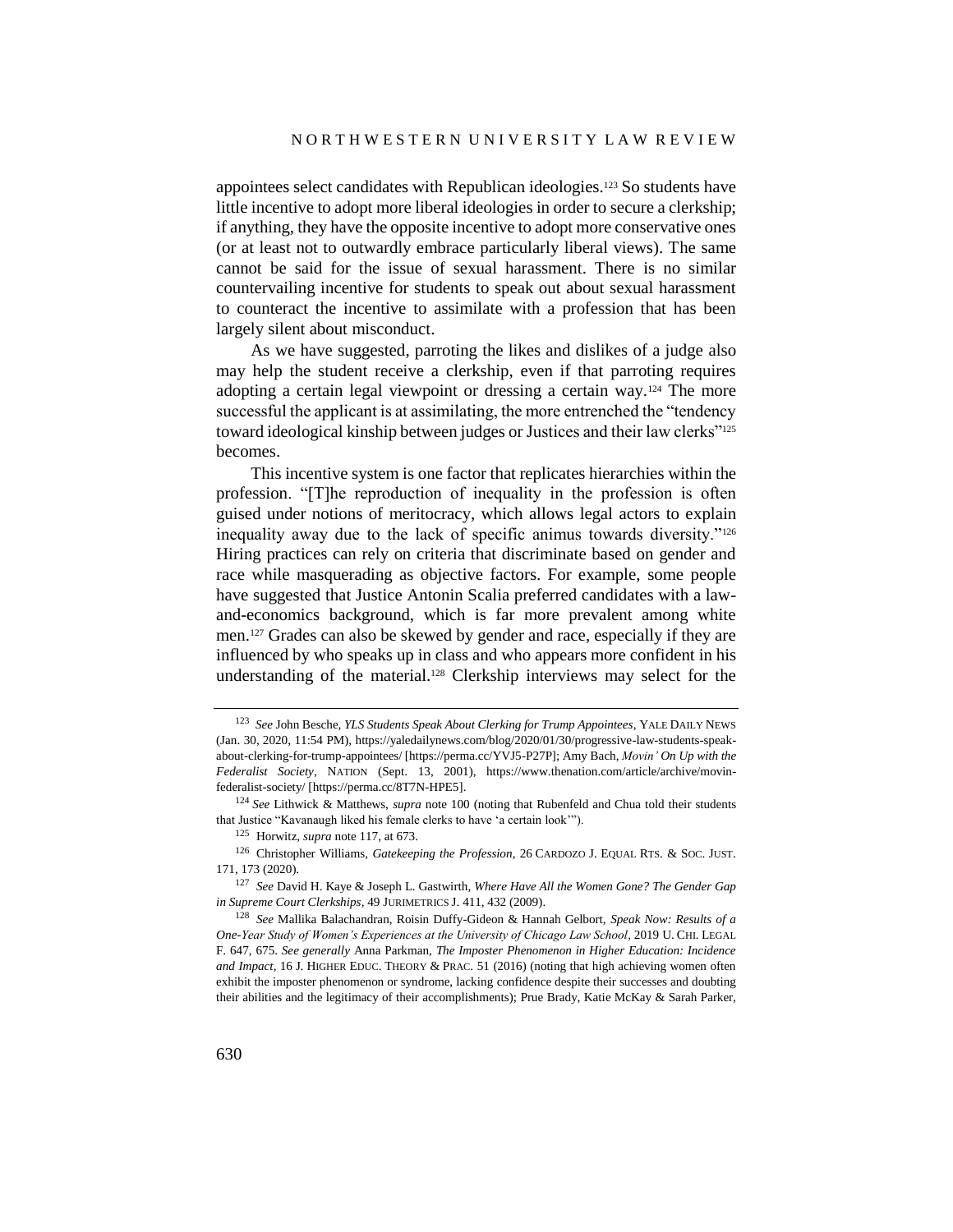same traits. Judges and Justices may even explicitly select law clerks based on ideology and professional goals, which means they will select clerks who are similarly inclined to them. Some judges and Justices may also look at other proxies for ideology, such as a student's affiliation with the Federalist Society, or perhaps the mentorship of certain professors.

These structures have ripple effects throughout the profession. As we have explained, the clerkship system reproduces hierarchy in the legal profession.<sup>129</sup> By incentivizing assimilation with a primarily white male judiciary and academy, it perpetuates certain outlooks on sexual harassment and reporting—specifically, the federal courts' and legal profession's indifference and lack of sustained attention to sexual harassment.<sup>130</sup>

Many clerks also continue in the ideological paths of their judges after the clerkship. As Professor Paul Horwitz recognizes, judges may even "deliberately select for and mold law clerks with a tendency to become lifelong acolytes and advocates for their views and their reputation as judges."<sup>131</sup> Clerks are likely to "absorb, and perpetuate, the system and the pathways that were responsible for their own clerkships rather than stand outside and critique them." 132

This system reproduces itself. One of the problems with relying on tastemakers for clerkships is that tastemakers' views are replicated in the legal profession. The next generation of tastemakers comes from the group that was selected by prior tastemakers. The views, the thoughts, and the actions of the prior tastemakers are then reproduced with few questions.

Opinion, *Shattering Harvard Law School's Glass Ceilings*, HARV. L. REC. (Apr. 28, 2020), hlrecord.org/shattering-harvard-law-schools-glass-ceilings/ [https://perma.cc/9NXW-6A75] (discussing the gender gap in 2019 for Latin honors). The Harvard Law School Women's Law Association now issues a yearly study documenting disparities in honors. *See* Women's L. Ass'n Admin., *Annual WLA Study Reveals Disparities in Latin Honors Awards Persist*, HARV. L. SCH. WOMEN'S L. ASS'N (Apr. 28, 2020), https://orgs.law.harvard.edu/wla/shatterreport2020/ [https://perma.cc/4WAX-KGJ4].

<sup>129</sup> Kennedy, *supra* not[e 120,](#page-30-0) at 591.

<sup>130</sup> This Essay does not address the other ways in which the structure of the judiciary fosters a power imbalance. For example, the clerkship system requires many law students to pick up and move across the country, often to places where they have never lived before and do not know anyone. Clerks are isolated from their friends, family, and support networks. The isolation may make clerks more vulnerable to abuse and more financially vulnerable. Those sacrifices may make clerks more inclined to look back on their experiences fondly and claim the experiences are worth it. The system is structured to condition people to accept less than ideal treatment—working late hours and facing abusive comments becomes more reasonable when clerks have already been asked to leave their support systems, move away from family and friends, and live in an area that may even be hostile to their sexual orientation or racial identity.

<sup>131</sup> Horwitz, *supra* not[e 117,](#page-29-0) at 667, 672 (describing how obligations to a judge also do not disappear at the end of a clerkship—clerks are expected to keep in touch with chambers, attend reunions, and help their clerk "famil[ies]").

<sup>132</sup> *Id.* at 667.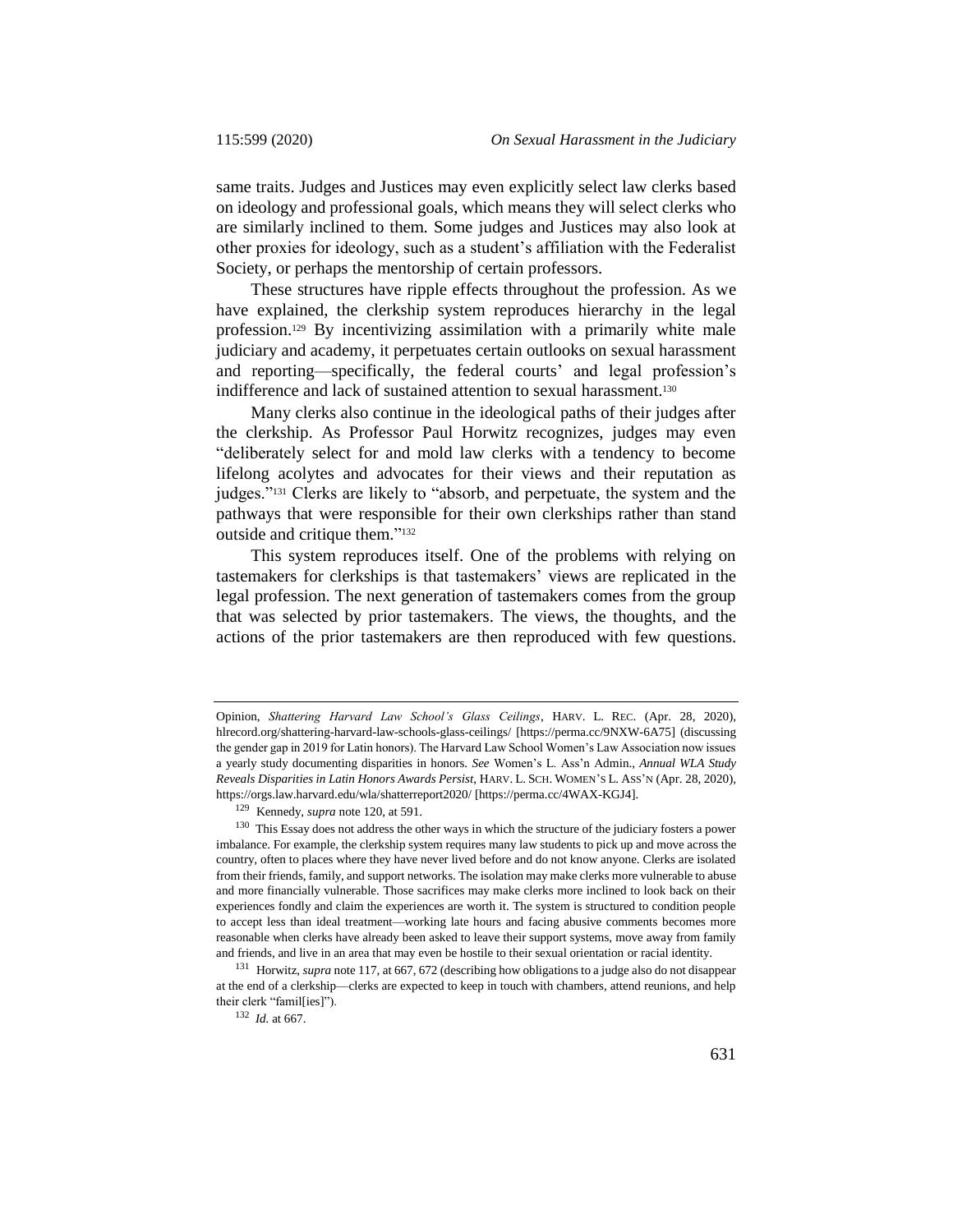Certain voices continue to be heard and others—such as those of survivors and underrepresented minorities—continue to be stifled.

## *D. Responses to Harassment*

This Section focuses on how our collective, tacit acceptance of harassment plays out with respect to our responses to incidents or allegations of harassment. It analyzes how individual silence forgoes an opportunity to forge new professional norms and reproduces inequities in the profession, and how common responses to harassment can do the same.

#### *1. Silence*

Before any harassment occurs in the courts, people who are likely to speak out against harassment are frequently siphoned off from the pool of clerkship candidates. People who do not conform to certain schools of thought or more deferential norms of behavior may not receive recommendations and mentorship from certain professors. People who do not receive those recommendations may not receive opportunities to clerk, let alone to clerk for influential or feeder judges. People who do not clerk are not given the same range of opportunities in post-employment positions. And so on. By elevating the voices of people who are similar to those already in power, we exclude the people who are more likely to have experienced harassment before—mostly women and people of color—from conversations and professional networks.

By centering the voices of white, male tastemakers who do not speak out against harassment and are less likely to have experienced it, the profession silences survivors of harassment and other forms of bias. It also discourages future victims, allies, and advocates from speaking up. Future victims are more likely to feel isolated if they do not see other victims come forward. Silence reinforces the lack of support for future victims; it insinuates that if victims do report, their reports will not be taken seriously. And when sexual harassment claims are made and no action is taken, the lack of accountability deflates victims and discourages them from coming forward in the future. 133

<sup>133</sup> The impact of gender bias and sexual harassment in the legal profession goes beyond lawyers' interactions with each other. When clients experience or observe sexual harassment and gender bias within the judiciary, they are far more likely to lose confidence in the justice system and decrease their own participation. Badesch, *supra* not[e 62,](#page-17-1) at 504; *see also* Warren Testimony, *supra* not[e 35,](#page-10-0) at 2 ("[T]he harassment that I experienced shaped my view of both the judiciary and the law more generally. The harm and pain that sexual harassment causes, and the aggravation of that harm when victims have no recourse and feel they cannot say or do anything about it, has long-term costs to the profession.").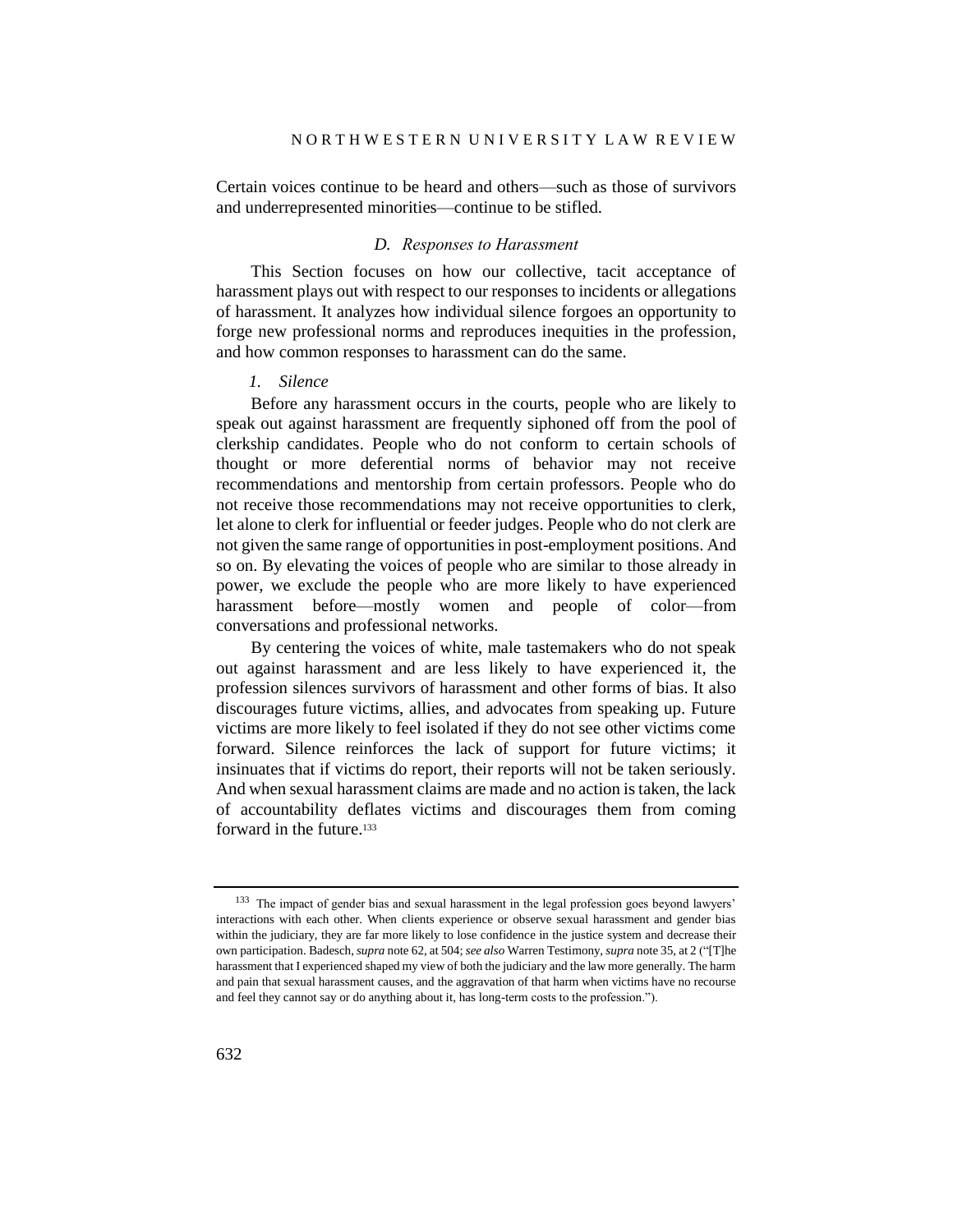<span id="page-34-0"></span>When the profession minimizes survivors' voices, we also prevent others from learning about potential discriminatory actions and events. "[L]eaders are left unable to properly assess and address the full breadth of discriminatory conduct within the profession."<sup>134</sup> This is why the EEOC recommends that organizations survey their employees to determine the prevalence of sexual harassment and bias as well as their sources.<sup>135</sup> Unfortunately, the judiciary has failed to engage in a backwards-looking survey to understand the sources and impact of sexual harassment on past clerks.

Silencing survivors of harassment and bias also limits what allies can do. When it seems as if a problem does not exist or is extremely limited in scope, allies may feel like they do not have to speak up. In the #MeToo movement, some people were inspired to provide support for their peers because of the volume of stories that were being shared. Those conversations are less likely to happen when harassment is not reported. 136

Allyship is particularly important because "women and nonwhite executives are judged negatively when they engage in 'diversity-valuing behavior,' such as hiring diverse employees."<sup>137</sup> Without reports of misconduct or some acknowledgement about the prevalence of harassment or discrimination, allies who are already judged for their diversity efforts may be even less likely to speak up. And allies who are less likely to be judged for their diversity efforts, particularly white men, may not have personal experiences with harassment to draw upon.

## *2. Silence and Reifying Hierarchies*

Silence in the face of harassment reproduces hierarchies in the profession in other ways as well. In addition to disproportionately silencing women and people of color, it also forces those same groups to shoulder the work of addressing harassment—work that is not currently rewarded or valued professionally.

Professor Veronica Root Martinez has explained how the disparities in demographic groups at major law firms are "tied directly to the profession's history of granting privilege to some groups while exercising discriminatory policies towards others, which has led to the current subordination and exclusion of women and persons of color from the most revered areas of the

<sup>134</sup> Veronica Root Martinez, *Combating Silence in the Profession*, 105 VA. L. REV. 805, 843 (2019).

<sup>135</sup> *See* FELDBLUM & LIPNIC, *supra* not[e 55,](#page-17-0) at 37.

<sup>136</sup> *See* Root Martinez, *supra* note [134,](#page-34-0) at 842–43.

<sup>&</sup>lt;sup>137</sup> *Id.* (internal quotation marks omitted).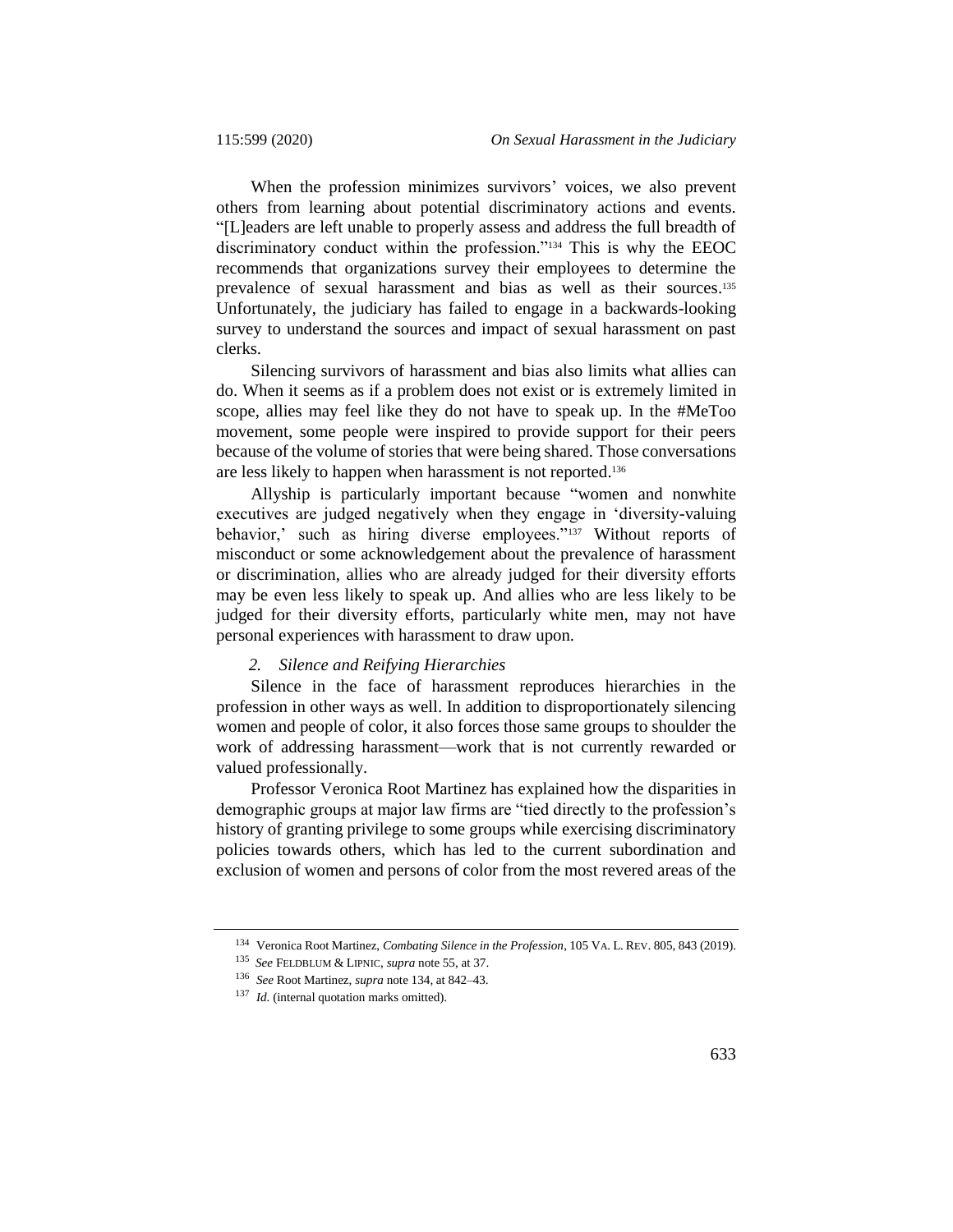profession."<sup>138</sup> Women, people of color, and first-generation professionals are more likely to be excluded from the upper echelons of the legal profession. <sup>139</sup> That means their voices are more likely to be left out of important conversations. People who choose to report harassment typically lose opportunities for experience and mentorship in the legal profession, opportunities already "reserved for those who have traditionally been granted a large amount of privilege within the profession."<sup>140</sup> "[S]purned harassers create barriers to female lawyers obtaining leadership positions, retaliating for rejections of advances or accusations of misconduct by refusing to give work to victims, turning partners in [a] firm against victims, and firing or refusing to promote victims."<sup>141</sup> Although Professor Root Martinez's analysis pertains to the entire legal profession, the professional incentives to remain silent are particularly acute in the context of the judiciary and clerkships.<sup>142</sup>

Professor Root Martinez further explains the professional reasons to remain silent and the professional costs<sup>143</sup> incurred by people who report or speak out against harassment:

When a member of an organization encounters a discriminatory event, they have a minimum of two choices: they can exercise voice and acknowledge the event or they can choose silence. . . . Attorneys within the legal profession, particularly those on the receiving end of discriminatory events, have often chosen silence over the exercise of voice. . . . "Women and minorities who experience bias are often reluctant to complain about it publicly. They don't want to 'rock the boat,' seem 'too aggressive' or 'confrontational,' look like a 'bitch,' or be typecast as an 'angry black.' When lawyers do express concerns, the consequences are frequently negative, so many are advised to: '[L]et bygones be bygones,' or just 'move on."<sup>144</sup>

The institutional and professional norms that reward silence also deprive people of equal opportunities, which only further entrenches existing hierarchies. Some people will know how a judge treats their clerks

<sup>138</sup> *Id.* at 818.

<sup>139</sup> *Id.*; *see also* JEFFERSON & JOHNSON, *supra* not[e 80,](#page-21-0) at 129–67 (describing how tokenism creates additional burdens on women and people of color, further isolating them while also excusing institutions from undertaking substantive changes).

<sup>140</sup> Root Martinez, *supra* not[e 134,](#page-34-0) at 819.

<sup>141</sup> Badesch, *supra* note [62,](#page-17-1) at 503.

<sup>142</sup> *See supra* Section II.B.2.

<sup>143</sup> "Loss of career status, pursuit of claims resulting in job losses, personal investments, cost of legal representation, and the emotional drain of the process all make harassment claims a burdensome pursuit." Flores, *supra* not[e 31,](#page-9-0) at 93–94.

<sup>144</sup> Root Martinez, *supra* note [134,](#page-34-0) at 841–42 (quoting Deborah L. Rhode, *From Platitudes to Priorities: Diversity and Gender Equity in Law Firms*, 24 GEO. J. LEGAL ETHICS 1041, 1056 (2011)).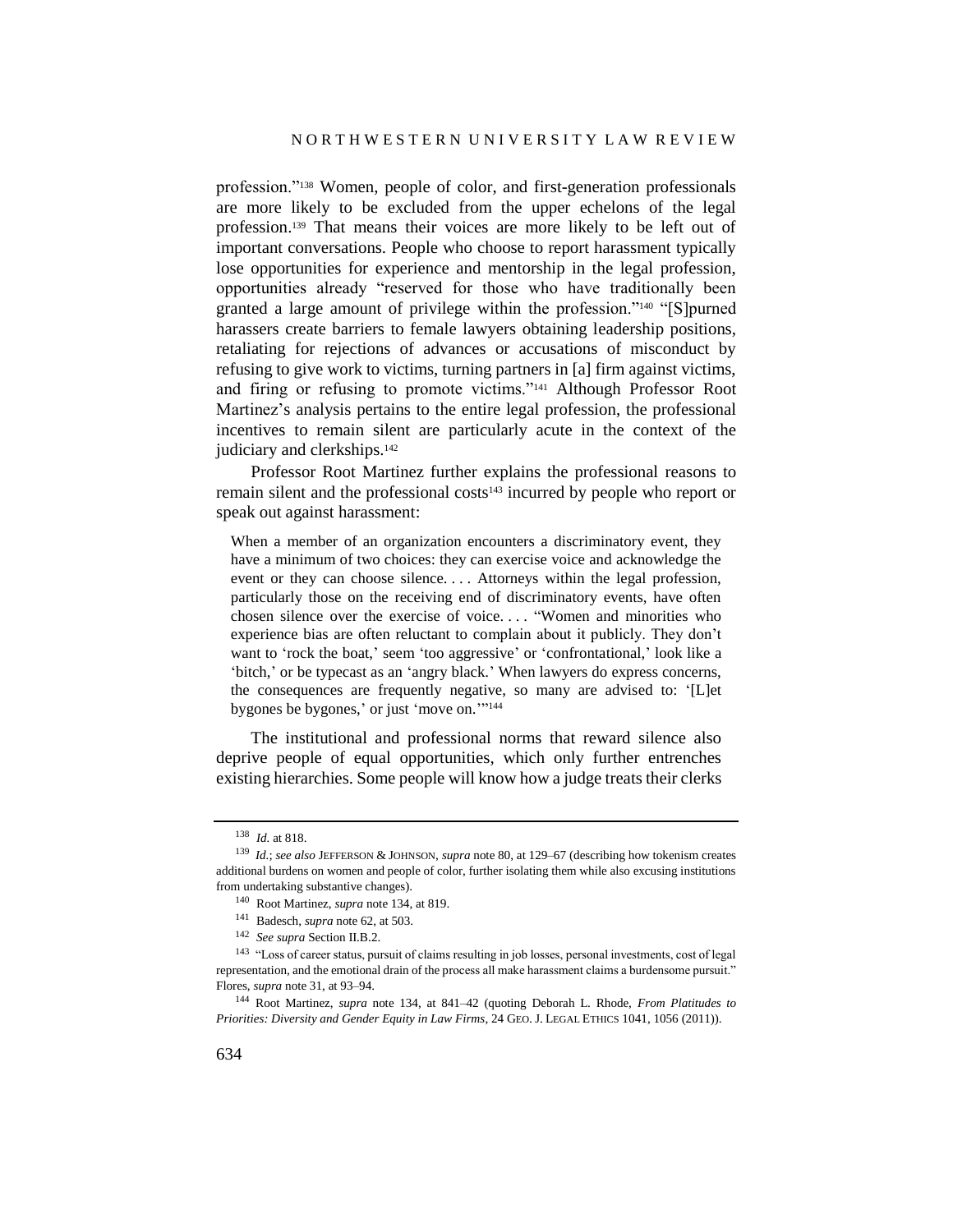and others will not. Relying on whisper networks to convey that information can have the effect of cluing in the people who are already in the know and already in privileged positions.

The best way to ensure more freely shared information would be through the courts, which could survey all current and recent clerks. Law schools can do some of that, but most law schools will not have students serving as clerks on every circuit, every district, much less in every judge's chambers. While schools may be able to aggregate information that is currently confined to individual professors or students, they do not have the courts' ability to conduct workplace surveys.

#### *3. Breaking the Silence: Norm Development*

What would using one's voice to challenge harassment and other forms of discrimination and inequity look like? It can be something as simple as a public statement along the lines of "this behavior is unacceptable, and I'm sorry [the victims] had to endure this." (People can of course expand on why certain behaviors are problematic and harmful!) Or it can be a bystander intervention in the moment or shortly afterwards—a corrective or challenge to a statement, or a suggestion or explanation about why someone's words or behavior were misguided.

What do these statements do, or what might they do? They have the potential to create new anti-harassment and anti-exclusionary norms. Groups and professional networks, especially in the legal profession, shape norms by policing the behavior of their members.<sup>145</sup> If enough group members say that particular behaviors are unacceptable, then people within that group come to understand that the behavior is unacceptable and act accordingly. Those shared understandings can make it easier to report the behavior when it does happen and prevent the behavior from happening again.

Developing norms against harassment and norms in favor of speaking up can make it easier for bystanders to speak up when harassment or abuse happens. Speaking up in the moment can feel awkward or uncomfortable; strong people have described themselves as feeling paralyzed or unable to

<sup>145</sup> *See* Thomas Baumgartner, Lorenz Götte, Rahel Gügler & Ernst Fehr, *The Mentalizing Network Orchestrates the Impact of Parochial Altruism on Social Norm Enforcement*, 33 HUM. BRAIN MAPPING 1452, 1453 (2012) (outlining the phenomenon of parochial altruism, which means "a preference for altruistic behavior towards" ingroup members); *see also* Daphna Renan, *Presidential Norms and Article II*, 131 HARV. L. REV. 2187, 2279–80 (2018) ("Civil society actors similarly police presidential norms . . . . Other legal elites, including those in the academy, have long played a role articulating and critiquing the norms . . . .").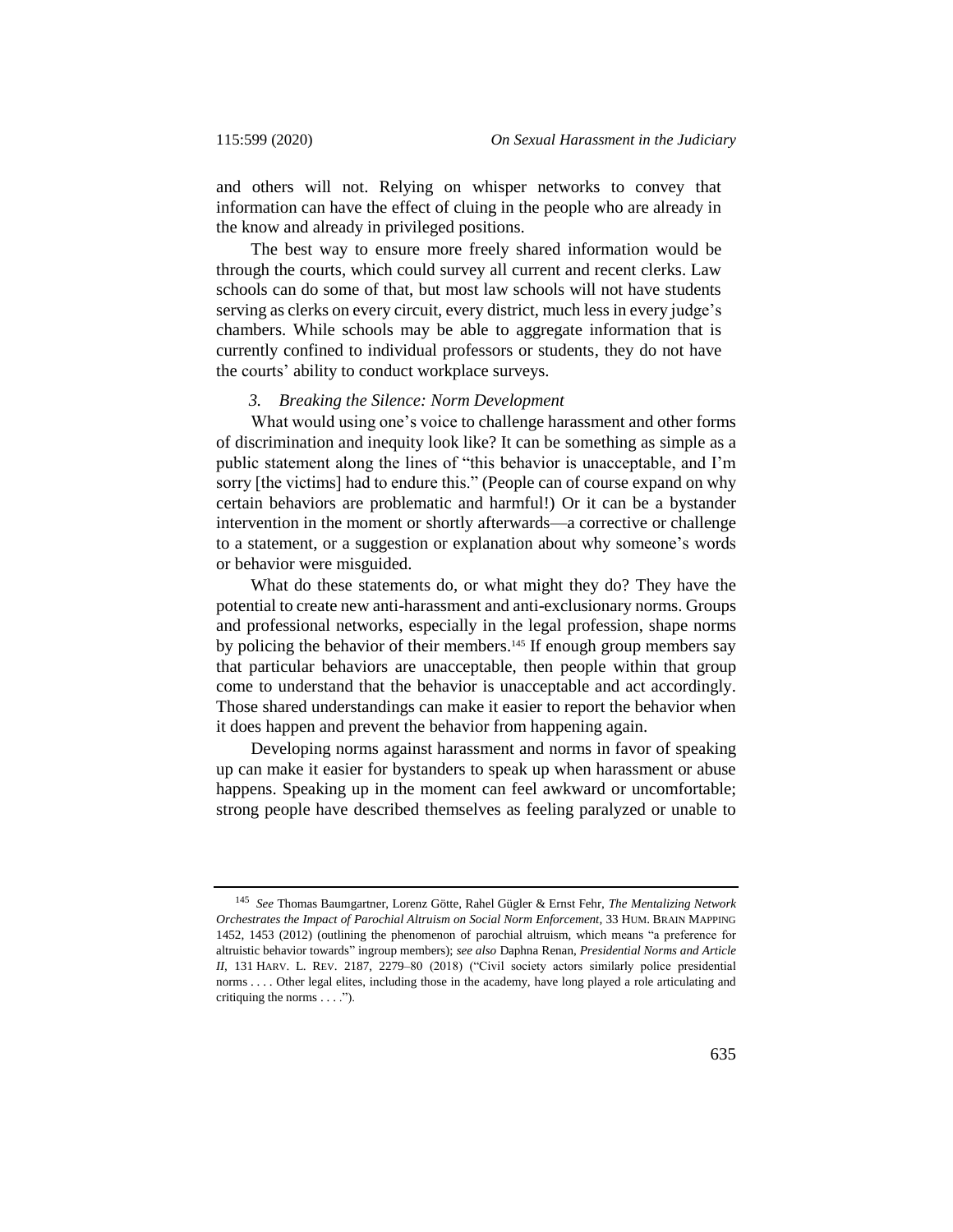speak up in the moment when they experience misconduct or observe it.<sup>146</sup> Getting in the habit of speaking up when misconduct occurs is like practicing any behavior. It gets easier if you have conditioned yourself through practice to act and to think as though sexual harassment is unacceptable. If everyone developing the habit of saying that harassing behavior is inappropriate, particularly in the moment, then the stakes are lower for any one individual to say so.

Speaking up alongside a survivor—and reaffirming their professional worth—is a way of counteracting the negative professional consequences that follow from reporting harassment. At a minimum, speaking up attempts to ameliorate the harm to the person who experienced harassment. Imagine if we spent as much time highlighting the professional accomplishments and the potential of women and people of color who experience harassment as we do highlighting the professional accomplishments of the people who harass them. Not only might that mitigate some of the harmful professional consequences of reporting and experiencing harassment, it could also lead us to better understand the costs of harassment by emphasizing the people who are derailed or distracted because of harassment.

Not speaking up has the unfortunate consequence of forcing a small number of individuals to expend their credibility and professional energies combatting sexual harassment rather than evenly distributing these costs among many different people. A broader network and coalition may have an easier time lobbying for legislative reform or administrative changes. Having more people speak up and speak out reduces the additional costs that harassment can impose, including shifting time and focus away from work that generates more professional advancement and professional capital.

When we delegate the issue of harassment to a small number of committed individuals, we also force those individuals into a box. They become people who are known or expected to speak out about harassment, which minimizes the force of their statements. That identity minimizes their work in other areas, since they become known as individuals focused on harassment and workplace misconduct, rather than for their other professional accomplishments.

<sup>146</sup> *See* Jake Tapper, *Comey Was Taken Aback by Trump Request for Loyalty Pledge*, CNN (May 12, 2017, 4:43 PM), https://www.cnn.com/2017/05/12/politics/james-comey-donald-trump-loyaltypledge/index.html [https://perma.cc/4UND-THBA]; Nicole Serratore, Opinion, *James Comey and the Predator in Chief*, N.Y. TIMES (June 8, 2017), https://www.nytimes.com/2017/06/08/opinion/jamescomey-and-the-predator-in-chief.html [https://perma.cc/7XJL-E4AB]; Nell Scovell, *What It Feels Like for a Woman, and James Comey*, W MAG. (June 8, 2017, 11:10 PM), https://www.wmagazine.com/story/james-comey-donald-trump-harassment-abuse-of-power/ [https://perma.cc/8EAA-WKMW].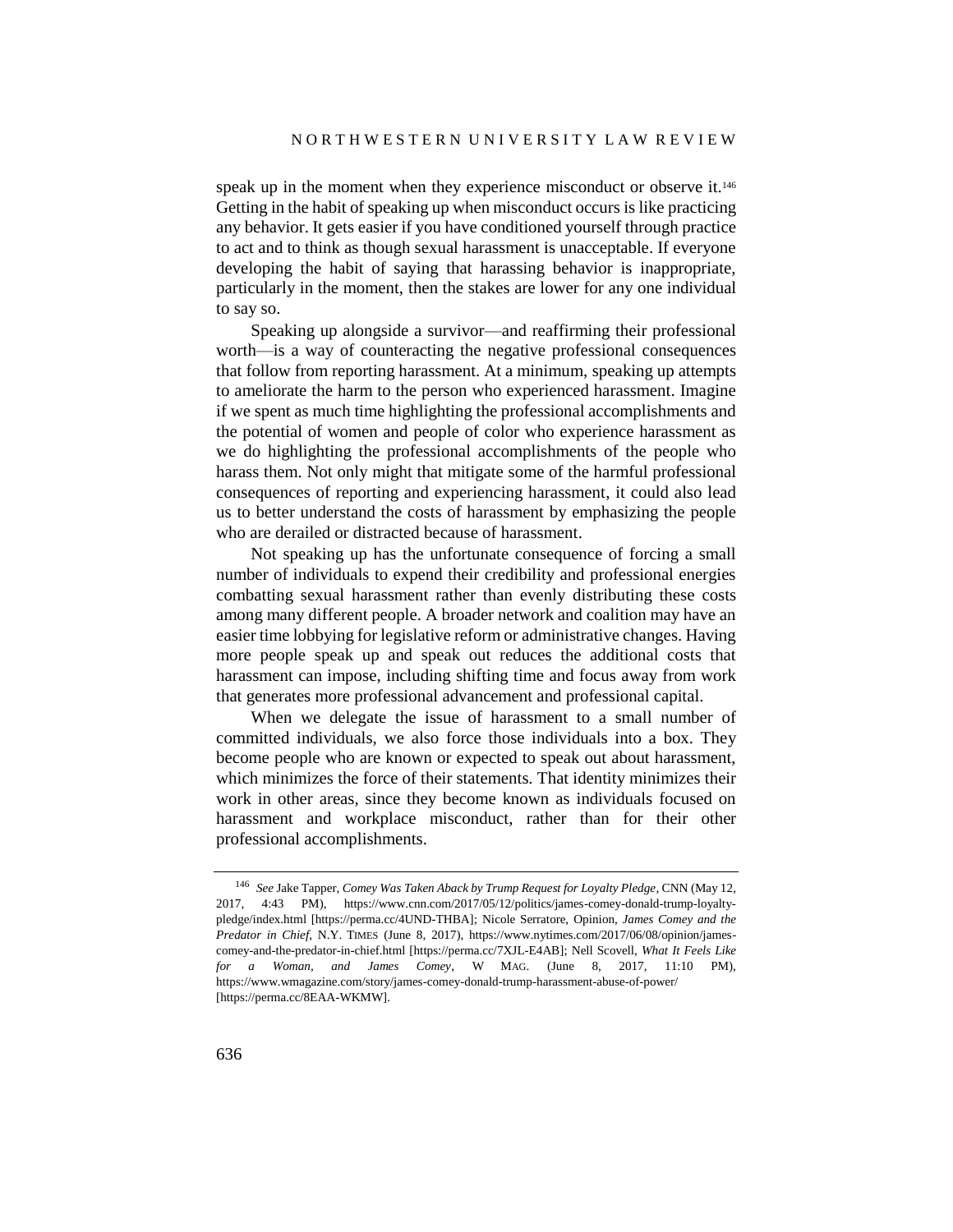Consider, for example, the letter signed by more than seventy of Judge Reinhardt's former clerks.<sup>147</sup> The letter indicated the signatories' support for extending the protections of Title VII to the Judicial Branch and implementing effective reporting and training systems in the courts. What if all seventy of those signatories, who include prominent practicing lawyers, law professors, and deans, made those goals some of their consistent focal points? The costs of speaking out on this issue might be shared by some of the members of our profession who are better able to bear them.

#### *4. Isolation and Minimization*

One common reaction to allegations of harassment is to focus on if a colleague or friend who has been accused of harassment harassed you. If they did not, this idea is channeled in statements along the lines of "the person described in the allegations of harassment is not the person that I know."<sup>148</sup>

On some level, this response means only to convey that we did not personally see the most extreme instances of misconduct. But as we have explained, our responsibility for harassment goes beyond merely witnessing the most extreme instances of harassment. This particular response also obscures the reality that the person who harassed someone else *is* the friend or colleague that we know. They are not some completely different person. People who engage in sexual harassment do not always constantly behave badly, nor are they all cartoonishly evil predators with no redeeming qualities. The few people like that mostly appear on television shows like *Law and Order: Special Victims Unit*. Few people embody the most extreme version of their worst attributes all of the time. #MeToo has revealed how pervasive the problem of sexual harassment is, even among men who can be and have been good to other people.

The idea that only people who are bad to their core harass other people artificially and unnecessarily raises the stakes of reporting harassment. It means that to effectively accuse someone of sexual harassment, a victim

<sup>147</sup> Rubino, *supra* note [27.](#page-8-2)

<sup>148</sup> *See, e.g.*, Sam Bagenstos (@SBagen), TWITTER (Feb. 18, 2020, 4:35 AM), https://twitter.com/sbagen/status/1229716016260952064 [https://perma.cc/4M34-DVRT] ("I'm not likely to say more about this, except: I believe Olivia Warren. What she describes does not reflect the man I knew. I support her courage in speaking out."); *see also* Kate Andrias (@KateAndrias), TWITTER (Feb. 18, 2020, 5:12 AM), https://twitter.com/kateandrias/status/1229725371240714240 [https://perma.cc/VMG7-4M4H]; Ahilan Arulanantham (@Ahilan\_TooLong), TWITTER (Feb. 21, 2020, 3:00 AM) https://twitter.com/ahilan\_toolong/status/1230779278847025152 [https://perma.cc/7TSQ-QYUA] ("I will always love Judge Reinhardt. I learned more from him in one year clerking than in three years of law school combined. He was a wonderful mentor too. He was a demanding boss, but always respectful of me. And I know the same is true for many women who worked for him.").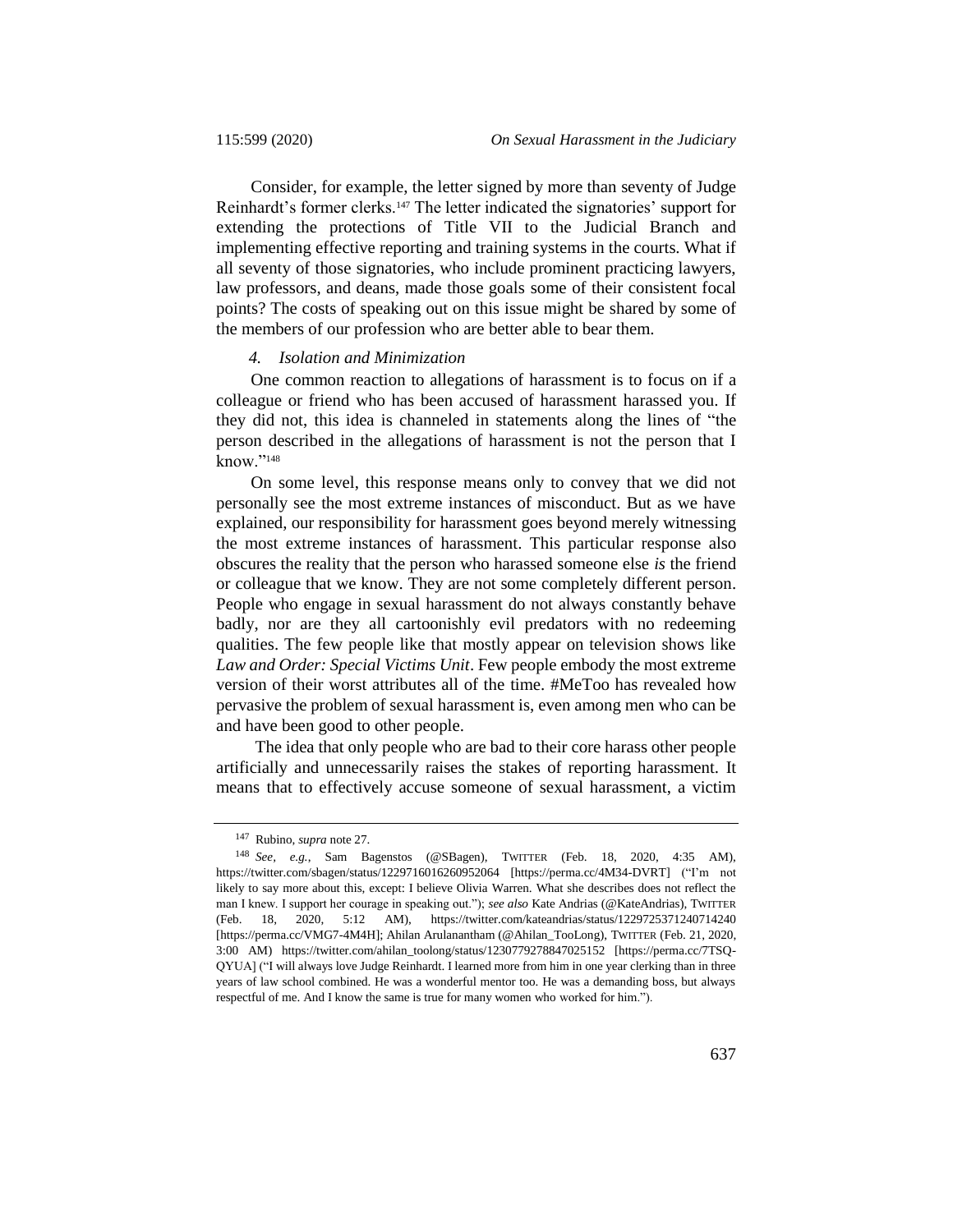must overcome the additional bar of somehow proving the person is a "bad" person too. The false dichotomy between the cartoon villain sexual harasser and everyone else also allows us to ignore the many ways that wellintentioned people, including people who do good in this world, and institutional arrangements can facilitate harassment too. And it facilitates the quick reentry into professional networks and rehabilitation of harassers who have not reformed themselves or attempted to compensate for the harms they caused.

<span id="page-39-0"></span>People also sometimes respond to allegations of harassment by pointing out all of the good things that a harasser has done throughout his career.<sup>149</sup> We think this choice exacerbates the professional costs of reporting harassment. We should focus equally, if not more, on the professional accomplishments and the potential of the people who experience and report harassment, as well as the people who support them.<sup>150</sup> Statements highlighting the good work of people accused of harassment also make addressing harassment more difficult by implying that some number of people are irreplaceable geniuses. That misconception contributes to a mindset that excuses harassment by powerful men, who are in positions to do a lot of things, good and bad. And it recasts their misconduct as the necessary cost or even associated quirks of geniuses or bosses with high standards.<sup>151</sup>

<sup>149</sup> *See, e.g.*, Eve Brensike Primus, *Some Thoughts from a Former Reinhardt Clerk*, https://docs.google.com/document/d/1wJlyzAuuR6CIiXJMCa41mxhBKXn0xXMYQI1\_64D-rtI/edit [https://perma.cc/S9UM-7WP2]; Rubino, *supra* note [27](#page-8-2) ("The conduct the clerk described is totally unacceptable in any workplace. It is particularly unfortunate that this conduct occurred in the chambers of a preeminent judge who made pursuing justice his lifelong goal and who wrote countless opinions advancing the cause of gender equality, civil rights, and labor rights."). Statements like these might be some evidence of why, in the letter's words, "the clerk did not feel secure in reaching out to the network of Reinhardt clerks." *Id.*

Some of the statements by former Reinhardt clerks included speculation into what might have led such a great man to engage in sexual harassment, such as the judge's age as well as the poor health of the judge's wife. *See* Primus, *supra*. Some attempted to portray Judge Reinhardt's sadness about Kozinski's resignation in light of sexual harassment accusations as an impetus for him to engage in harassment. These statements all overlook or willfully ignore Olivia Warren's testimony, which referenced a drawing that Judge Reinhardt had made of breasts the year before she began her clerkship. *See* Warren Testimony, *supra* not[e 35,](#page-10-0) at 5–6.

<sup>150</sup> *See, e.g.*, *id.* at 17 ("It also took countless hours of many other friends and mentors in the legal profession who spoke with and supported me. This is precious time that I and others in my network could have used for professional development, scholarship, or personal leisure activities and family.").

<sup>151</sup> *See e.g.*, Lazarus, *supra* not[e 87](#page-23-0) (describing Kozinski as a quirky, irreplaceable genius).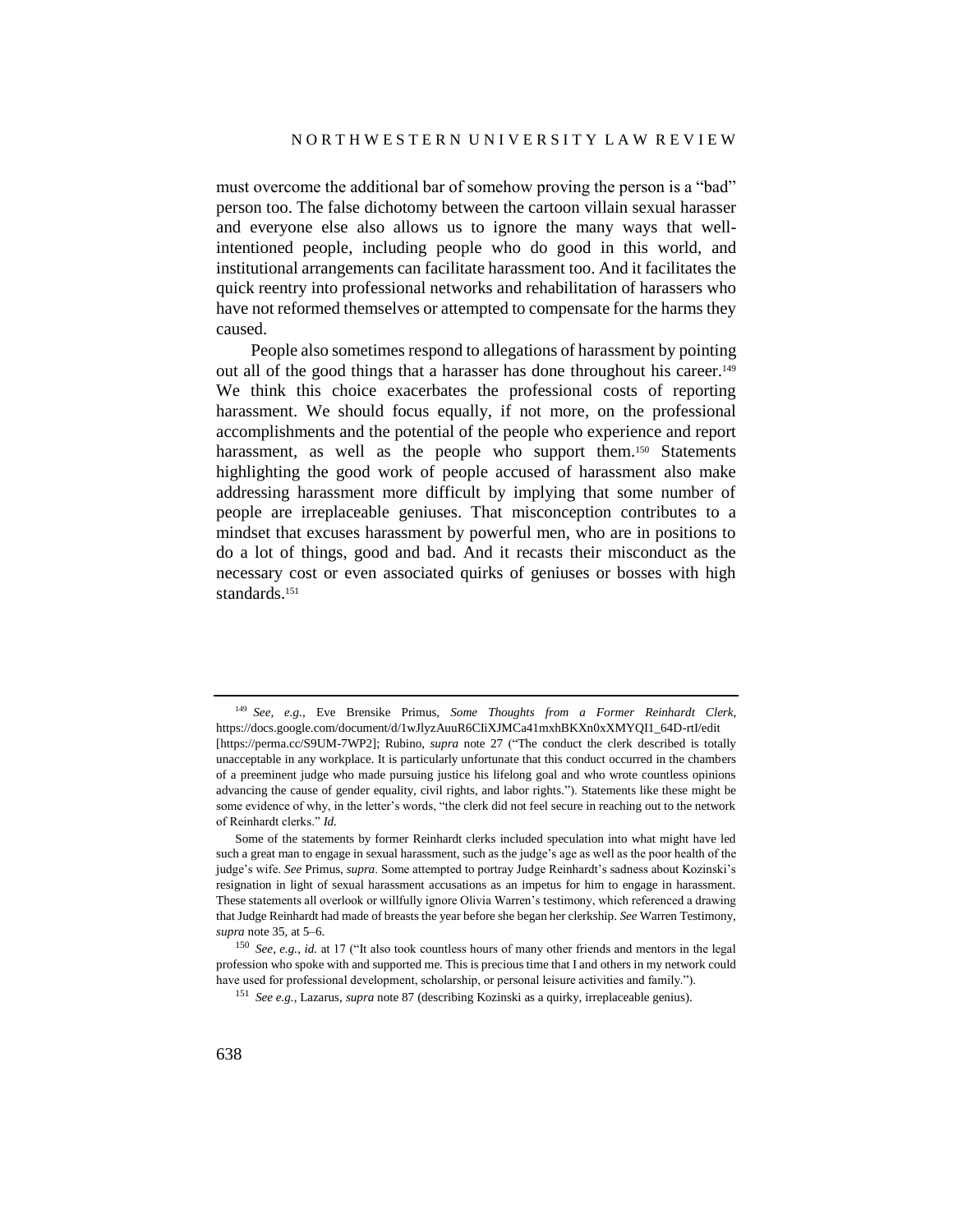Another implication of these statements, which is sometimes made explicit,<sup>152</sup> is that a harasser's legacy and work should be evaluated by weighing the harasser's work against his sexual harassment.<sup>153</sup> That too can deter survivors from reporting powerful harassers. People in power are in a position to do a lot of things—many more things than young lawyers at the beginning of their careers. To weigh a harasser's life work against his harassment is to stack the deck in favor of harassers and harassment. That calculation isolates survivors of harassment and retaliation, as the statements convey support for the harasser or retaliator, in addition to the person they harassed. It also contributes to feelings of alienation among people who experience harassment or retaliation, and it can cause reasonable fears of retaliation in people who are considering reporting harassment and even the people who are supporting others who choose to report harassment. It will also lead to the reemergence of harassers before they have adequately addressed the harms they caused or adjusted their attitudes and behaviors.

The statements also create other costs of reporting harassment. By highlighting the burdens and difficulties that reports of harassment create for the friends and colleagues of someone who is accused of harassment, the statements demand that people who are considering whether to report harassment incorporate those burdens and difficulties into their decisionmaking calculus. It is true that allegations of harassment can generate difficult and complicated feelings among the friends and colleagues of someone who has been accused of harassment. But dwelling on those feelings, and choosing to highlight them in response to the allegations of harassment, can reasonably raise fears about possible retaliation. It also contributes to feelings of alienation in the people who experienced harassment or retaliation who will feel isolated from the people and networks

<sup>152</sup> *See* Primus, *supra* not[e 149](#page-39-0) ("I also feel sad for Judge Reinhardt, his family, and what this will mean for his legacy.").

<sup>153</sup> Other statements bought into this framework for understanding sexual harassment by suggesting that it was somehow fair for a prominent liberal judge to be accused of sexual harassment after a prominent conservative judge had been. These statements likewise suggest that what matters in assessing harassment claims is a judge's politics and the consequences for the judge—not the judge's victims. *See* Jonathan H. Adler (@JAdler1969), TWITTER (Feb. 13, 2020, 10:00 AM), https://twitter.com/jadler1969/status/1227985826379792384 [https://perma.cc/UXL8-Z33W] ("And what about all the people who (rightly) criticized Kozinski and yet remained silent about Reinhardt's worse behavior?"); Jonathan H. Adler (@JAdler1969), TWITTER (Feb. 13, 2020, 10:15 AM), https://twitter.com/jadler1969/status/1227989594710274048 [https://perma.cc/5QK4-PV6W] ("I nonetheless have questions about those who were savaging Kozinski while simultaneously covering for Reinhardt."); Marin K Levy (@MarinKLevy), TWITTER (Feb. 13, 2020, 3:42 PM), https://twitter.com/marinklevy/status/1228072087186759686 [https://perma.cc/R6YN-D2VA] ("[T]he arguments about 'consistency' read a lot like, 'our guy was taken down and it's not fair that yours wasn't, too.' As if the one who was harmed was the judge or those of his political persuasion.").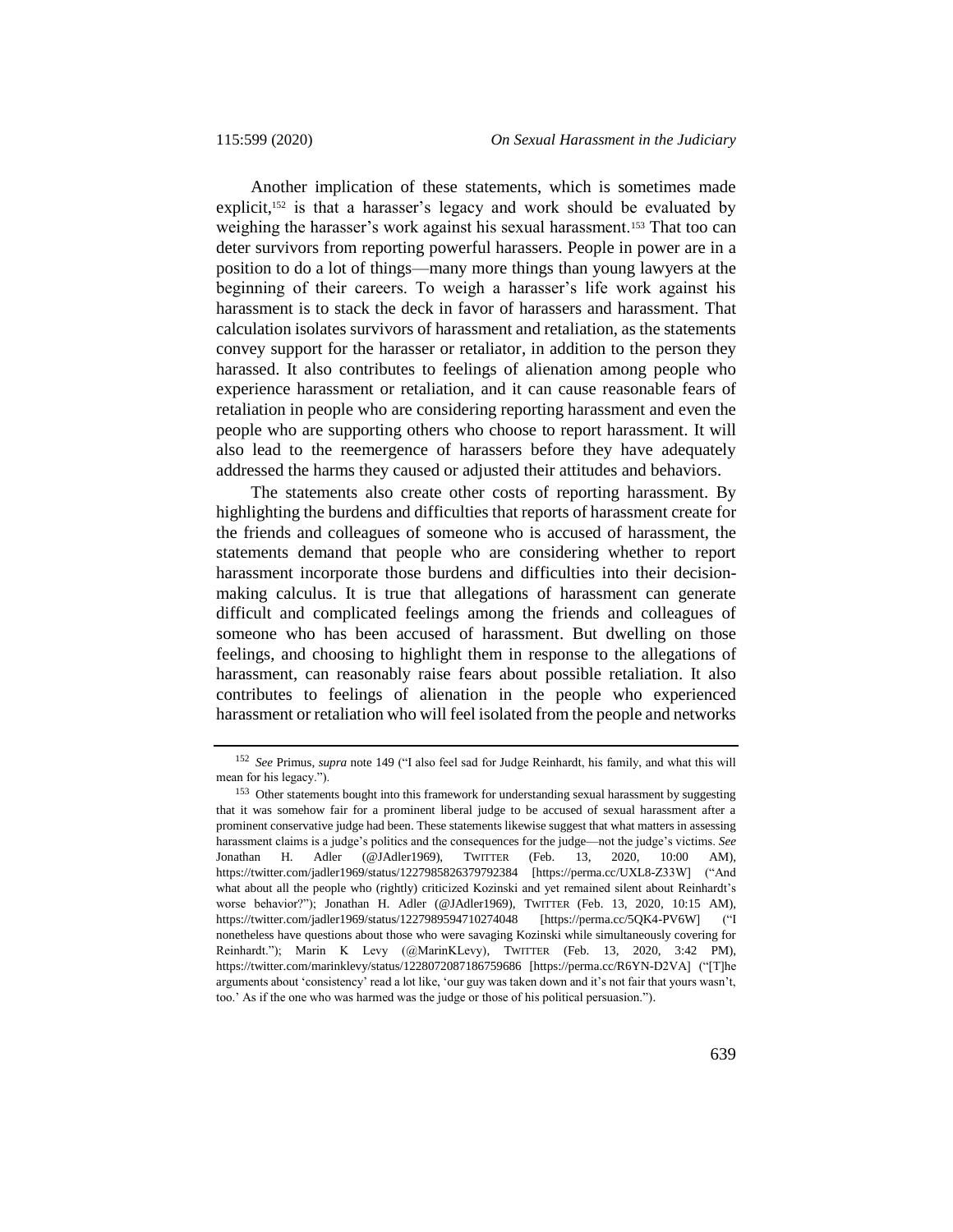who are expressing how difficult it was to hear about the harassment or retaliation. For law clerks experiencing harassment, reporting misconduct may alienate them from the very clerk networks they had hoped to gain access to by clerking in the first place.

Statements along these lines also invite people who are watching and listening to conversations about harassment to feel for and to empathize with the harasser as much as, if not more than, the person they harassed. That is part of how we excuse harassment and isolate the people who experience it—by minimizing the effects of harassment on people who experience it and maximizing our empathy for powerful men.

There are, of course, different ways that one might engage with accused harassers and their work. One is by reevaluating and revisiting someone's work in light of the knowledge that they subjected someone or several people to sexual harassment.<sup>154</sup> Another is to consider whether to continue buying or supporting their work (where that is applicable). In law, we can also reevaluate how we talk about a person who has been accused of sexual harassment and their work. Some people have chosen to include references to allegations of harassment when they present or share work that is authored by someone accused of harassment; doing that, at least, gives people a fuller picture without erasing someone's misconduct or sending the message that the misconduct does not matter in the grand scheme of things. <sup>155</sup> Another quite reasonable response is to rethink whether we should fall back on unqualified positive references to someone accused of harassment or unnecessary references to their views. For example, do we continue to have to say, "As Judge Kozinski once remarked . . . ."?

#### *E. Pernicious Effects of Our Clerkship System on Other Equities*

The structural issues that allow sexual harassment to flourish in the judiciary also affect the lack of diversity in the judiciary. The clerkship pipeline rewards assimilation, including remaining silent about sexual

<sup>154</sup> *E.g.*, A.O. Scott, *My Woody Allen Problem*, N.Y. TIMES (Jan. 31, 2018), https://www.nytimes.com/2018/01/31/movies/woody-allen.html [https://perma.cc/97TC-PKNT]; Jeet Heer & Josephine Livingstone, *Woody Allen, #MeToo, and the Separation of Art and Artist*, NEW REPUBLIC (Feb. 2, 2018), https://newrepublic.com/article/146876/woody-allen-metoo-separation-artartist [https://perma.cc/HF9H-UKF5].

<sup>155</sup> *See e.g.*, Emily Murphy (@ProfEmilyMurphy), TWITTER (Aug. 2, 2018, 6:05 PM), https://twitter.com/ProfEmilyMurphy/status/1025155534108876800 [https://perma.cc/ABQ7-6QHB].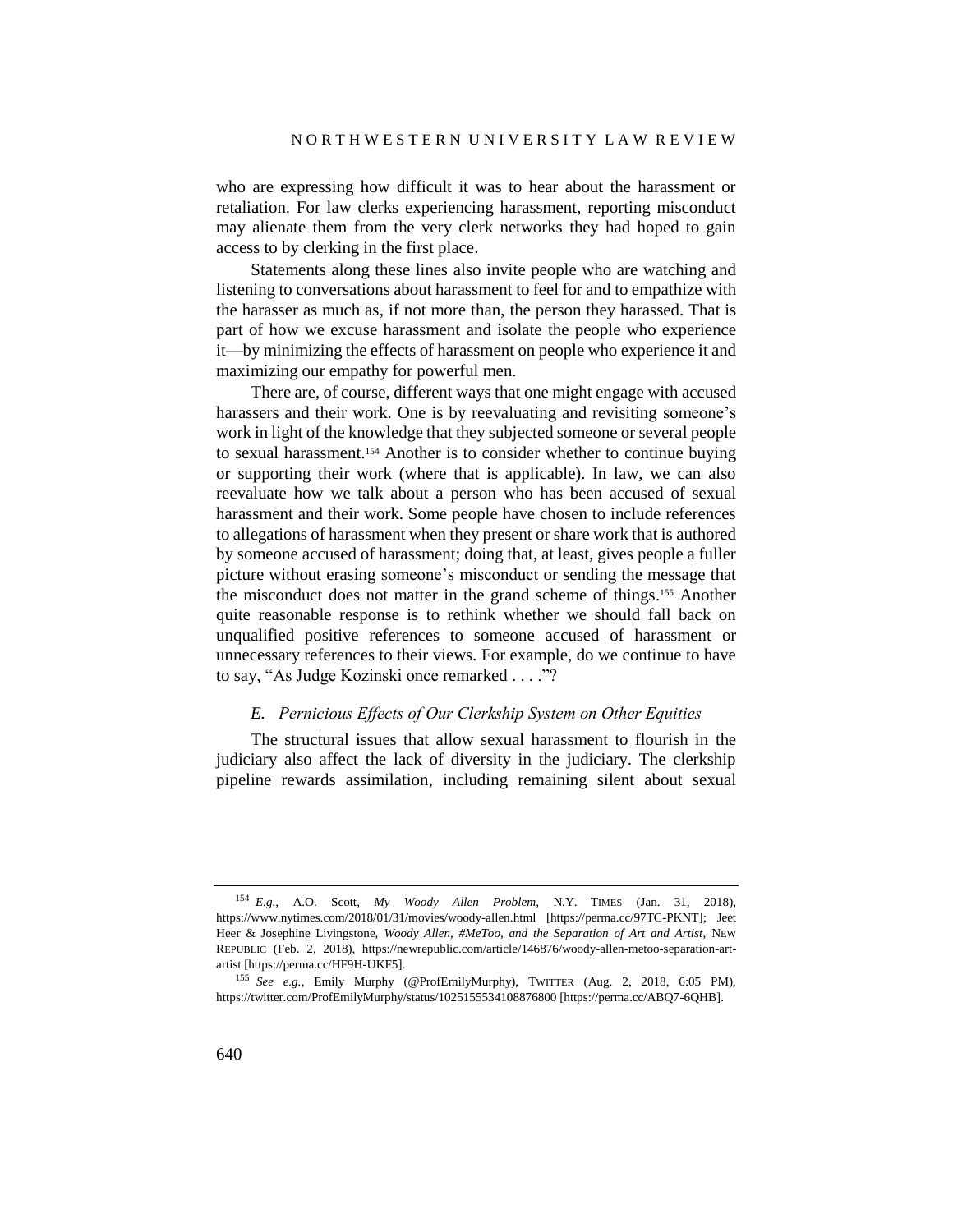harassment. But assimilation also impacts and reproduces other equities along the lines of race, sexuality, and socioeconomic status.<sup>156</sup>

<span id="page-42-0"></span>Recent events on the D.C. Circuit exemplify how certain voices can be silenced, both through hiring practices and the deference afforded to judges as employers and thought leaders. "Judge Laurence Silberman of the U.S. Court of Appeals for the District of Columbia Circuit opposed an early version of" Senator Elizabeth Warren's proposal to ban "Confederate markers at gravesites in military cemeteries."<sup>157</sup> Judge Silberman shared his views with a mailing list of hundreds of people—judges, law clerks, and staff.<sup>158</sup> He referenced the "madness proposed by Senator Warren" as "the desecration of Confederate graves" and reminded readers that "his ancestors had fought on both sides during the Civil War."<sup>159</sup> Judge Silberman continued: "It's important to remember that Lincoln did not fight the war to free the slaves . . . . Indeed he was willing to put up with slavery if the Confederate states returned."<sup>160</sup>

For two days, no one responded to Judge Silberman's email, which he sent after weeks of Black Lives Matter protests around the nation and amidst the possible start of a national reckoning with race relations, systemic and institutional racism, and Confederate history.<sup>161</sup> The first person to respond was not a judge, but Derrick Petit, "one of only five [B]lack law clerks in the entire circuit" (including the district courts).<sup>162</sup> Petit incisively responded:

As people considered to be property, my ancestors would not have been involved in the philosophical and political debates about Lincoln's true intentions or his view on racial equality . . . . For them, and myself, race is not an abstract topic to be debated, so in my view anything that was built to represent white racial superiority, or named after someone who fought to maintain white supremacy (or the Southern economy of slavery) . . . should be

<sup>156</sup> *See* William H. Simon, *Judicial Clerkships and Elite Professional Culture*, 36 J. LEGAL EDUC. 129, 133 (1986) ("The main function of clerkships is to reproduce certain aspects of elite professional culture.").

<sup>157</sup> Debra Cassens Weiss, *Law Clerk Speaks Up After Judge's Courtwide Email Sparks Debate over Removing Confederate Symbols*, ABA J. (June 18, 2020, 4:00 PM), https://www.abajournal.com/news/article/law-clerk-speaks-up-after-us-appeals-judge-opines-onlincolns-civil-war-intentions [https://perma.cc/MU4C-U3SP].

<sup>158</sup> *Id.*

<sup>159</sup> *Id.*

<sup>160</sup> *Id.* (internal quotation marks omitted).

<sup>161</sup> Larry Buchanan, Quoctrung Bui & Jugal K. Patel, *Black Lives Matter May Be the Largest Movement in U.S. History*, N.Y. TIMES (July 3, 2020), https://www.nytimes.com/interactive/2020/07/03/us/george-floyd-protests-crowd-size.html [https://perma.cc/89DF-X8VT] (detailing the Black Lives Matter protests in 2020).

<sup>162</sup> Cassens Weiss, *supra* not[e 157.](#page-42-0)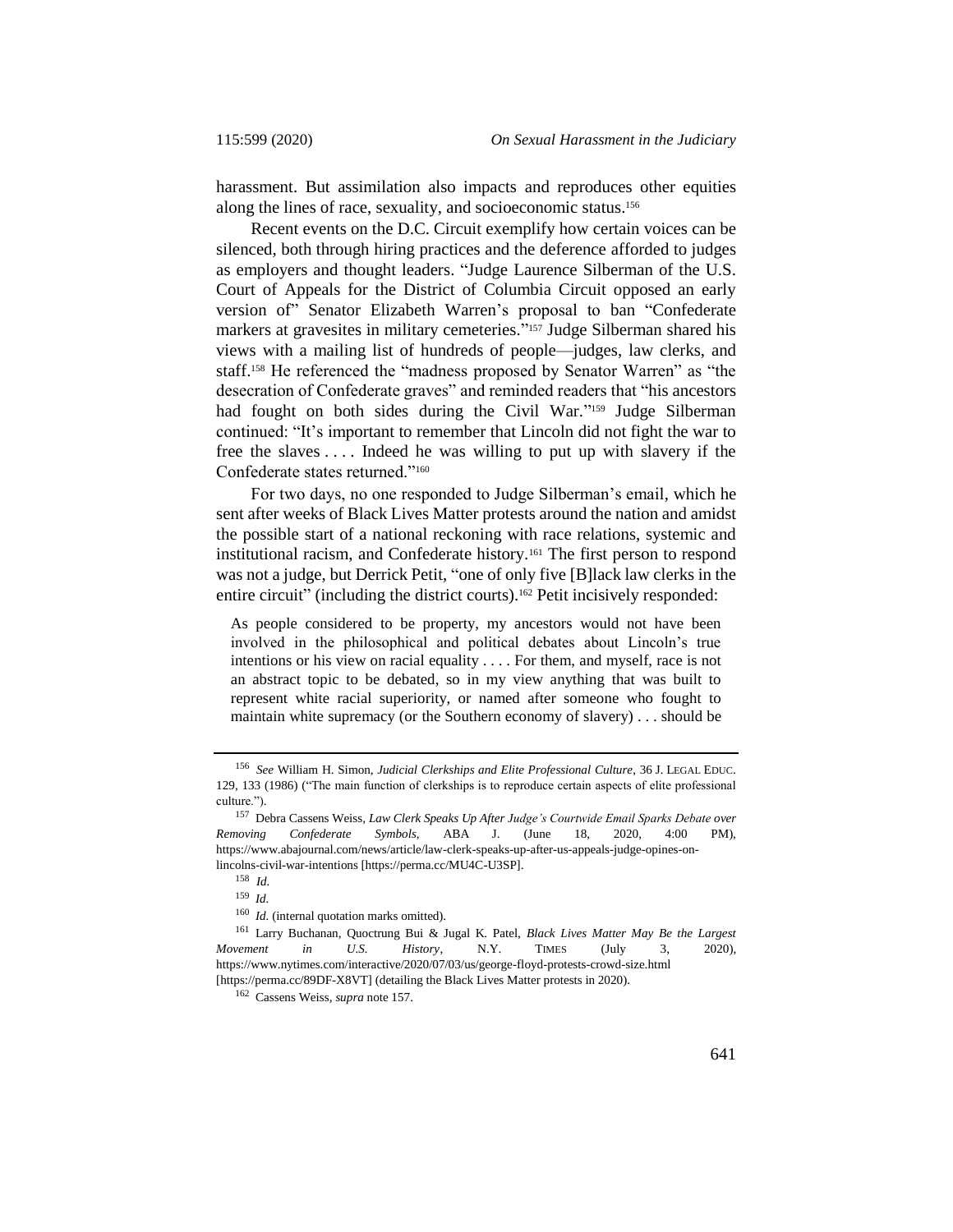removed from high trafficked areas of prominence and placed in museums where they can be part of lessons that put them in context. . . . This moment of confronting our nation's racial history is too big to be disregarded based on familial ties.<sup>163</sup>

Petit noted that he sent the email "[s]ince no one in the court's leadership ha[d] responded to [Silberman's] message."<sup>164</sup> Eventually, two Black judges responded and thanked Petit for speaking up. A third judge attempted to give Judge Silberman an out by suggesting that Judge Silberman's email, despite its wording, may have been limited in its intended scope. Judge Silberman eventually thanked Petit and said that his concern was limited only to cemeteries. Judge Silberman did not explain why, if that was the case, he decided to state that the Civil War was not really about slavery.<sup>165</sup>

Although a law clerk did eventually speak up against Judge Silberman's problematic email, the clerk took a serious risk by doing so. And even then, another judge attempted to provide Judge Silberman with an out instead of challenging the substance of Judge Silberman's defense of the Confederacy and minimization of the role of slavery in the Southern states. Judge Silberman's words were problematic, but the system in which Judge Silberman's comments occurred is even more so.

The judiciary already lacks Black voices, both in its judges and in its employees. From 2006 to 2010, the percentage of African-American appellate clerks dropped from an already low 3.5% to 2.4%. <sup>166</sup> At the district court level, only 3.2% of clerks are African-American. <sup>167</sup> For those who experience microaggressions in law school and the workplace such as Judge Silberman's email, the decision about whether to speak up is a difficult one. Black clerks face a lack of support from their non-Black peers. Black clerks will likely fear either retaliation or judgment or both for reporting. And these

<sup>&</sup>lt;sup>163</sup> *Id.* (second and third omissions in original) (internal quotation marks omitted).

<sup>164</sup> Ann E. Marimow, *A Judge's All-Courthouse Email Sparks Debate over Removal of Confederate Symbols*, WASH. POST (June 16, 2020, 3:25 PM), https://www.washingtonpost.com/local/legal-issues/ajudges-all-courthouse-email-sparks-debate-over-removal-of-confederate-symbols/2020/06/16/477f58c4 -aff3-11ea-8758-bfd1d045525a\_story.html [https://perma.cc/8M4A-MJWN] (internal quotation marks omitted).

<sup>165</sup> *Id.*

<sup>166</sup> Todd Ruger, *Statistics Show No Progress in Federal Court Law Clerk Diversity*, NAT'L L.J. (May 2, 2012), https://www.law.com/nationallawjournal/almID/1202551008298&et=editorial&bu=National %2520Law%2520Journal&cn=20120503nlj&src=EMC-Email&pt=NLJ.com-%2520Daily% 2520Headlines&kw=Statistics%2520show%2520no%2520progress%2520in%2520federal%2520court %2520law%2520clerk%2520diversity&slreturn=1/?slreturn=20200522164928 [https://perma.cc/RVS9- 5YT2].

<sup>167</sup> *Id.*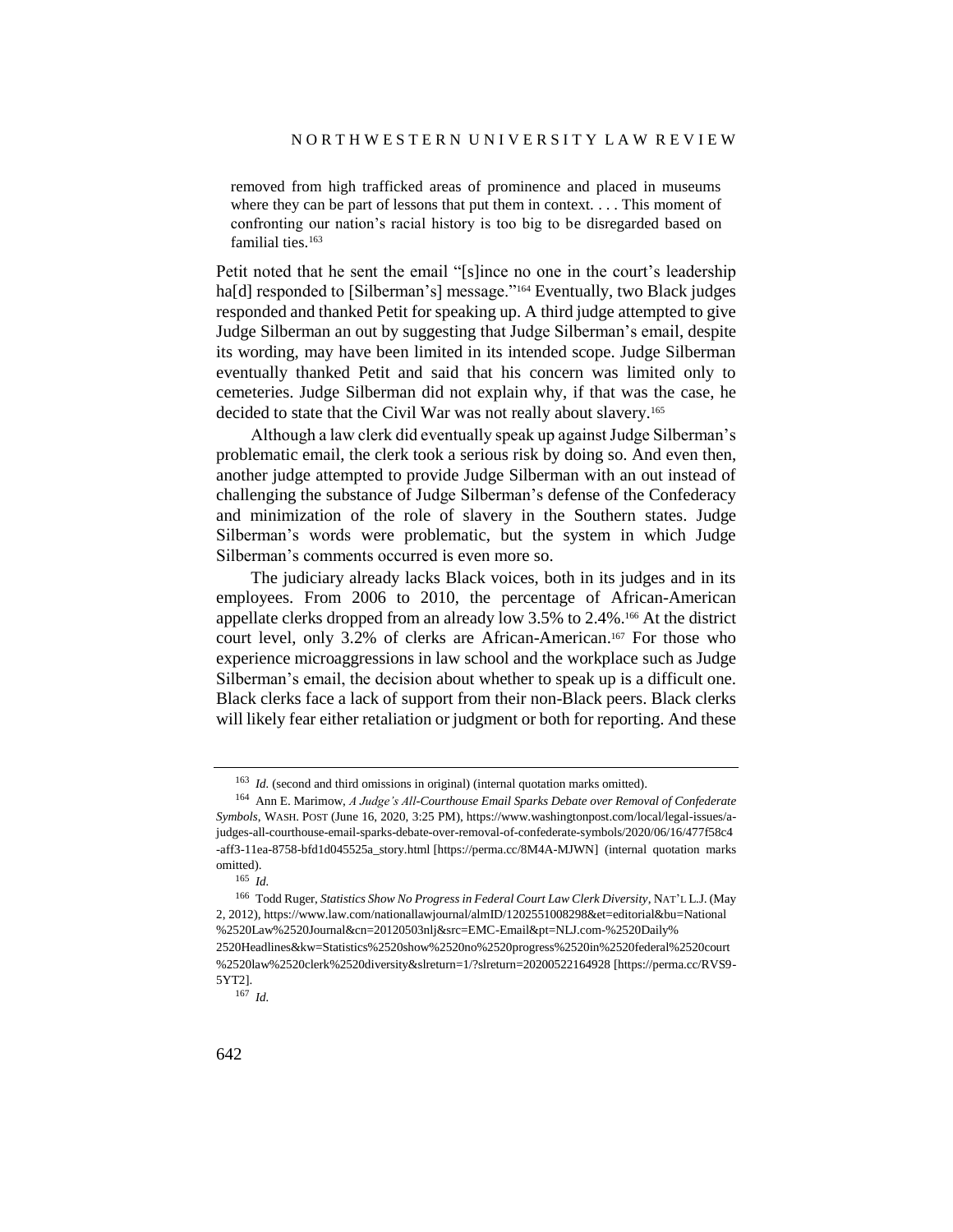same Black clerks have already been told by law schools that they must assimilate in order to succeed.<sup>168</sup> Every part of the profession tells them that their voices are not important, and that asking for reform or even an apology would fall on deaf ears. That may be why no one spoke up before Derrick Petit felt forced to respond to a federal judge's email which insinuated that the Civil War was not about slavery. And that may be why, when Derrick Petit bravely used his voice, another judge chose to minimize the substance of the exchange by offering Judge Silberman a way to explain his words rather than apologize for them.

If we collectively do not take responsibility for the failures of the clerkship system, every individual within that system can easily opt out of advocating for change. Preferential hiring practices will continue, and certain types of people and voices will continue to be replicated under the guise of a merits-based hiring system. And when another judge makes a public or even private comment along the lines of Judge Silberman's (or Kozinski's or Judge Reinhardt's), there may not be another Derrick Petit or Heidi Bond or Olivia Warren in the room willing to call out that behavior.

#### **CONCLUSION**

Problems of collective action are notoriously difficult to solve.<sup>169</sup> If everyone has some stake in the problem, then the affected, interested group is so large that it can be difficult to coordinate that group to do anything. A large group may also limit individual group members' feelings of personal responsibility. If everyone is part of or contributes to a problem, then our own role may seem insignificant, which makes it easier for us to sit on the sidelines. But that means harassment will continue.

<sup>168</sup> *See* Hannah Taylor, *The Empty Promise of the Supreme Court's Landmark Affirmative Action Case*, SLATE (June 12, 2020, 1:50 PM), https://slate.com/news-and-politics/2020/06/grutter-v-bollingermichigan-law-diversity-racism.html [https://perma.cc/UDQ7-36YV] ("Academia pays us lip service without addressing why there are so few Black voices in the first place: its own perpetuation of a racist system."); *see also* Courtney Liss, *Want to Change the Law? Change Law School*, ABA (June 17, 2020), https://abaforlawstudents.com/2020/06/17/want-to-change-the-law-change-law-school/

<sup>[</sup>https://perma.cc/7XMU-D5B4] ("It took each of us sharing heartbreaking personal narratives, demanding the public and the administration look into our wounds directly for administrators to be great lawyers who could understand the purpose of the old precedent (to help foster a diverse and inclusive educational environment) and create new methods of achieving that purpose, including saying publicly that Black Lives Matter and sharing the Black Law Student Association's demands with students and alumni to drive accountability.").

<sup>169</sup> *See generally* A. C. PIGOU, THE ECONOMICS OF WELFARE (4th ed. 1932) (arguing that individual actors are ill-equipped to internalize all negative externalities of their activities due to collective action problems); R. H. Coase, *The Problem of Social Cost*, 3 J.L. &ECON. 1 (1960) (describing how transaction costs lead to collective action problems).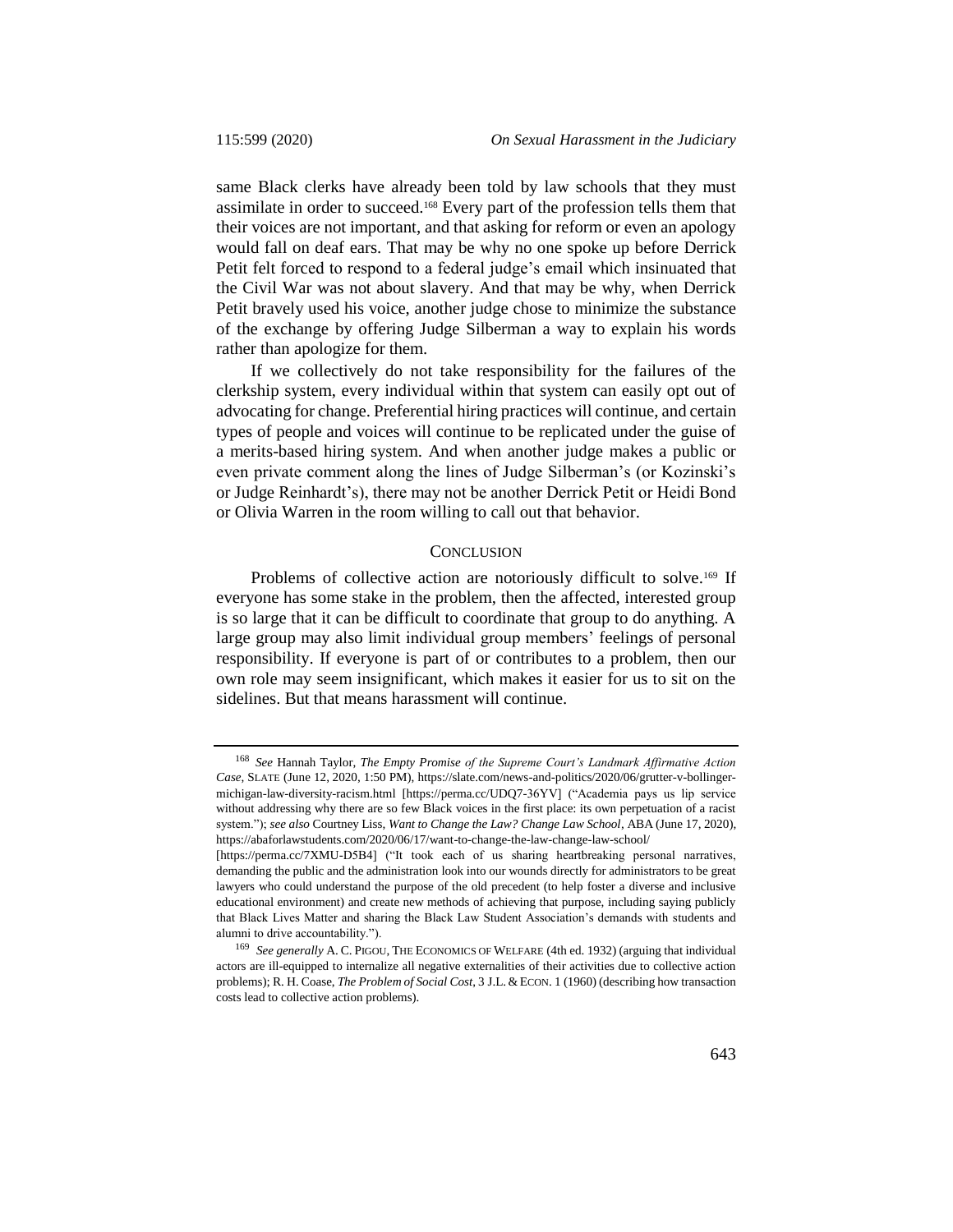We like to think that the collective, interconnected nature of sexual harassment also provides an opportunity to address it. Dahlia Lithwick's essay on Kozinski highlighted how widespread understandings and observations about the judge's inappropriate behavior led people to do nothing about the judge's conduct. <sup>170</sup> Everyone observed the behavior, and because it was out in the open, people convinced themselves that the behavior was not worth doing anything about.

What if, instead, understanding our collective responsibility for sexual harassment freed us all to acknowledge our own role in a system that perpetuates sexual harassment? If everyone is responsible for the system that enables sexual harassment and if everyone participates in that system, then it is harder to condemn any one person for their behavior. Our collective responsibility, in other words, might eliminate some of the discomfort with acknowledging our fault. If everyone is responsible, then no one is particularly responsible, <sup>171</sup> and acknowledging our responsibility does not expose us to any particular blame. That collective responsibility and faultfree zone might provide people with the space to be honest about our collective responsibility for sexual harassment, to do the right things, and to push back against the current culture of silence.

As daunting as systemic problems may seem, this may be one of the potential upshots to them. Yet it is not lost on us that, to date, the only people who have done any real reflection on their role in this particular structural problem are second- and third-year law students: those who devoted space in the *Harvard Law Review* blog to examine their institution's practice of judge tributes and those who have given space in the *Northwestern University Law Review* to address this topic. Our profession should follow these students' leads and engage in a wide-ranging and public introspection about our own individual roles in this systemic problem.

We are not asking for public self-flagellation, nor are we asking people to gratuitously throw their friends, colleagues, or mentors under the bus. What we are asking for is public reflection that would allow people to learn from the mistakes that got us to where we are today. Without that, we will be left in the dark. Public commitments to being more attuned to misogyny and harassment may also prevent us from finding ourselves in this same place all over again.

Sexual harassment is a serious problem, and sexual harassment in the legal profession is no exception. We should treat sexual harassment like we

<sup>170</sup> Dahlia Lithwick, *Judge Kozinski Made Us All Victims and Accomplices*, SLATE (Dec. 13, 2017, 3:11 PM), https://slate.com/news-and-politics/2017/12/judge-alex-kozinski-made-us-all-victims-andaccomplices.html [https://perma.cc/RHL7-GTF9].

<sup>&</sup>lt;sup>171</sup> There are, of course, some notable exceptions to this.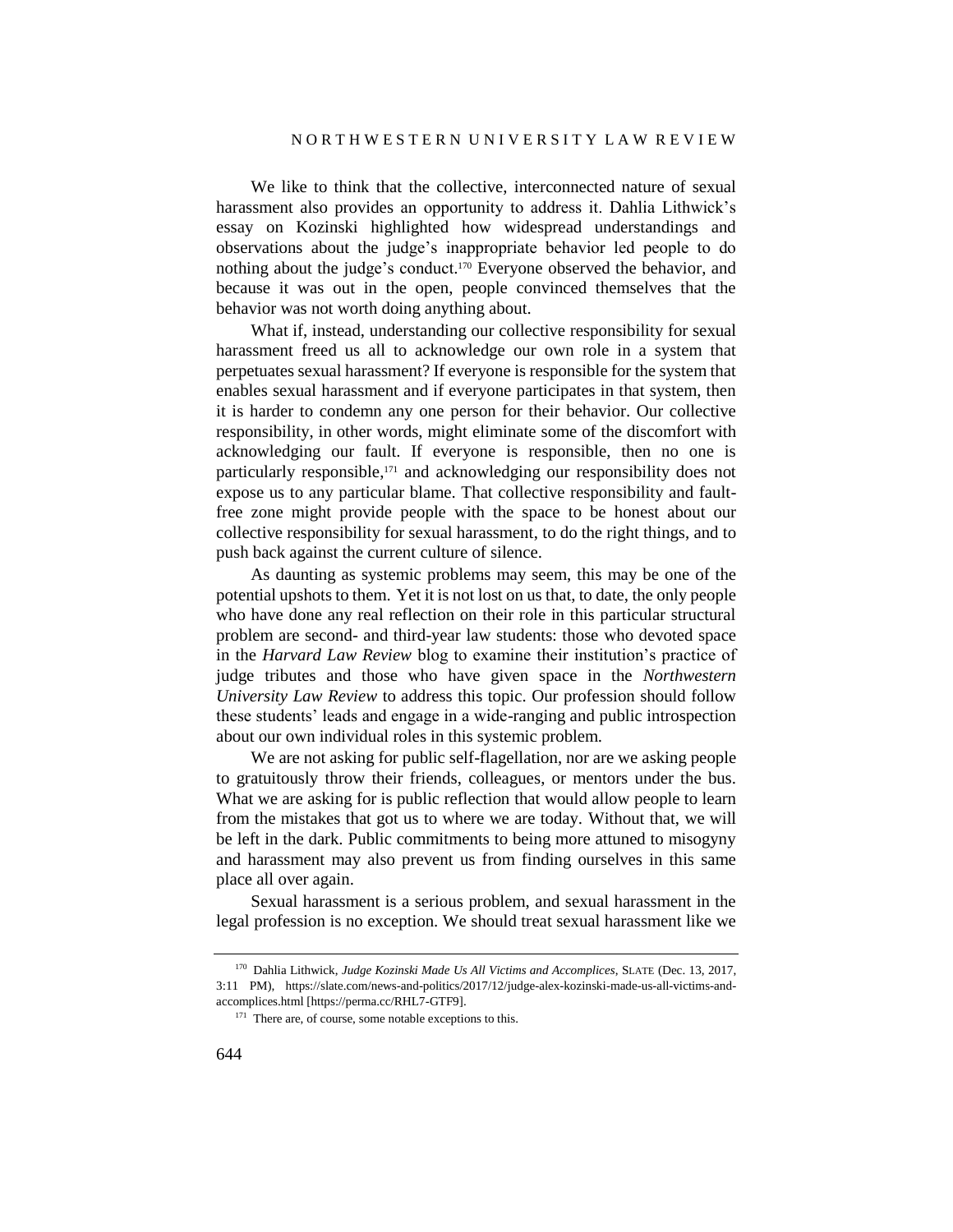treat other serious problems—as worthy of our attention, as demanding sustained study into its causes, and as requiring our own involvement in fixing it.